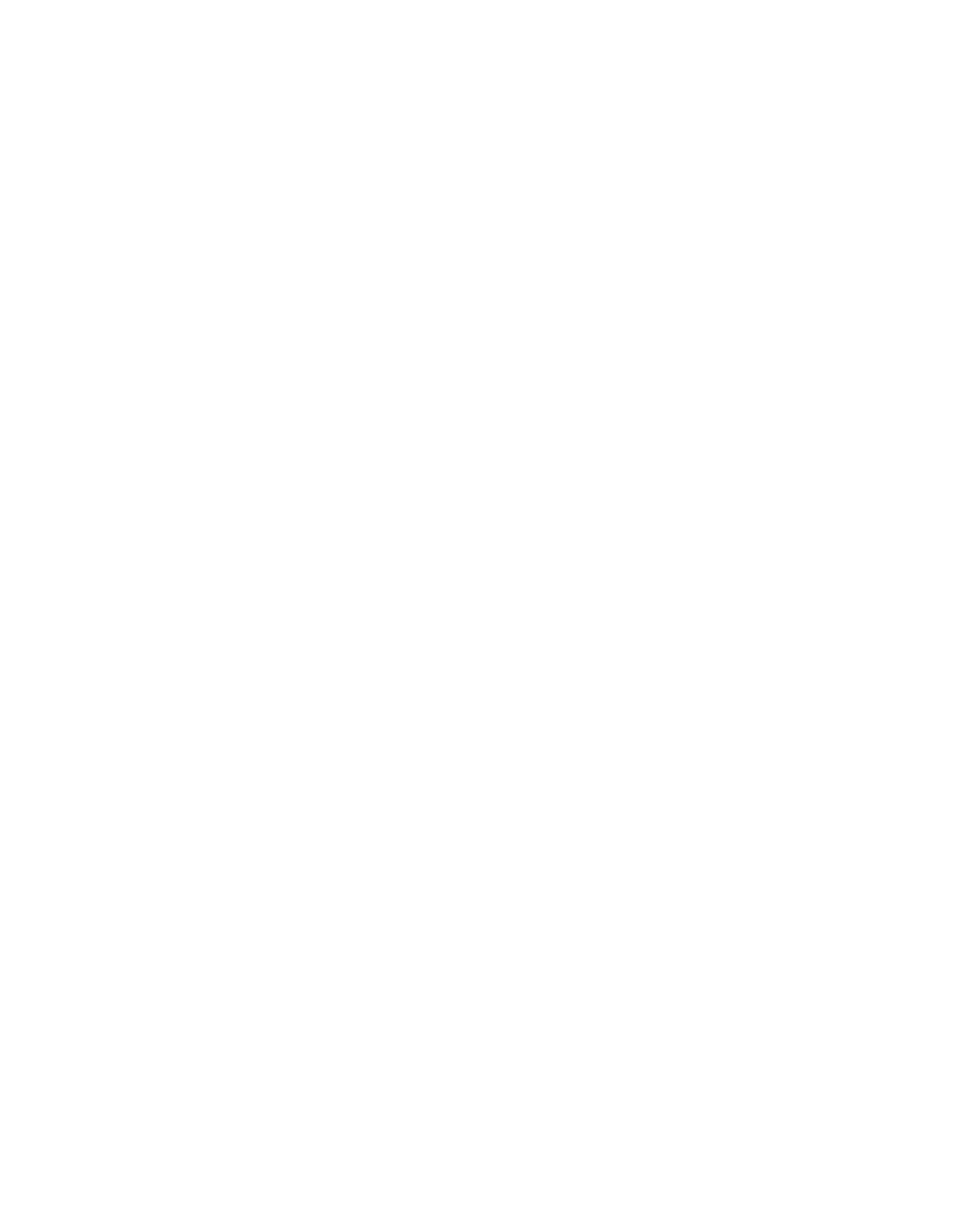# Tables

| 1. Output, Aid, Inflation and Reserve Money in Uganda, Tanzania, and Mozambique36               |     |
|-------------------------------------------------------------------------------------------------|-----|
| 2. Bond Sterilization Episodes in Uganda, Tanzania and Mozambique37                             |     |
| 3. Recent Values for Reserve Money, Inflation, Domestic Debt, Share of Nontradables in          |     |
| Aggregate Consumption, Net Aid Transfers, and Foreign Currency Holdings in                      |     |
| Uganda, Tanzania, and Mozambique.                                                               | .38 |
| 4. Transition Path in a Flexible Exchange Rate System When Aid Increases by                     |     |
| 2 percent of GNP and all of the Additonal Aid is Spent                                          | 39  |
| 5. Transition Path in a Flexible Exchange Rate System When Aid Increases by 2 percent           |     |
|                                                                                                 | .40 |
| 6. Transition Path in a Crawling Peg when Aid Increases by 2 percent of GNP                     |     |
|                                                                                                 | .41 |
| 7. Transition Path in a Crawling Peg when Aid Increases by 2 percent of GNP and 75 percent      |     |
| of the Additional Aid is Spent.                                                                 | .42 |
| 8. Transition Path in a Flexible Exchange Rate System When Nontradables Prices are Sticky,      |     |
| Aid Increases by 2 percent of GNP, and 75 percent of the Additional Aid is Spent43              |     |
| 9. Transition Path in a Crawling Peg When Nontradables Prices are Sticky, Aid Increases by      |     |
| 2 percent of GNP, and 75 percent of the Additional Aid is Spent                                 | .44 |
| 10. Transition Path in a Crawling Peg When Aid Increases by 2 percent of GNP, 75 percent        |     |
| of the Additional Aid is Spent, and the Central Bank Engages in Temporary                       |     |
|                                                                                                 | 45  |
| 11. Initial Bond Sales and the Path of Capital Flows When the Central Bank Engages in           |     |
|                                                                                                 | .46 |
| 12. Transition Path in a Dirty Float when Aid Increases by 2 percent of GNP and                 |     |
| 75 percent of the Additional Aid is Spent.                                                      | 47  |
| 13. Transition Path in a Dirty Float when $\Omega = 0$ , Aid Increases by 2 percent of GNP, and |     |
|                                                                                                 | 48  |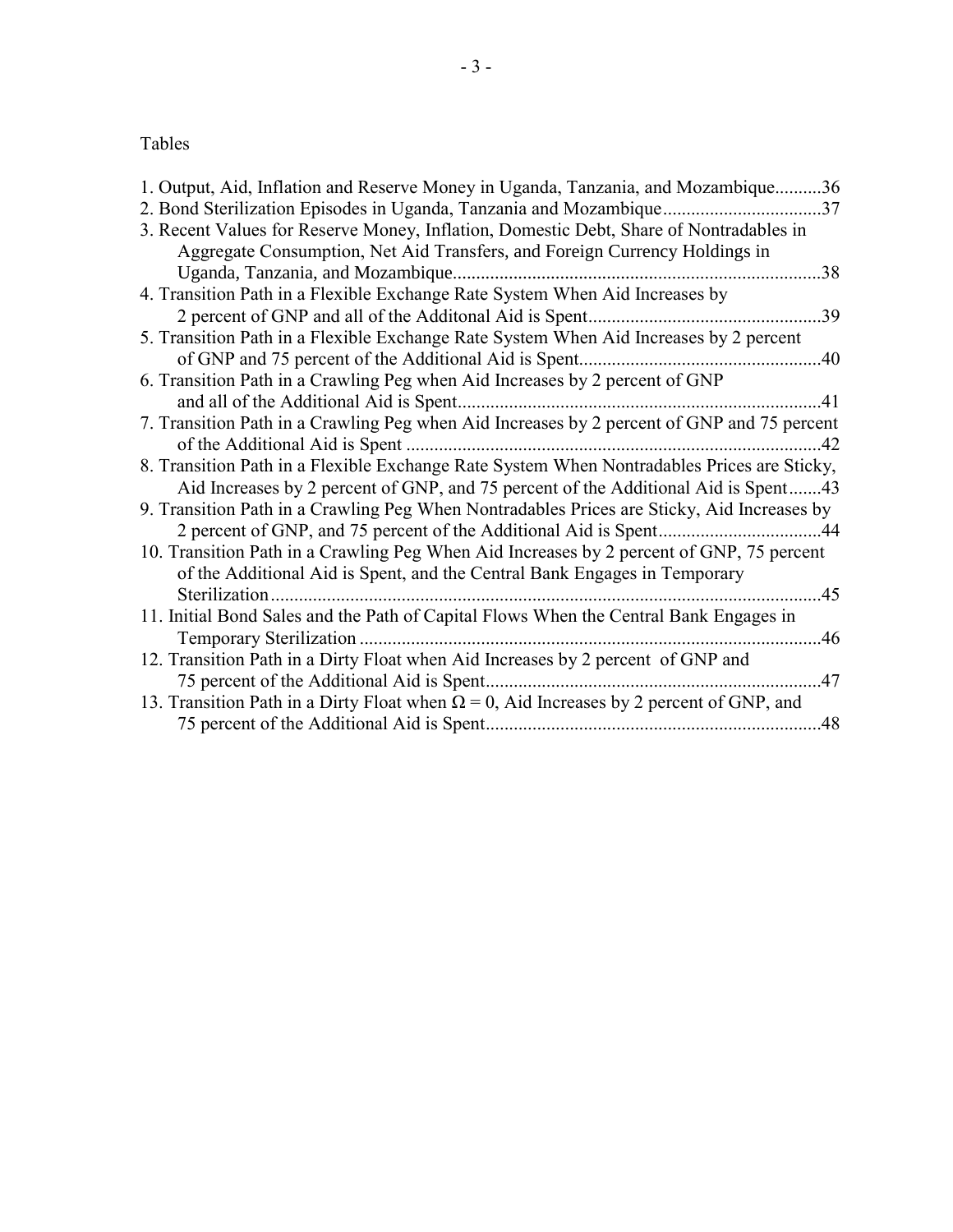During the 1990s a number of African central banks succeeded in bringing inflation to relatively low levels while maintaining a market-determined exchange rate. These central banks were generally reluctant to fully subordinate exchange rate targets to monetary targets, however, particularly in the face of large shocks to commodity prices, external aid, or private capital flows. In this paper we focus on the management of highly persistent shocks to aid flows, including PRSP- and HIPC-related increases in net flows.<sup>2</sup> Such shocks have beneficent long-run effects, but when substitutability between domestic and foreign currencies is relatively high they can produce dramatic monetary management problems in the short run. What is the appropriate mix of money and exchange rate targeting in such cases, and the role of temporary sterilization?

A similar question received substantial attention in the wake of large capital inflows to emerging-market economies in the early 1990s. Under the managed exchange rate regimes of the day, these inflows tended to produce rapid monetary expansion. Central banks responded initially by sterilizing a substantial portion of these inflows, using sales of government securities. As the inflows persisted, however, this strategy proved unsustainable (Schadler, et al, 1993). Critics warned that bond sales prevented interest rate differentials from falling, thereby perpetuating the inflows they were designed to neutralize and generating a mounting fiscal burden (Calvo, 1991; Calvo, Leiderman and Reinhart, 1994). Few precise results emerged from this literature, however, and controversy has therefore persisted regarding the efficacy of bond sterilization, the role of foreign exchange sales (i.e., nominal appreciation) in absorbing domestic liquidity, and the relevance of underlying concerns about "overheating" (Frankel, 1997). Moreover, the problem we address has its own distinctive features: the initiating inflows are official rather than private, the officially pronounced nominal anchor is money rather than the exchange rate; and the economies in question are low-income rather than emerging-market economies, with correspondingly less-developed domestic financial markets. The problem therefore requires a fresh analytical treatment, and one that is tailored to the particular circumstances of the countries at hand.

In Section II we set the stage by reviewing recent experience in Uganda, Tanzania and Mozambique. As official inflows into these countries began to increase in the late 1990s, the policy dialogue between their respective central banks and the International Monetary Fund focused increasingly on the appropriate path for domestic liquidity. The Fund consistently favored greater exchange rate flexibility and tighter bounds on liquidity

 $2$  The Poverty Reduction Strategy Paper (PRSP) articulates a country's medium-term macroeconomic and public expenditure program. In the majority of countries, the PRSP anticipates increased public expenditures financed in part by sustained increases in net aid flows, including from debt relief payments arising from the Heavily Indebted Poor Countries (HIPC) Initiative.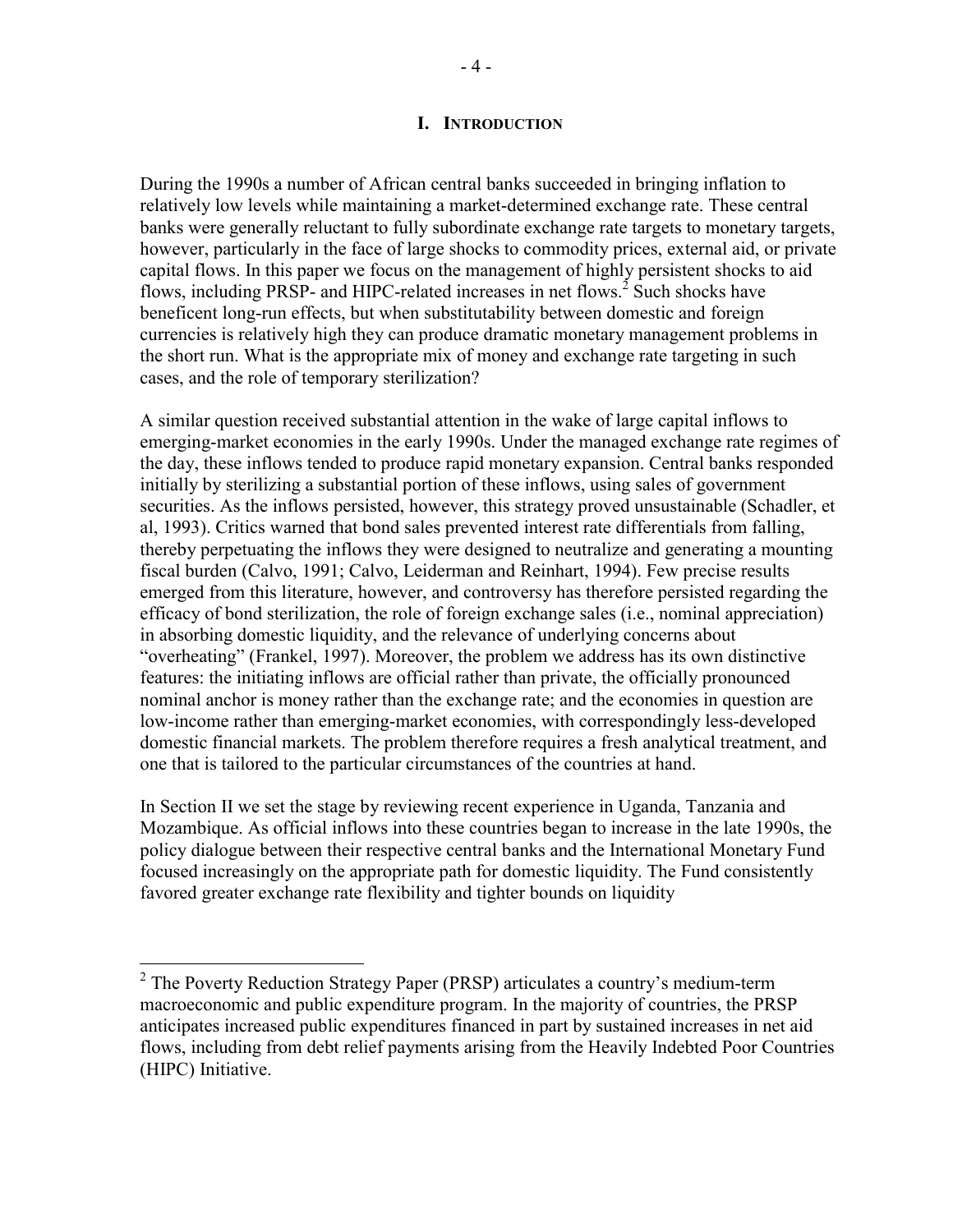expansion than did the central banks. In practice, the central banks chose to lean heavily against nominal appreciation, retaining a substantial portion of the aid as international reserves and quickly abandoned attempts to manage the liquidity expansion through bond sales. The central message of this paper is that when the credibility of policymakers' commitment to low inflation is firm, a heavily managed float, with little or no sterilization, is indeed the most attractive short-run approach to managing a large and persistent aid inflow.

Since the central bank strategy generates rapid nominal money growth, its appeal must rest on a view that persistent aid inflows generate a large increase in real money demand. While the evidence to date favors such a view (Section II), the literature provides little guidance as to the mechanisms involved or the structural features underlying such a response. In our analytical model, two features of post-stabilization low-income countries prove decisive. The first is that a portion of aid ends up reducing domestic budgetary financing rather than supporting an increase in government spending or a reduction in taxes. In sub-Saharan Africa between 1990 and 2001, for example, 21 cents of the aid dollar substituted, on average, for domestic financing (Appendix Table 1). A persistent aid inflow therefore reduces expected seigniorage and expected inflation, thereby generating a potentially substantial increase in real money demand.

The second decisive feature of our analysis is an active private capital account. While private capital flows have largely been ignored in discussions of aid management, this is no longer appropriate. Foreign-denominated assets constitute an important share of private financial wealth in low-income Africa, and a growing body of evidence suggests that foreign currency competes actively with domestic currency in the countries we are studying (Collier et al, 2002, Asea and Reinhart, 1996 and Bhindra, et al, 1999). Our simulation results suggest that portfolio adjustments already confront central bankers with trade-offs that, while less spectacular than those facing their emerging-market counterparts, hold similar perils for short-term macroeconomic stability. In particular, a fall in expected inflation triggers a portfolio adjustment that even under relatively modest portfolio substitutability generates an outright reduction in desired foreign currency balances. The incipient capital inflow places acute short-run pressure on the foreign exchange market, dramatically undermining the case for a floating exchange rate.

In Sections III-V we develop the core structure of our model and calibrate it to the countries under study. Following Buffie (2003) we use a two-sector perfect-foresight model with imperfect asset substitutability. Aid accrues directly to the public sector, where the bulk of it is spent but a portion may be devoted to reducing the government's seigniorage requirement. To quantify the macroeconomic trade-offs we begin by solving the model under the polar exchange rate arrangements of a pure float (Section VI) and a predetermined crawling peg (Section VII). The long-run response is identical, and we assume throughout the paper that the monetary authority accepts the moderate real appreciation that is required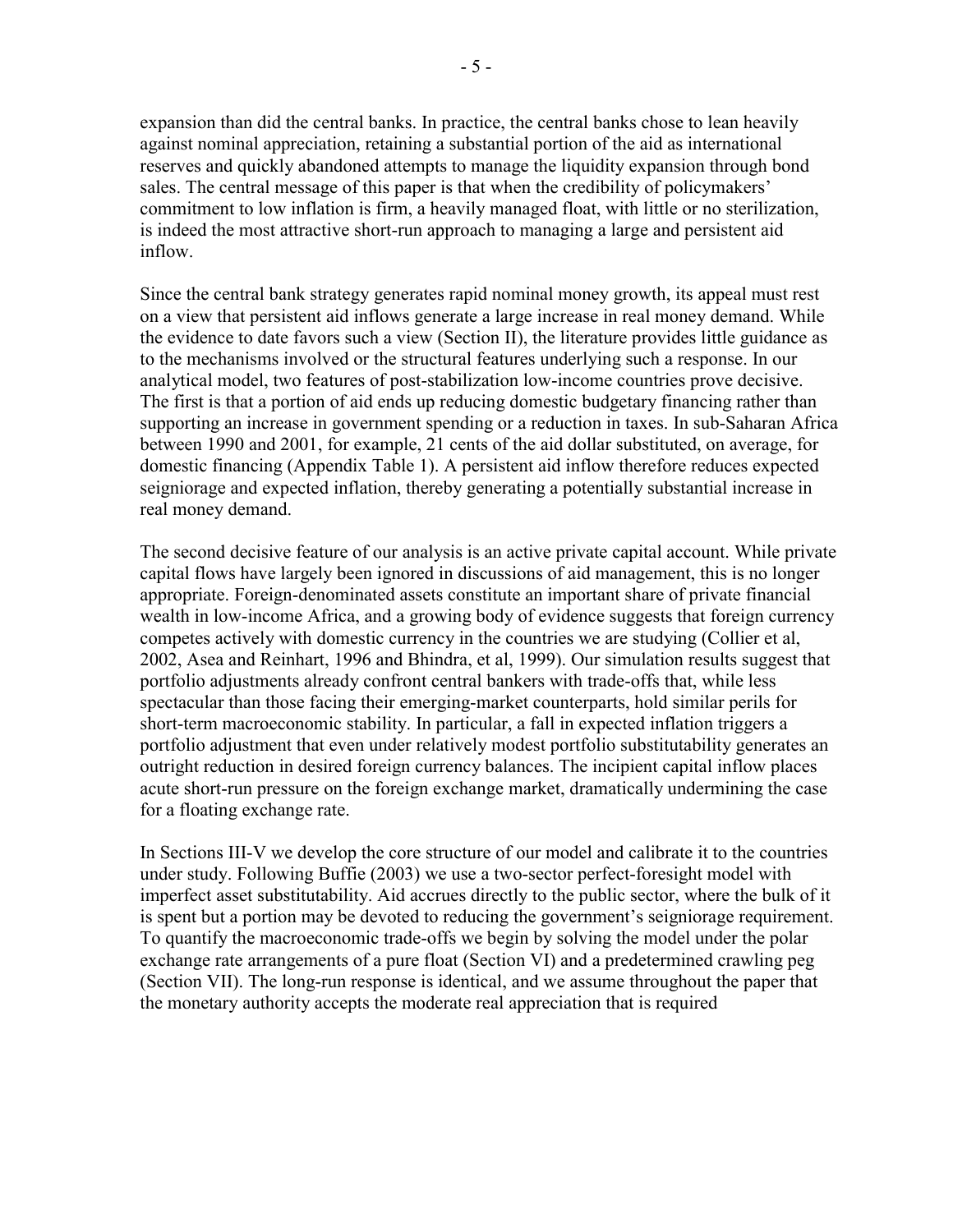to absorb the long-run spending effect of aid.<sup>3</sup> A comparison of short-run responses, however (Section VIII), generates a result reminiscent of the broader literature on exchange rate regimes: when government spending rises by the full amount of aid, portfolio shifts play a minor role, and we find that floating rates deliver a superior outcome, with near-immediate adjustment to the steady state and little short-run volatility in the real exchange rate or interest rate. When a portion of aid is used to reduce the seigniorage requirement, in contrast, portfolio adjustment plays a major role and the crawling peg delivers greater short-run stability.

A clean float is even more unappealing if domestic wages and prices are downwardly rigid in the short run, because in this case the deflationary impact of nominal appreciation creates a strong bias towards economic contraction (Section VI).<sup>4</sup> The advantages of the crawling peg, however, are not unambiguous: they are bought at the price of an initial burst of inflation, unless—implausibly, in our view—domestic wages and prices are rigid in the upward direction. In Sections IX and X, therefore, we consider alternative strategies for neutralizing these short-run effects, including temporary bond sterilization of foreign exchange intervention and a managed float that targets the new long-run equilibrium real exchange rate. A crawling peg with bond sterilization fails badly, however, generating intolerable increases in interest rates and government debt, as observed in our case studies (Section IX). The managed float, in contrast, finally delivers an unambiguously satisfactory outcome. Section XI concludes the paper with suggested extensions of the analysis.

## **II. COUNTRY EXPERIENCES**

The experiences of Uganda, Tanzania and Mozambique since the late 1990s illustrate well the policy problems confronting central banks in many low-income countries (see Box 1 and Tables 1 and 2). For at least the previous two decades monetary policy was subordinated to fiscal imperatives, initially to the financing of large (and ultimately unsustainable) fiscal deficits, and since the early 1990s in support of decisive fiscal consolidations which, in turn, ushered in an era of historically low inflation (Honohan and O'Connell (1997)). With each

1

 $4$  Calvo and Reinhart (2000b) cite debt deflation as a risk in floating exchange rate systems. Our own interpretation emphasizes the traditional demand contraction channel.

 $3$  If the inflow is known to be temporary, it may be welfare-improving for the monetary authority to target the real exchange rate, letting inflation and/or the real interest rate increase in order to prevent "Dutch disease" or other adverse effects of a temporary real appreciation (Prati, Sahay and Tressel, 2003; Calvo, Reinhart and Vegh, 1995). But when the inflow is persistent, there is little to recommend a delayed real exchange rate adjustment. Monetary management should concentrate, instead, on avoiding short-run volatility around the new long-run real exchange rate. A successful monetary response is one that avoids an overshooting of the real exchange rate, a burst of inflation, a slump in real activity, or a runup in the real exchange rate.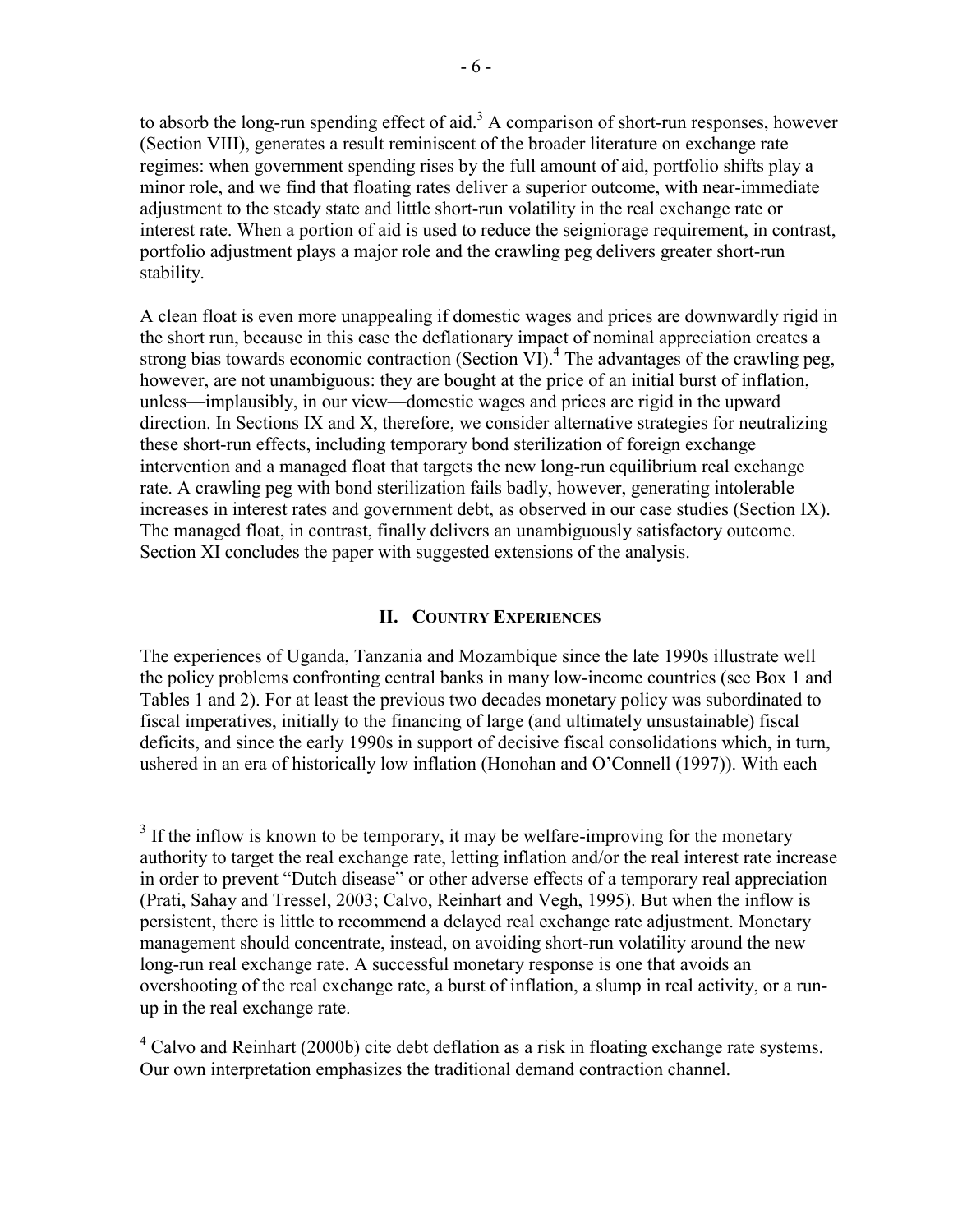country resorting to fiscal rules to manage the growth in domestic credit to government, however, there was little or no role for active monetary policy.

Successful stabilization has been associated with large and persistent increases in aid and private capital flows, most notably into Uganda and Tanzania. Given the priorities embedded in countries' PRSPs, the public expenditure financed by these aid flows has been biased towards nontradables, implying an increase in the governments' net domestic liquidity requirements. In this environment the central banks have wrestled with the problem of how much (if any) of this aid-induced domestic liquidity injection needs to be neutralized, over what time period, and by what means.

Two issues have complicated the question of the required scale of intervention. The first is a lack of clarity on the part of the authorities at to whether concerns about the exchange rate relate more to its volatility than its level (and even whether the argument that monetary policy cannot depreciate the real exchange rate on a permanent basis is fully accepted (Calvo, Reinhart and Végh, 1995)). The second is the absence of a consensus on the likely evolution of the demand for money and hence the sustainable non-inflationary growth in domestic liquidity. As Table 1 indicates, reserve money velocity has declined in all three countries, and in both Uganda and Tanzania inflation has remained low and stable despite bursts of rapid growth in reserve money. In Mozambique, by contrast, a closer—or at least more rapid—link between reserve money and inflation has been evident. The central banks of Uganda and Tanzania, and to a lesser extent the Bank of Mozambique, have argued that the decline in velocity, which was consistently greater than the IMF had projected, reflected two factors: first, that the inflation-induced demonetization of the late 1980s and early 1990s was still in the process of being reversed; and second, that structural reforms had substantially increased permanent income and therefore the demand for money. The contrary view, articulated in IMF staff appraisals but apparently supported by the Ministry of Finance in Uganda, is more pessimistic. According to this view, structural reforms have generated, at best, only a modest increase in money demand, while the history of inflation in these countries has *permanently* increased the elasticity of substitution between domestic and foreign money, reducing the demand for domestic currency at any inflation rate. Hence, while there may have been a structural shift in money demand between the 1980s and 1990s, the case for a further sustained increase in real money demand in the post-stabilization period remains unproven. This pessimism, combined with a view that money supply growth is still taken as a signal of the credibility of government's commitment to fiscal discipline, underpins the 'neutralize at all costs' position that appears to have dominated the IMF's perspective on the limit of monetary policy in these countries in recent years.

Turning next to the question of how sterilization is to be achieved—via traditional bond sterilization, foreign exchange sales, or delayed fiscal absorption of aid—it would appear the central banks have first and foremost been concerned to avoid excessive nominal and real appreciation. The initial response to inflows in all three countries thus included a sharp accumulation of international reserves, and in Uganda and (especially) Tanzania the central bank intervened in the foreign exchange market to limit the pressure on the nominal exchange rate, in a pattern consistent with the "fear of floating" widely exhibited by countries operating nominally flexible exchange rate regimes (Calvo and Reinhart, 2000a).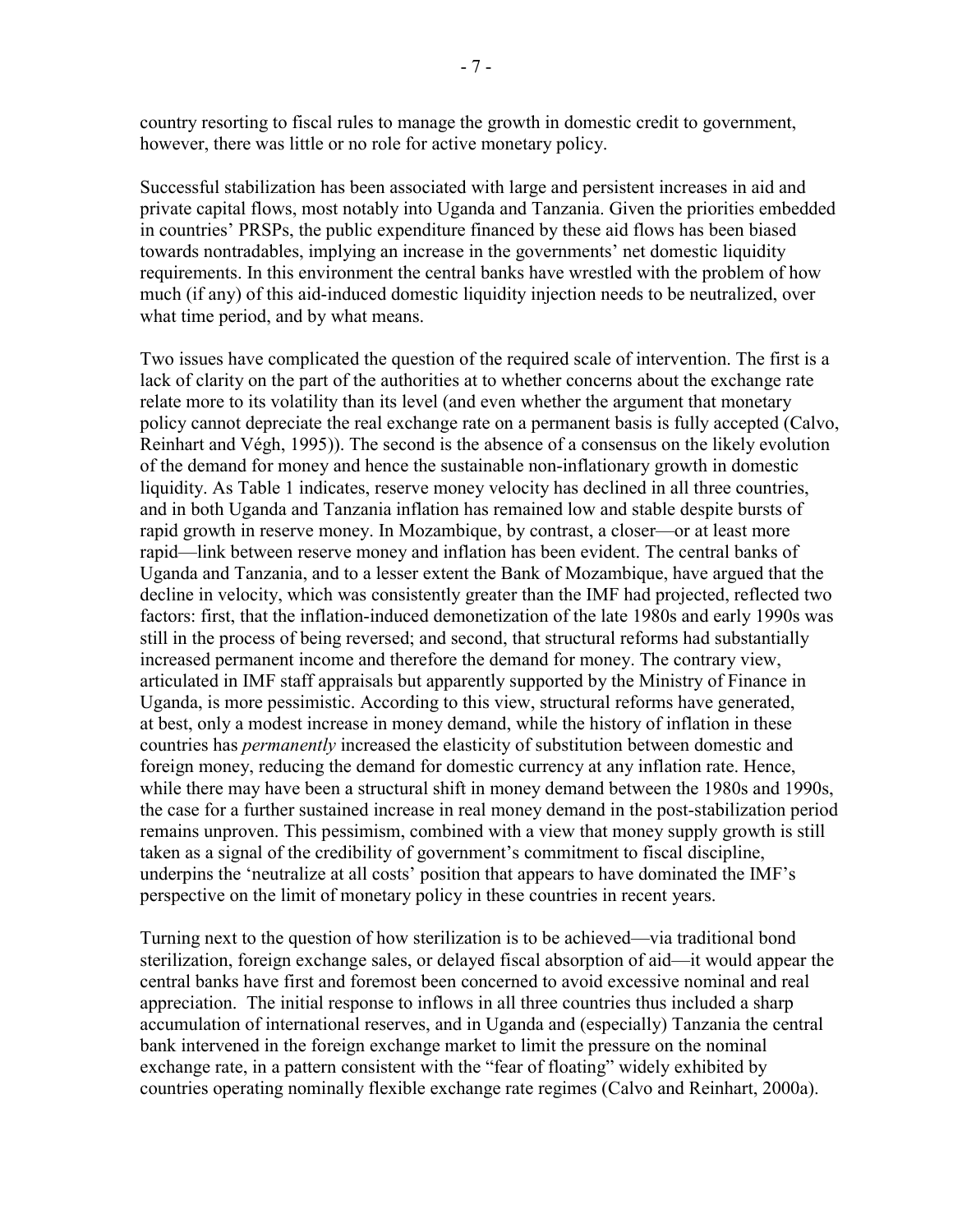To the extent that the underlying anxieties about the exchange rate are articulated, it is the adverse effect on traditional cash-crop exports that appears to have been of prime concern to the central banks. It is much less clear whether their concerns extend to non-traditional exports or the import-substituting sector, as stressed by the Dutch disease literature.

In the context of a reserve money program, this "fear of floating" suggests the use of sterilized intervention, and bond sterilization played a major role in all three countries, at least initially. The thinness of domestic debt markets, however, meant large change in domestic interest rates which in turn, given the short maturity of debt instruments, led to a rapid pass through to debt-servicing costs (Table 2). It appears to have been these mounting fiscal costs of debt service, rather than the impact of high interest rates on credit to the private sector, that constituted the dominant constraint on central banks' willingness to continue bond sterilization, and it was this unwillingness that induced the authorities to switch towards more aggressive foreign exchange sales (in Uganda) and/or allow reserve money growth to exceed its program target (in Tanzania and Mozambique).

## **III. THE CORE STRUCTURE OF THE MODEL**

We work with a simple currency substitution model of a small open economy that produces a nontraded good and a composite traded good. Real output is fixed in both sectors and the world price of the traded good equals unity. The private sector divides its wealth between domestic currency, foreign currency, and government bonds.<sup>5</sup> Notational conventions are as follows:  $P_n$  and  $\gamma$  denote the relative price of the nontraded good and its share in aggregate consumption;  $Q_i$  is output in sector *i*; *b* is the nominal stock of bonds deflated by the price level; and *m*, *F*, and *E* are real money balances, the stock of foreign currency, and aggregate real expenditure measured in dollars (i.e., units of the traded good).

#### **A. Prices**

 $P_n$  adjusts to clear the goods market in the nontradables sector. This requires

$$
D_n(P_n, E) = Q_n,\tag{1}
$$

where  $D(\cdot)$  is the Marshallian demand function for the nontraded good.

<u>.</u>

<sup>&</sup>lt;sup>5</sup> The foreign asset could be an interest-earning asset instead of foreign currency. What is critical is that the foreign asset and domestic bonds be imperfect substitutes so that the domestic interest rate is not tied down by the interest-parity condition.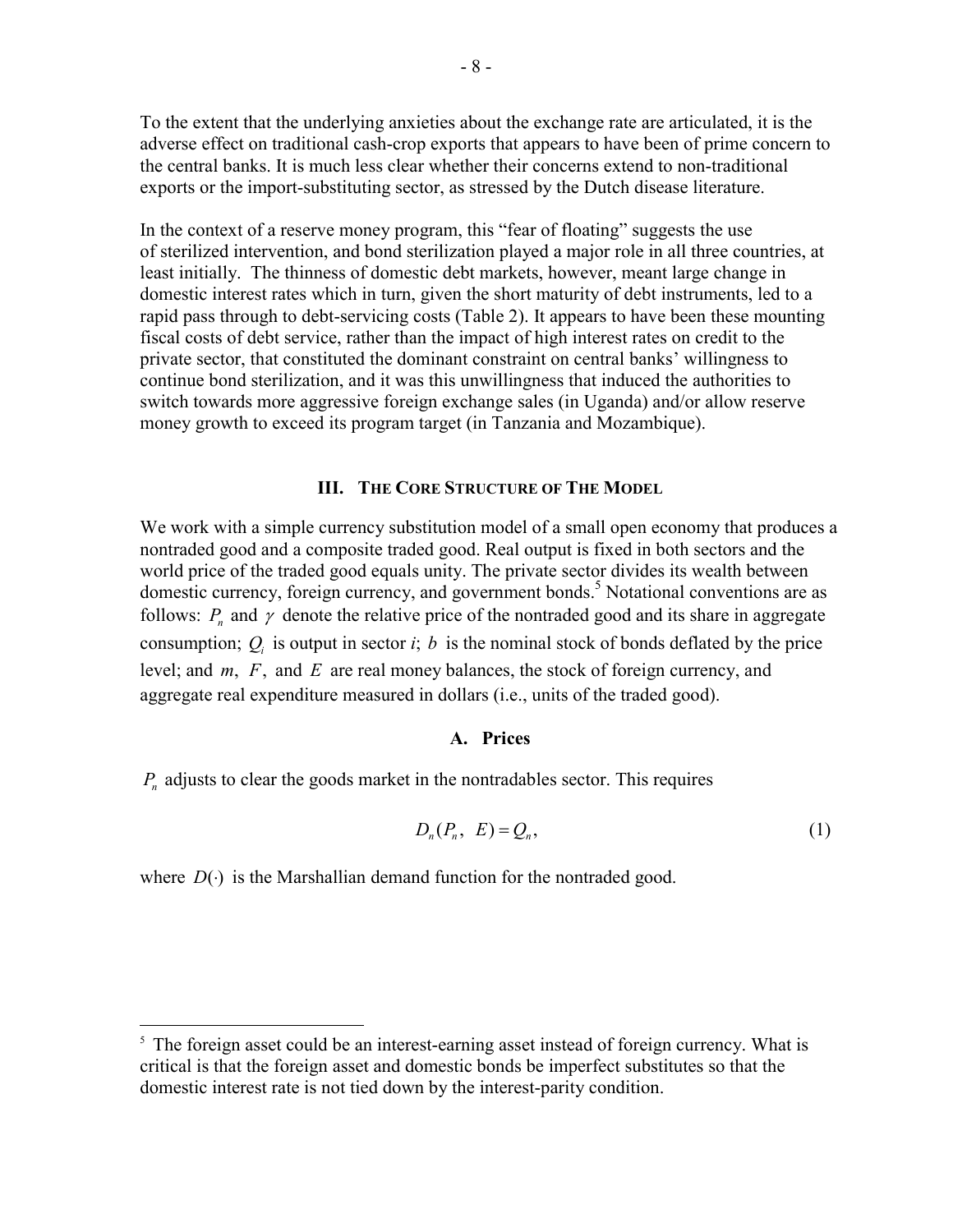The overall price level *P* is a geometric weighted average of the prices of the traded and nontraded goods. Since the nominal exchange rate *e* sets the domestic price of the traded  $good<sub>0</sub>$ <sup>6</sup>

$$
P = eP_n^{\gamma}.
$$
 (2)

#### **B. The Private Agent's Optimization Problem**

All economic decisions in the private sector are controlled by a representative agent who possesses an instantaneous utility function of the form  $V(P_n, E) + \phi(mP_n^{-\gamma}, FP_n^{-\gamma})$ .  $V(\cdot)$ is a standard indirect utility function that measures utility from goods consumption, while  $\phi(\cdot)$  reflects liquidity services generated by holdings of domestic and foreign currency. The private agent chooses  $m, b, F$ , and  $E$  to maximize

$$
U = \int_0^\infty [V(P_n, E) + \phi(mP_n^{-\gamma}, FP_n^{-\gamma})]e^{-\rho t}dt,
$$
\n(3)

subject to the wealth constraint

$$
A = m + P_n^{\gamma} b + F \tag{4}
$$

and the budget constraint

 $\overline{a}$ 

$$
\dot{A} = P_n Q_n + Q_T + P_n^{\gamma} g + r P_n^{\gamma} b + (\pi - \chi) P_n^{\gamma} b - \chi m - E, \tag{5}
$$

where  $\rho$  is the time preference rate; *g* is real lump-sum transfers;  $\chi = \dot{e}/e$  is the rate of currency depreciation; *r* is the real interest rate; and  $\pi = \dot{P}/P$  is the inflation rate.  $P_n^{\gamma} = P/e$ multiplies *g* and *b* because wealth is measured in dollars but transfers and bonds are indexed to the price level. For the same reason, the artificial capital gains term  $(\pi - \chi)P_n^{\gamma}b$ appears in the budget constraint (5).

Let  $\omega$  be the multiplier attached to the constraint in (5). The necessary conditions for an optimum then consist of

$$
V_E = \omega \,,\tag{6}
$$

$$
\phi_1 / \omega P_n^{\gamma} = r + \pi \,, \tag{7}
$$

<sup>&</sup>lt;sup>6</sup> For small changes,  $\gamma$  can be treated as a constant. In the numerical simulations,  $\gamma$  varies endogenously with  $P_n$  (we do not assume Cobb-Douglas preferences).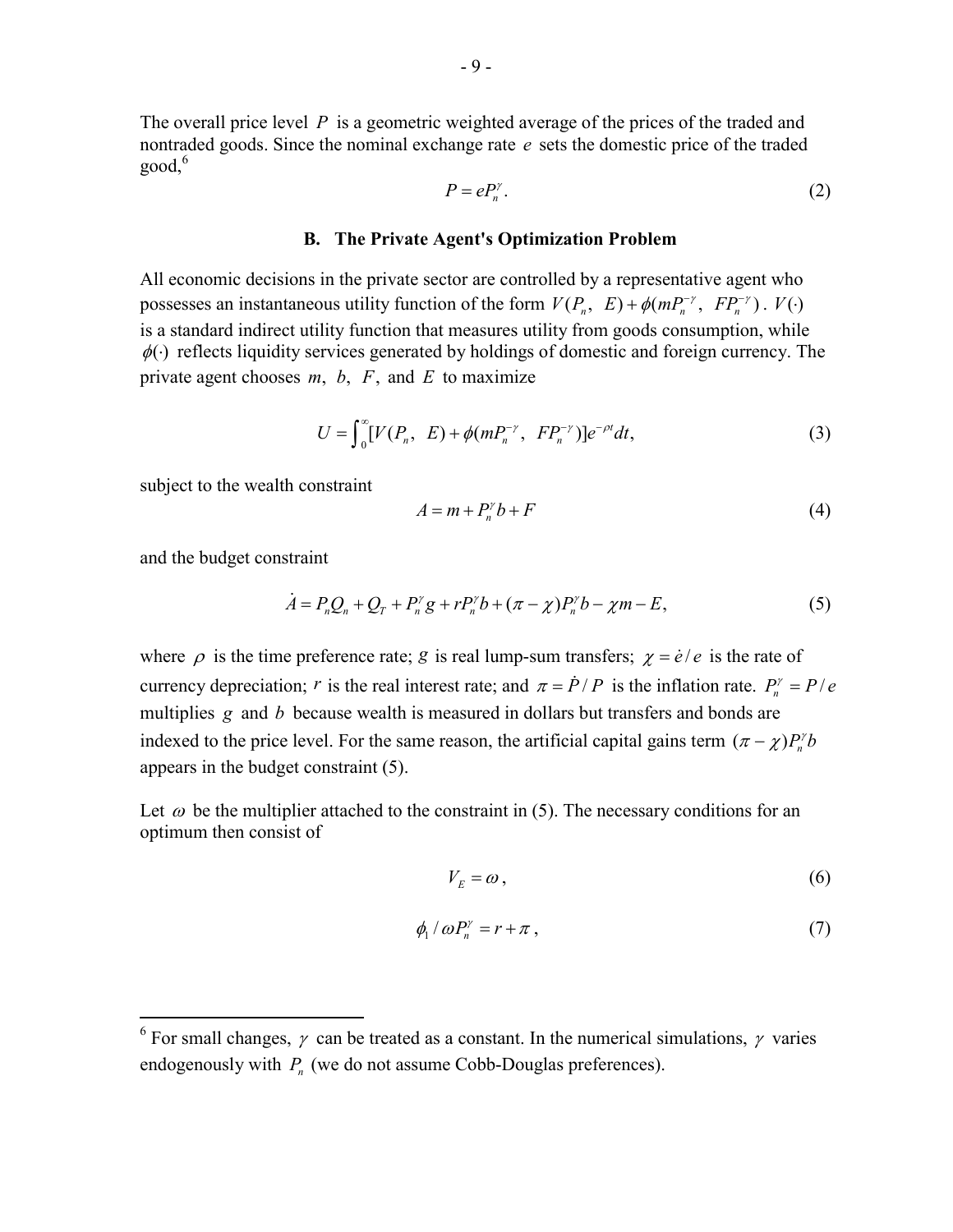$$
\phi_2 / \omega P_n^{\gamma} = r + \pi - \chi, \tag{8}
$$

and the co-state equation

$$
\dot{\omega} = \omega(\rho + \chi - r - \pi). \tag{9}
$$

Equations (6)-(8) state that the marginal utility of consumption equals the shadow price of wealth and that the marginal rate of substitution between consumption and *m* or *F* equals the income foregone from holding that type of money. The co-state equation (9) may look less familiar, but it is nothing more than a standard Euler equation. Differentiate (6) with respect to time and substitute for  $\dot{\omega}$ . Under the assumption of homothetic preferences, this gives $'$ 

$$
\frac{\dot{E}}{E} = \frac{\tau}{1 - \gamma k} (r - \rho),\tag{10}
$$

where  $\tau = -V_E / V_{EE}E$  is the inter-temporal elasticity of substitution,  $k = (\eta + \gamma)^{-1}$ , and  $\eta$  is the compensated own-price elasticity of demand.

### **C. The Public Sector Budget Constraint**

Money is injected into the economy whenever the central bank accumulates foreign exchange reserves *Z* or runs the printing press to finance the fiscal deficit of the central government. For now, we ignore bond sales and open market operations. The *consolidated* public sector budget constraint is thus

$$
\dot{m} = P_n^{\gamma}(g + rb) + \dot{Z} - X - \chi m,\tag{11}
$$

 $\left| \frac{EP}{E} - \tau \right|$   $\gamma \frac{I_n}{R} + \frac{E}{R} = \tau (r - \rho),$  $E E \rightarrow n$   $\rightarrow$   $n$  $\left[\frac{V_{EP}}{V_{EP}}-\tau\right]\gamma\frac{\dot{P}_n}{P}+\frac{\dot{E}}{F}=\tau(r)$  $\left(\frac{V_{EP}}{V_{EE}D_n} - \tau\right)$   $\gamma \frac{\dot{P}_n}{P_n} + \frac{\dot{E}}{E} = \tau(r - \rho)$  $(V_{EE}D_n)$  $\frac{\dot{p}}{R} + \frac{\dot{E}}{E} = \tau (r - \rho)$ , where  $V_{EP} \equiv \partial V_E / \partial P_n$ . [Note from (2) that  $\pi - \chi = \gamma P_n / P_n$ .] To get rid of the awkward  $V_{ij}$  terms, recall Roy's identity  $D_n = -V_P(P_n, E)/V_E(P_n, E)$ . For homothetic preferences,  $V_{EP}/V_{EE}D_n = \tau - 1$ . We also have from (1) that  $dP_n/P_n = k dE / E$ . Substituting for  $\dot{P}_n/P_n$  and for  $V_{EP}/V_{EE}D_n$  produces equation (10) in the text.

 $\frac{1}{7}$  We have omitted some intermediate steps. The first is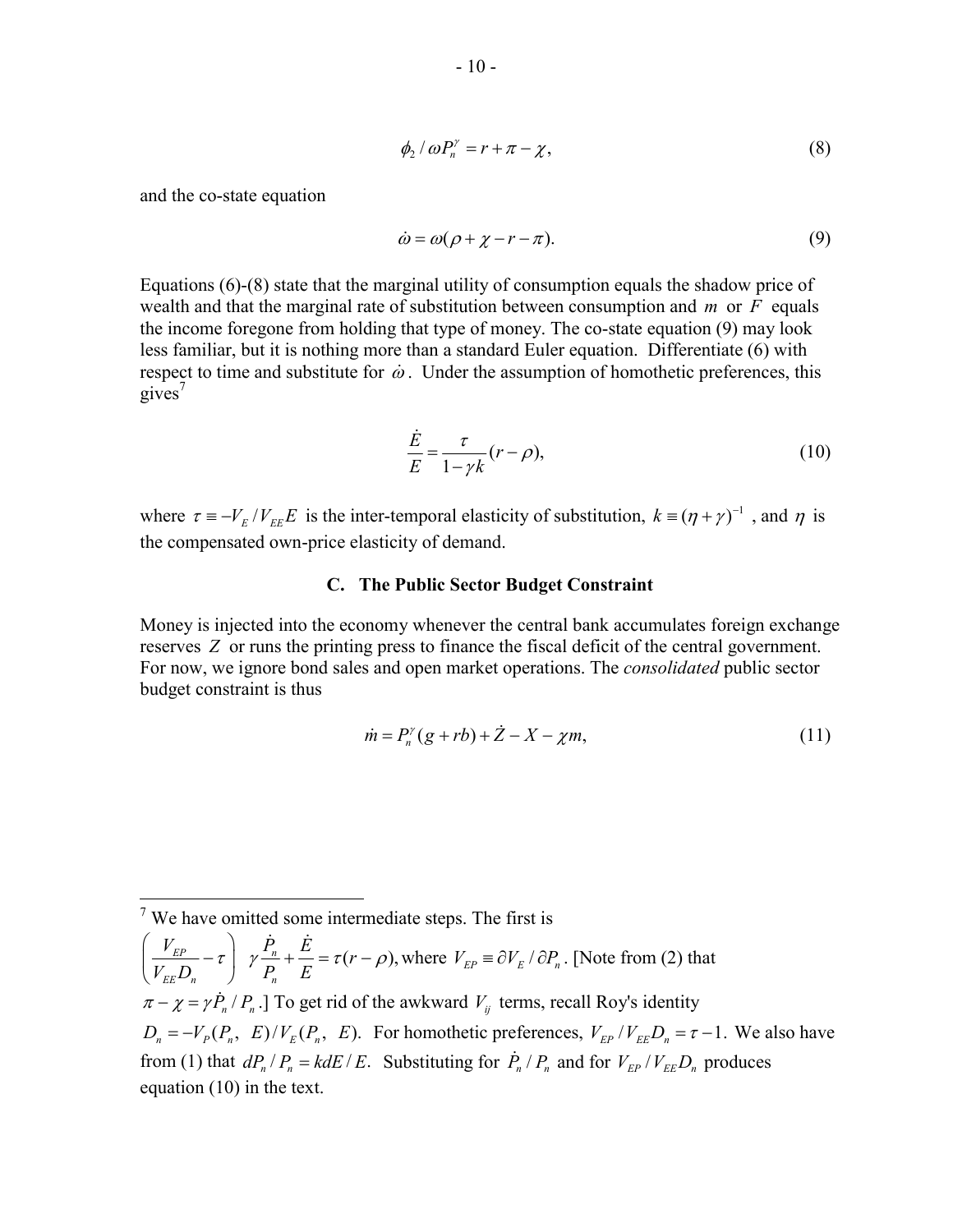where *X* is the sale of aid dollars net of government imports and interest payments on the public sector foreign debt net.<sup>8</sup>

#### **D. Net Foreign Asset Accumulation and the Balance of Payments**

 One last equation completes the core structure of the model. Summing the private and public sector budget constraints produces the accounting identity that foreign asset accumulation equals national saving or the current account surplus:

$$
\dot{F} + \dot{Z} = P_n Q_n + Q_T + X - E.
$$
 (12)

## **IV. THE STEADY-STATE OUTCOME**

The long-run equilibrium is independent of the exchange rate regime. It is not yet necessary therefore to specify whether the central bank operates a crawling peg, a clean float, or some type of managed float.

Across steady states,  $\dot{m} = \dot{F} = \dot{Z} = \dot{E} = 0$ . Imposing these conditions leads to

$$
r = \rho, \tag{13}
$$

$$
\chi = \pi \,,\tag{14}
$$

$$
E = P_n Q_n + Q_T + X \,,\tag{15}
$$

$$
\phi_1 = V_E P_n^{\gamma} (\rho + \pi), \qquad (16)
$$

$$
\phi_2 = V_E P_n^{\gamma} \rho \,, \tag{17}
$$

$$
\pi m = P_n^{\gamma}(g + \rho b) - X. \tag{18}
$$

Equation (18) says that revenue from the inflation tax equals the fiscal deficit after grants. (Hereafter we use the shorter term fiscal deficit and omit "after grants.") When more aid flows in, *X* rises and the government increases real transfers to the private sector by  $d(P_n^{\gamma}g) = \psi dX$ . To obtain concrete results and prepare the model for calibration, we assume *V*( $\cdot$ ) and  $\phi(\cdot)$  are nested CES-CRRA functions:

<sup>&</sup>lt;sup>8</sup> For simplicity, we ignore interest payments on reserves. This ensures that the long-run impact of aid on real income and the fiscal deficit is independent of the exchange rate regime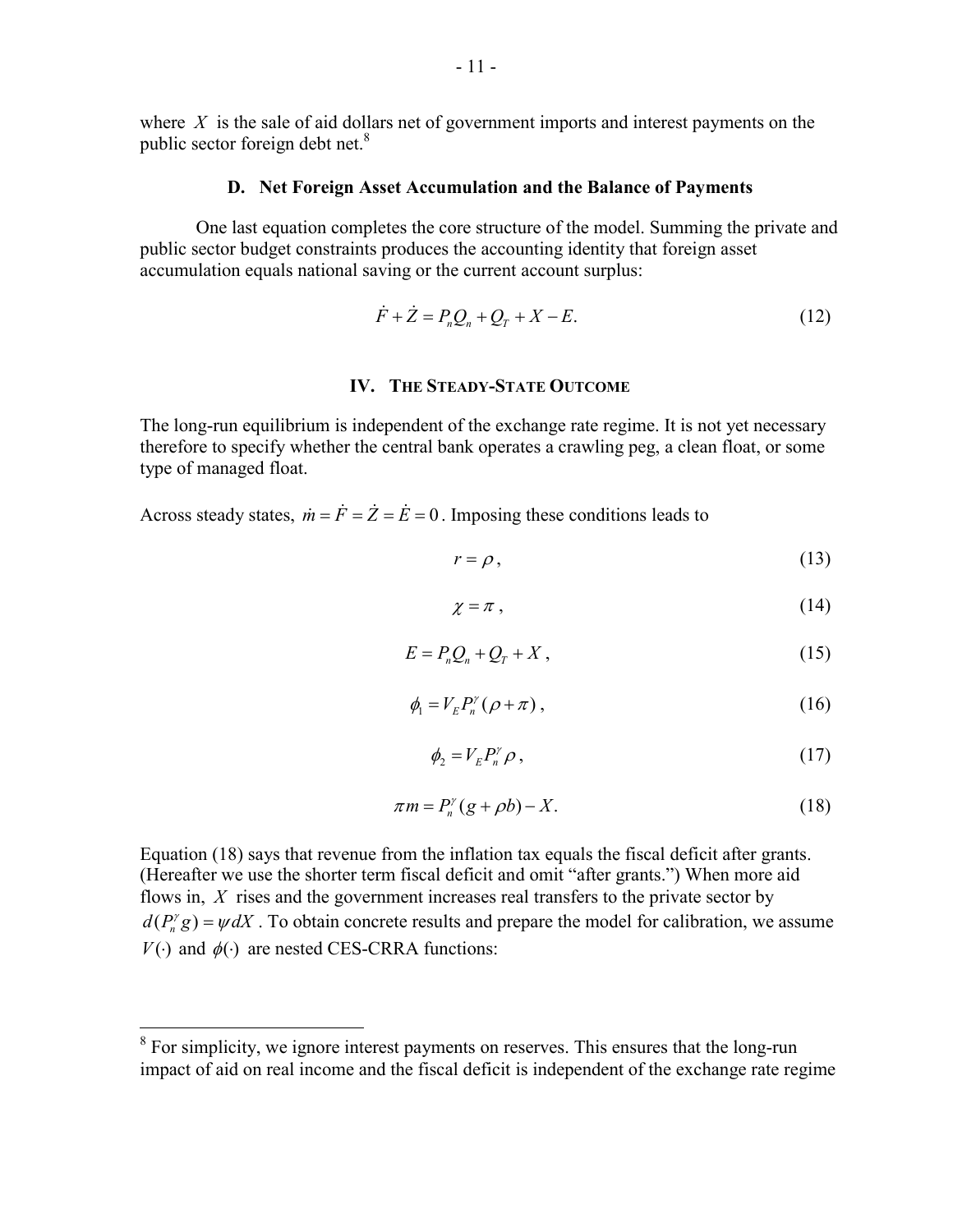$$
V(P_n, E) = \frac{E^{1-1/\tau} \left( k_o + k_1 P_n^{1-\beta} \right)^{(1-1/\tau)/(\beta-1)}}{1-1/\tau},
$$
\n(19)

$$
\phi(\overline{m}, \overline{F}) = h \frac{\left\{ \left[ k_2 \overline{m}^{(\sigma-1)/\sigma} + k_3 \overline{F}^{(\sigma-1)/\sigma} \right] ^{\sigma/(\sigma-1)} \right\}^{1-1/\tau}}{1-1/\tau},
$$
\n(20)

where *h* and  $k_o - k_4$  are constants,  $\beta$  is the elasticity of substitution between traded and nontraded consumer goods,  $\sigma$  is the elasticity of substitution between domestic and foreign currency,  $\overline{m} \equiv mP_n^{-\gamma}$ , and  $\overline{F} \equiv FP_n^{-\gamma}$ . For this utility function, the steady-state effects of aid are given by

$$
dE = \frac{dX}{1 - \gamma k},\tag{21}
$$

$$
\frac{dP_n}{P_n} = \frac{dX}{\eta E},\tag{22}
$$

$$
d\pi = -\frac{\pi\mu - \rho s \gamma k + (1 - \psi)(1 - \gamma k)}{(1 - \gamma k)\mu(1 - \varepsilon)} \frac{dX}{E},
$$
\n(23)

$$
\frac{dm}{m} = \left[ \frac{1}{1 - \gamma k} + \frac{\varepsilon}{\pi \mu (1 - \varepsilon)} \left( \frac{\pi \mu - \rho s \gamma k}{1 - \gamma k} + 1 - \psi \right) \right] \frac{dX}{E},\tag{24}
$$

$$
\frac{dF}{F} = -\left[\frac{(\sigma - \tau)\theta_m}{i\mu(1 - \varepsilon)} \left(\frac{\pi\mu - \rho s\gamma k}{1 - \gamma k} + 1 - \psi\right) - \frac{1}{1 - \gamma k}\right] \frac{dX}{E},\tag{25}
$$

where

$$
\theta_m = \frac{im}{im + \rho F}
$$

$$
\theta_f = \frac{\rho F}{im + \rho F} = 1 - \theta_m
$$

are the shares of liquidity services provided by domestic and foreign currency;  $\mu = m/E$ ;  $s = P_n^{\gamma} b / E$ ;  $i = \rho + \pi$  is the nominal interest rate; and  $\varepsilon = (\tau \theta_m + \sigma \theta_f) \pi / i$  is the elasticity of money demand with respect to inflation. In the ensuing analysis we assume  $\varepsilon < 1$  and  $\sigma > \tau$ . Neither assumption is particularly restrictive. The first keeps the economy away from the slippery, downward-sloping portion of the seigniorage Laffer curve. (When  $\epsilon > 1$ , long-run comparative statics results are perverse and the equilibrium path is indeterminate.) The second implies that lower inflation reduces the demand for foreign currency. Although theory does not guarantee this result, there is not much doubt that it is easier to substitute between the two currencies than to substitute intertemporally in consumption; hence some flight capital comes home when inflation declines.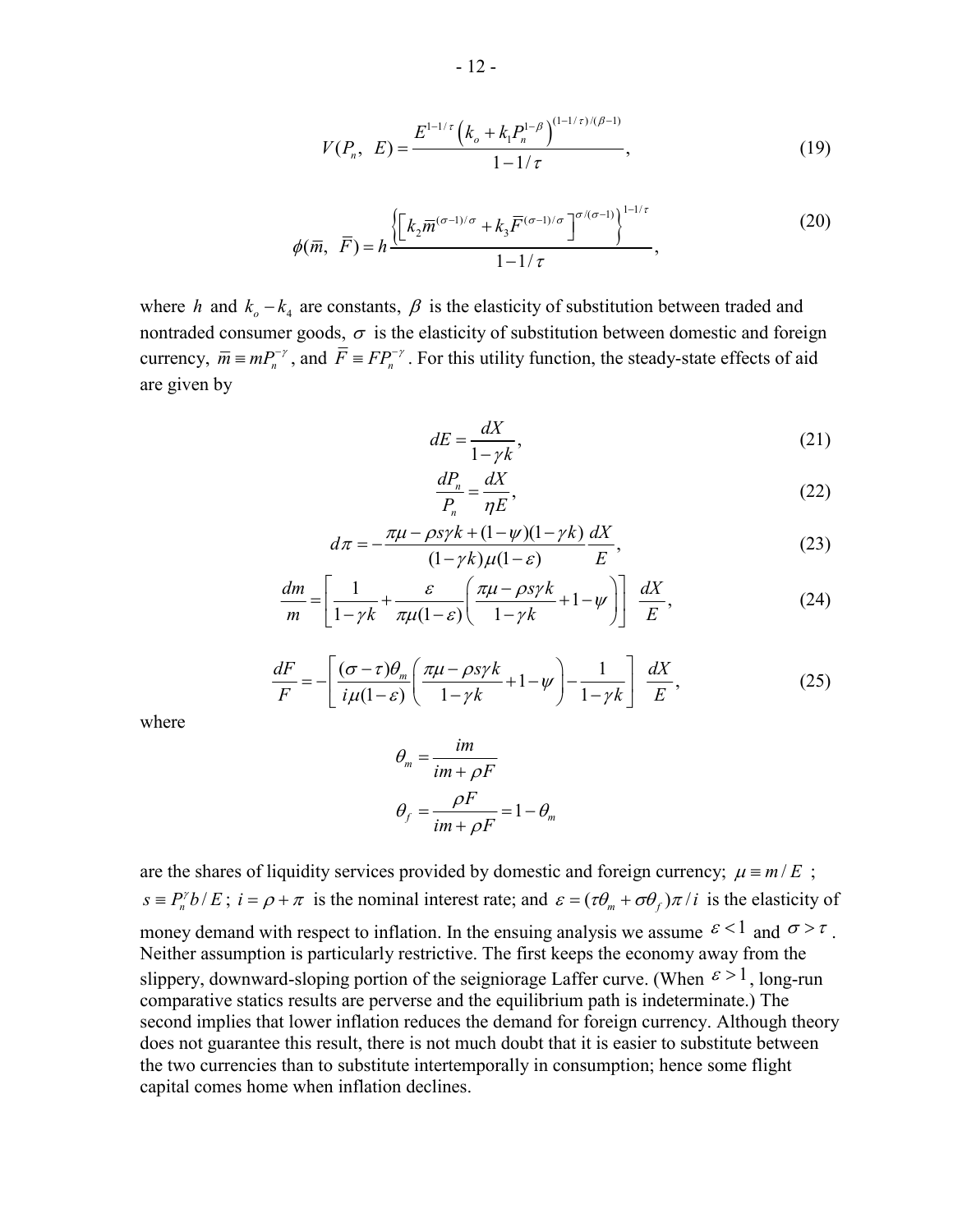Aid spending drives up the relative price of the nontraded good, but it is not clear what happens to currency demands, the fiscal deficit, or inflation. We distinguish here between aid that is fully spent and aid used partially for deficit reduction (PDR aid). In the case where every dollar of aid is spent ( $\psi$  = 1), the fiscal deficit worsens because appreciation of the real exchange rate  $(P_n \uparrow)$  increases the size of the internal debt measured in dollars. But higher spending also strengthens real money demand. Consequently, despite the rise in the fiscal deficit, inflation falls when

$$
\pi\mu > \frac{\rho s\gamma}{\eta + \gamma}.\tag{26}
$$

The term on the left side is seigniorage expressed as a percentage of national income, a number on the order of .005-.02 in countries experiencing low/moderate inflation. On the right side, real interest payments on the internal debt  $(\rho s)$  are equally small (in sub-Saharan Africa) while  $\gamma/(\eta + \gamma)$  is typically .5-.8 (See the discussion in Section III.A). The sign of  $d\pi$  is thus highly uncertain. This is irritating but unimportant; as will become apparent shortly, even large aid inflows do not change the inflation rate by more than half of a percentage point.

PDR aid is different in that  $(1 - \psi)$  percent of the external inflow is earmarked for reduction of the fiscal deficit. When analyzing this scenario, we assume

$$
\psi < 1 - \rho s \gamma / \eta
$$

so that the seigniorage requirement does, in fact, decline. This ensures that inflation falls and that the real money supply increases. Private capital flows could go either way since lower inflation and higher consumption spending exert conflicting effects on the demand for foreign currency. Normally, however, the currency substitution effect dominates the outcome. Observe in (25) that  $i\mu(1-\varepsilon)/\theta_m = (i\mu + \rho F/E)(1-\varepsilon)$  is the ratio of liquidity services to national income, scaled down by  $1-\varepsilon$ . The reciprocal of this, which multiplies  $\sigma - \tau$ , is a huge number. Private capital flows out therefore only when domestic and foreign currencies are extremely weak substitutes. To illustrate, suppose  $\tau = \eta = .25$ ,  $\gamma = .50$ ,  $\pi = .15$ ,  $\rho = \mu = F/E = .10$ ,  $s = .15$ ,  $\psi = .75$ , and that aid increases by 2 percent of national income. Holdings of foreign currency then decrease as long as  $\sigma$  exceeds .565. And for  $\sigma = 1.5$ , a value at the low end of empirical estimates, cumulative private inflows are big—2 percent of national income.

<sup>&</sup>lt;sup>9</sup> This statement assumes that  $\varepsilon$  is not too close to unity. Near the top of the seigniorage Laffer curve, small variations in the fiscal deficit have large effects on the inflation rate.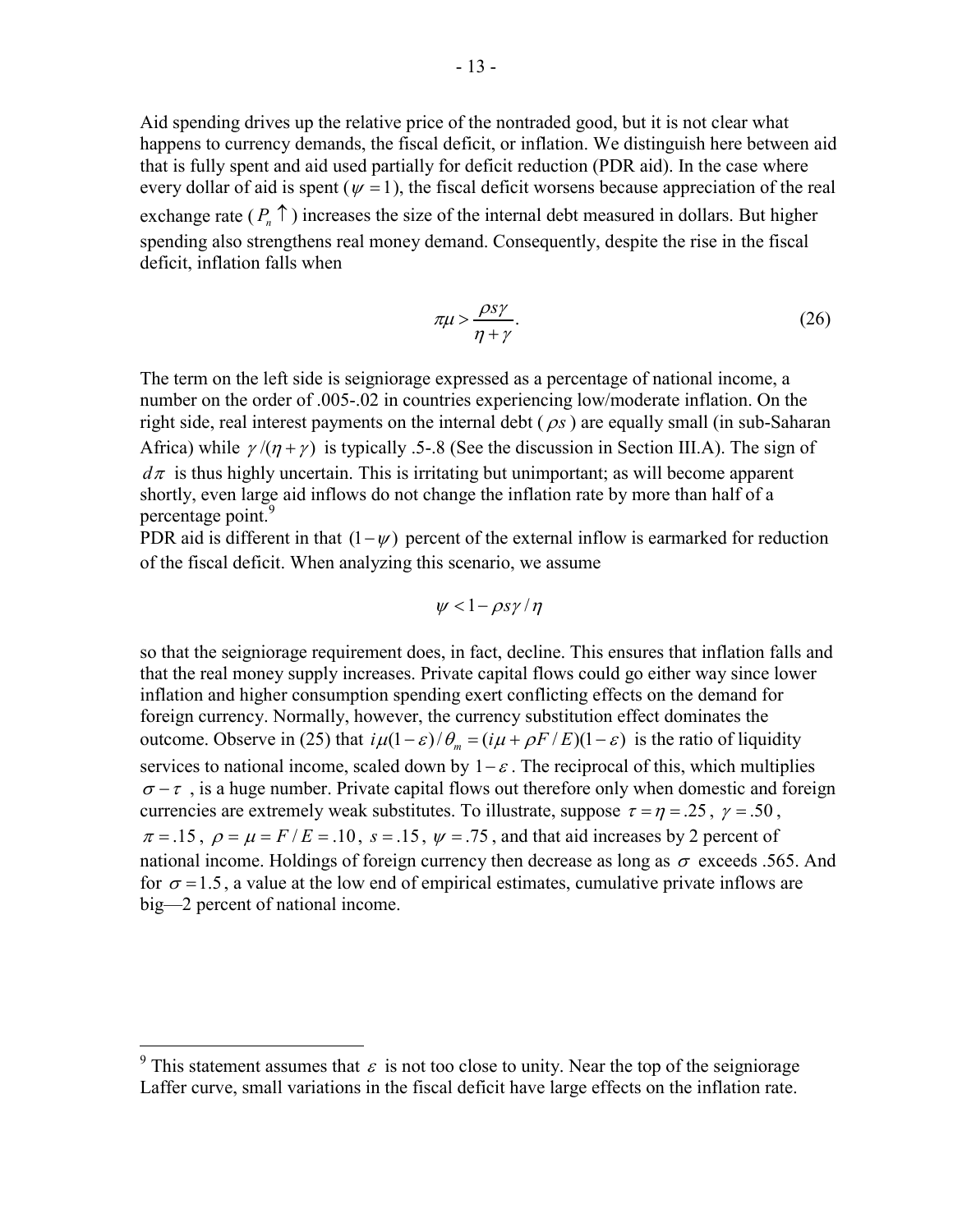### **V. FLEXIBLE EXCHANGE RATES**

On paper, flexible exchange rates and strict targeting of the money supply are the norm in sub-Saharan Africa. But the commitment to money-based stabilization and marketdetermined exchange rates is far from absolute, especially in periods of adjustment to large external shocks. Many countries have responded to large aid inflows by shifting to managed floats and partly accommodating monetary policy.

The decision about how much to manage the exchange rate is a decision about how much to move in the direction of a fixed exchange rate. Most of the information relevant to this decision is contained in the outcomes at the endpoints of the policy spectrum. Accordingly, we start by investigating the polar cases of a pure float and a crawling peg.

In a pure float the central bank never intervenes in the foreign exchange market. With  $\dot{Z} = 0$ , the Euler equation

$$
\dot{E} = \frac{\tau E}{1 - \gamma k} (r - \rho),\tag{10}
$$

$$
\dot{m} = P_n^{\gamma}(g + rb) - X - \chi m \tag{11'}
$$

and

$$
\dot{F} = P_n Q_n + Q_T + X - E \tag{12'}
$$

comprise a 3x3 dynamic system in which *F* is predetermined while *m* and *E* are jump variables. To solve the system, we need to figure out how r and  $\chi$  vary with  $m$ ,  $F$ , and  $E$ . [Equation (11) already relates  $P_n$  to  $E$ .] Working toward this end, note from (1), (2) and (10) that

$$
\dot{P}/P = \pi = \chi + \frac{\gamma k \tau}{1 - \gamma k} (r - \rho). \tag{27}
$$

Equations (7), (8), and (27) can be solved for  $\pi$ ,  $\chi$ , and r. The solutions for r and  $\chi$  are

$$
dr = n_2 \hat{m} - n_3 \hat{F} + n_4 \hat{E},
$$
\n(28)

$$
d\chi = n_s \hat{F} - n_s \hat{m} + (\pi/\tau)\hat{E}
$$
 (29)

where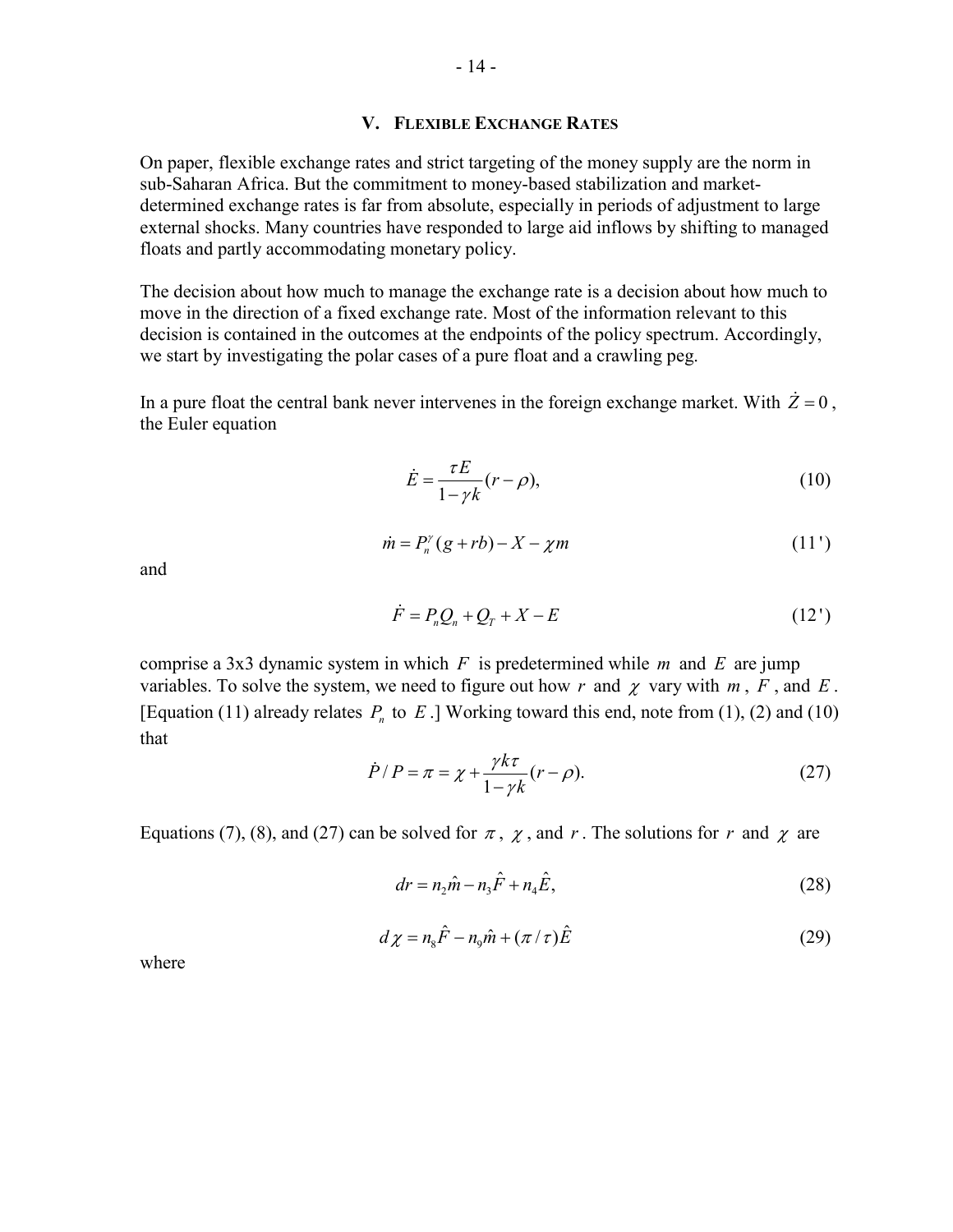$$
n_1 = \frac{\gamma k \tau}{1 - \gamma k} > 0,
$$
  
\n
$$
n_2 = \frac{\rho(\tau - \sigma)\theta_m}{\tau \sigma(1 + n_1)} < 0,
$$
  
\n
$$
n_3 = \frac{\rho(\tau \theta_m + \sigma \theta_f)}{\tau \sigma(1 + n_1)} > 0,
$$
  
\n
$$
n_4 = \rho/\tau(1 + n_1) > 0,
$$
  
\n
$$
n_8 = \frac{\rho}{\sigma} + \frac{\pi(\tau - \sigma)\theta_f}{\tau \sigma} ? 0,
$$
  
\n
$$
n_9 = \frac{\rho}{\sigma} + \frac{\pi(\tau \theta_f + \sigma \theta_m)}{\tau \sigma} > 0.
$$

The requisite machinery is now in place. Linearizing (10), (11 '), and (12 ') around the steady state  $(m^*, F^*, E^*)$  produces

$$
\begin{bmatrix} \dot{m} \\ \dot{F} \\ \dot{E} \end{bmatrix} = \begin{bmatrix} c_1 & -c_2 & c_3 \\ 0 & 0 & \gamma k - 1 \\ c_4 & -c_5 & c_6 \end{bmatrix} \begin{bmatrix} m - m^* \\ F - F^* \\ E - E^* \end{bmatrix},
$$
\n(30)

where

 $\overline{a}$ 

$$
c_1 = sn_2 / \mu + n_9 - \pi,
$$
  
\n
$$
c_2 = (P_n^{\gamma} b / F) n_3 + (m / F) n_8,
$$
  
\n
$$
c_3 = s(\gamma k + n_4) - \pi \mu / \tau,
$$
  
\n
$$
c_4 = \tau n_2 / \mu (1 - \gamma k),
$$
  
\n
$$
c_5 = \tau n_3 / (1 - \gamma k) F / E,
$$
  
\n
$$
c_6 = \tau n_4 / (1 - \gamma k).
$$

The system is saddlepoint stable.<sup>10</sup> On the unique path that converges to the stationary equilibrium,

$$
m(t) - m_o = m^* - m_o - \frac{R_1}{R_2} (F^* - F_o) e^{\lambda_3 t}, \qquad (31)
$$

$$
F(t) - F_o = (F^* - F_o)(1 - e^{\lambda_3 t}),
$$
\n(32)

$$
E(t) - E_o = E^* - E_o - \frac{F^* - F_o}{R_2} e^{\lambda_3 t},
$$
\n(33)

<sup>&</sup>lt;sup>10</sup> Saddlepoint stability requires  $c_2 c_4 - c_1 c_5 < 0$ , which holds for  $\varepsilon < 1$ .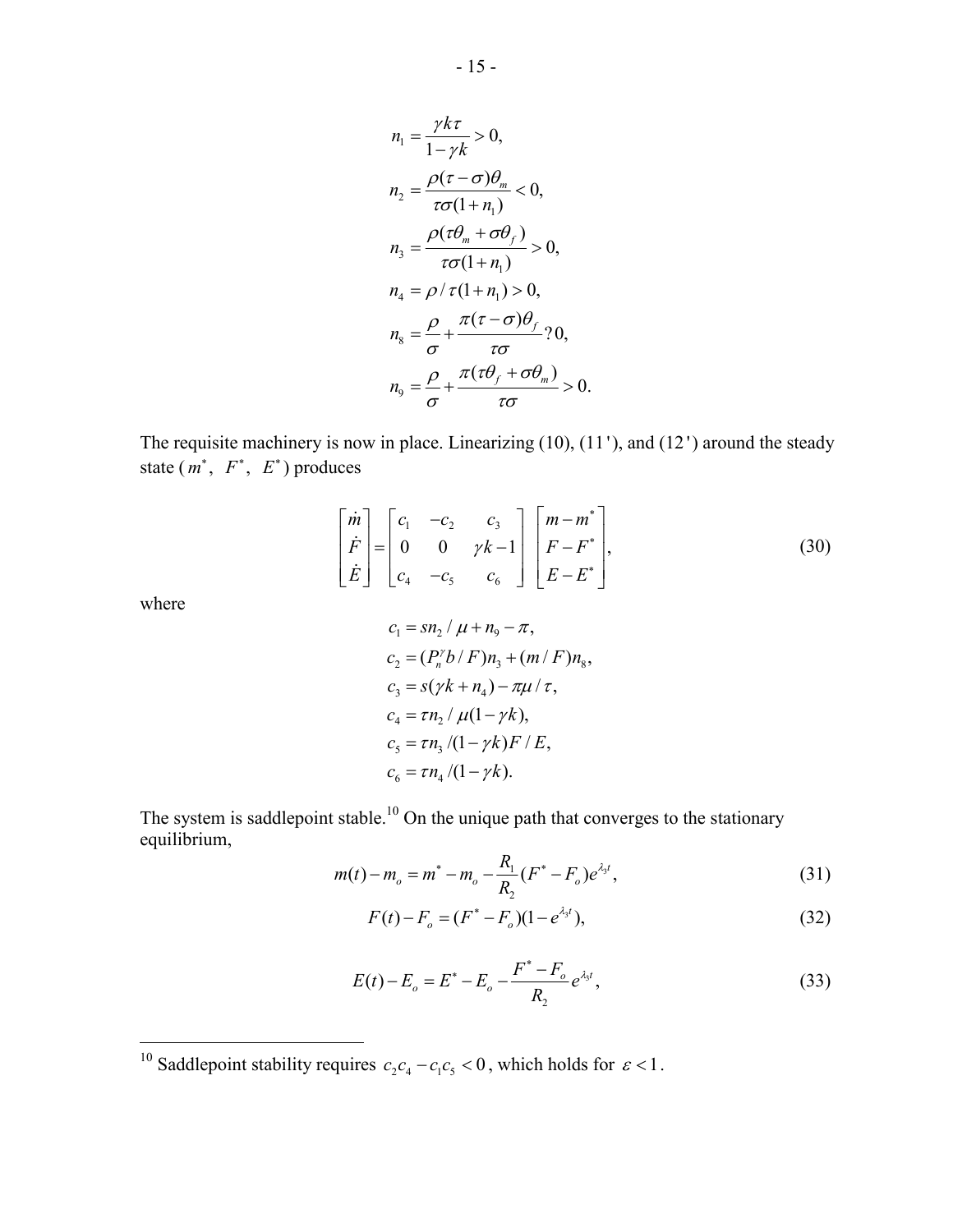where

$$
R_1 = \frac{\lambda_3 - c_6 + c_5 R_2}{c_4} ? 0,
$$
  

$$
R_2 = \frac{\gamma k - 1}{\lambda_3} > 0,
$$

and  $\lambda_3$  is the system's negative eigenvalue.

When all aid is spent the new steady state is very close to the old steady state. While this does not preclude interesting dynamics, we have yet to discover a case (based on sensible parameter values) where inflation, the real exchange rate, or any other variable changes much on the transition path. The results are boring even by the standards of flex-price, fullemployment macromodels.

Which is not true, however, of scenarios that link aid to deficit reduction. As shown earlier, in the PDR-aid scenario inflation and holdings of foreign currency decrease significantly across steady states. This imparts quantitative heft to the dynamics and pins down the qualitative properties of the transition path. Several results follow directly from the private sector's desire to run down its stock of foreign currency: at  $t = 0$  expenditure increases *more* than aid ( $E(0) > E^*$ ), the current account worsens, and the real exchange rate (1/ $P_n$ ) *overshoots* its steady-state level  $[P_n(0) > P_n^*]$ . Furthermore, since  $\dot{E}$ ,  $\dot{F} < 0$ ,  $\forall t$ , the real interest rate is continuously lower

$$
r(t) = \rho - \lambda_3 \frac{1 - \gamma k}{\tau} \frac{F^* - F_o}{ER_2} e^{\lambda_3 t} < \rho
$$
\n(34)

and the current account (CA) deficit does not disappear until capital inflows cease

$$
CA(t) = \dot{F}(t) = -\lambda_3 (F^* - F_o)e^{\lambda_3 t} < 0.
$$
 (35)

Consider next the impact on the path of inflation. The surge in consumption spending might seem to be a source of trouble in the short run. But this is not the case. It is easy to demonstrate that when the private sector attempts to sell foreign currency at  $t = 0$  the nominal exchange rate appreciates and the price level ( $P$ ) and the inflation rate ( $\dot{P}/P$ ) jump downward. Recall that the nominal money supply is predetermined. Thus

$$
\frac{e(0) - e_o}{e_o} = -\frac{m(0) - m_o}{m_o}
$$

$$
= -\frac{m^* - m_o}{m_o} + \frac{R_1(F^* - F_o)}{R_2 m_o}.
$$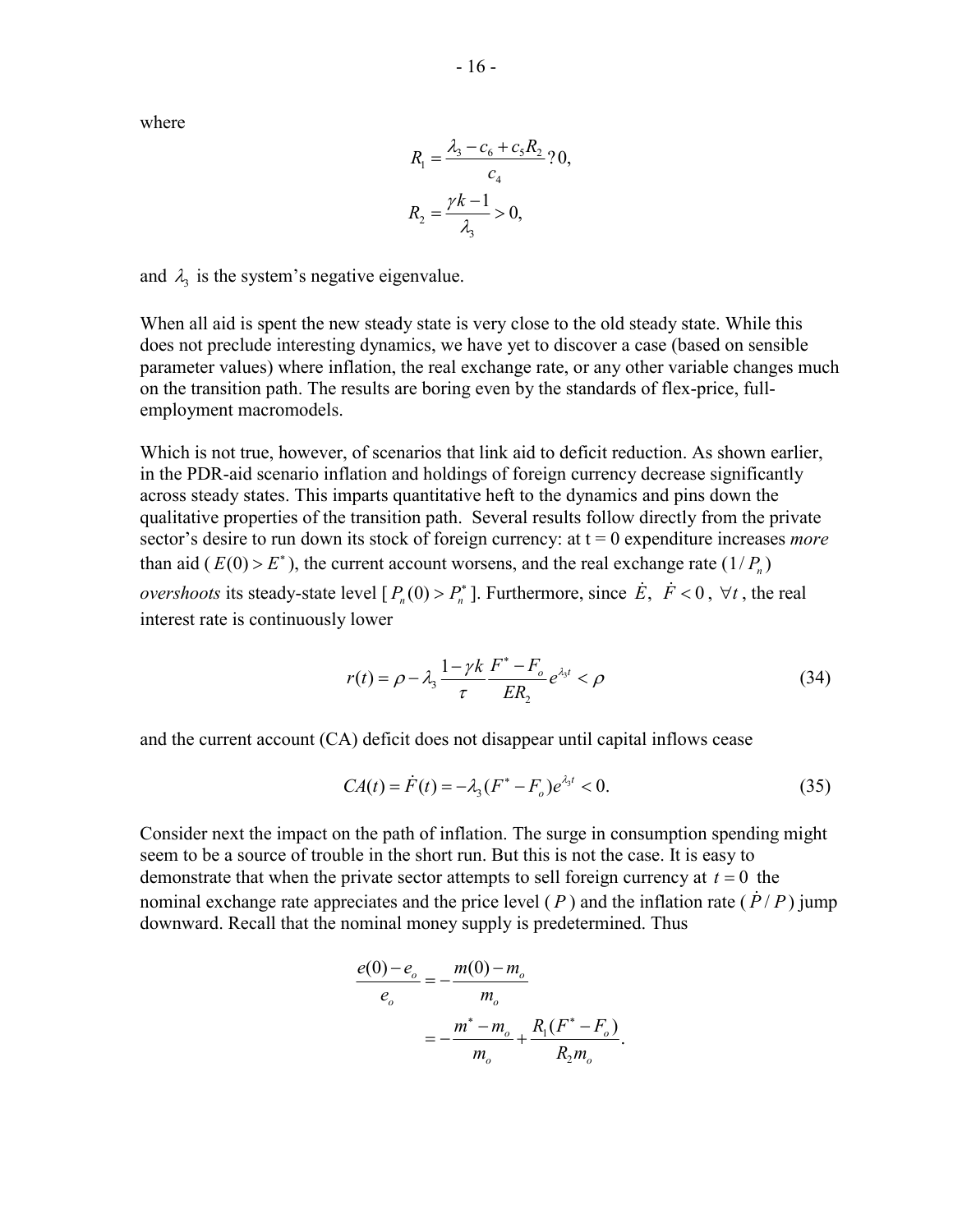After substituting for  $m^* - m_o$  and  $F^* - F_o$ , this becomes

$$
\frac{e(0)-e_o}{e_o} = -\left\{\frac{R_2\sigma}{(\sigma-\tau)\theta_m(1-\gamma k)} + \frac{\lambda_3 - c_6}{c_4} \frac{F}{m} \left[ \frac{(\sigma-\tau)\theta_m K}{i\mu(1-\varepsilon)} - \frac{1}{1-\gamma k} \right] \right\} \frac{dX}{E R_2} < 0,
$$
\n(36)

where

1

$$
K = \frac{\pi\mu - \rho s \gamma k}{1 - \gamma k} + 1 - \psi > 0.
$$

The solution for the jump in the price level is obtained from (2), (11), (33), and (36):

$$
\frac{P(0) - P_o}{P_o} = \frac{e(0) - e_o}{e_o} + \gamma k \frac{E(0) - E_o}{E_o}
$$
\n
$$
\Rightarrow \frac{P(0) - P_o}{P_o} = -\left\{ \frac{R_2}{1 - \gamma k} \left[ \frac{\sigma}{(\sigma - \tau)\theta_m} - \gamma k \right] + \frac{F}{E} \left[ \frac{(\sigma - \tau)\theta_m K}{i\mu(1 - \varepsilon)} - \frac{1}{1 - \gamma k} \right] \right\}
$$
\n
$$
\times \left[ \frac{\lambda_3}{c_4 \mu} + \frac{\sigma}{(\sigma - \tau)\theta_m} - \gamma k \right] \left\{ \frac{dX}{ER_2} < 0. \right\}
$$
\n
$$
\Rightarrow \left[ \frac{\lambda_3}{\rho_{\text{ositive for } \sigma > \tau}} \right] \frac{dX}{ER_2} < 0. \tag{37}
$$

Finally, equation (27) and the first-order conditions (7) and (8) yield

$$
\frac{k_2}{k_3}\left(\frac{m}{F}\right)^{-1/\sigma} = \frac{r+\pi}{r(1+n_1)-\rho n_1}.
$$

 $m/F$  rises and *r* falls, so  $\pi$  must decrease at  $t = 0$ . This guarantees continuously lower inflation on the transition path to the new steady state.<sup>11</sup>

<sup>&</sup>lt;sup>11</sup> After jumping at  $t = 0$ , the path of  $\pi$  is continuous, with  $\dot{\pi} = h(F^* - F_o)$ . For  $h > 0$ ,  $\dot{\pi} < 0$ . When  $h < 0$ ,  $\dot{\pi} > 0$ , implying that  $\pi$  approaches its steady-state level from below.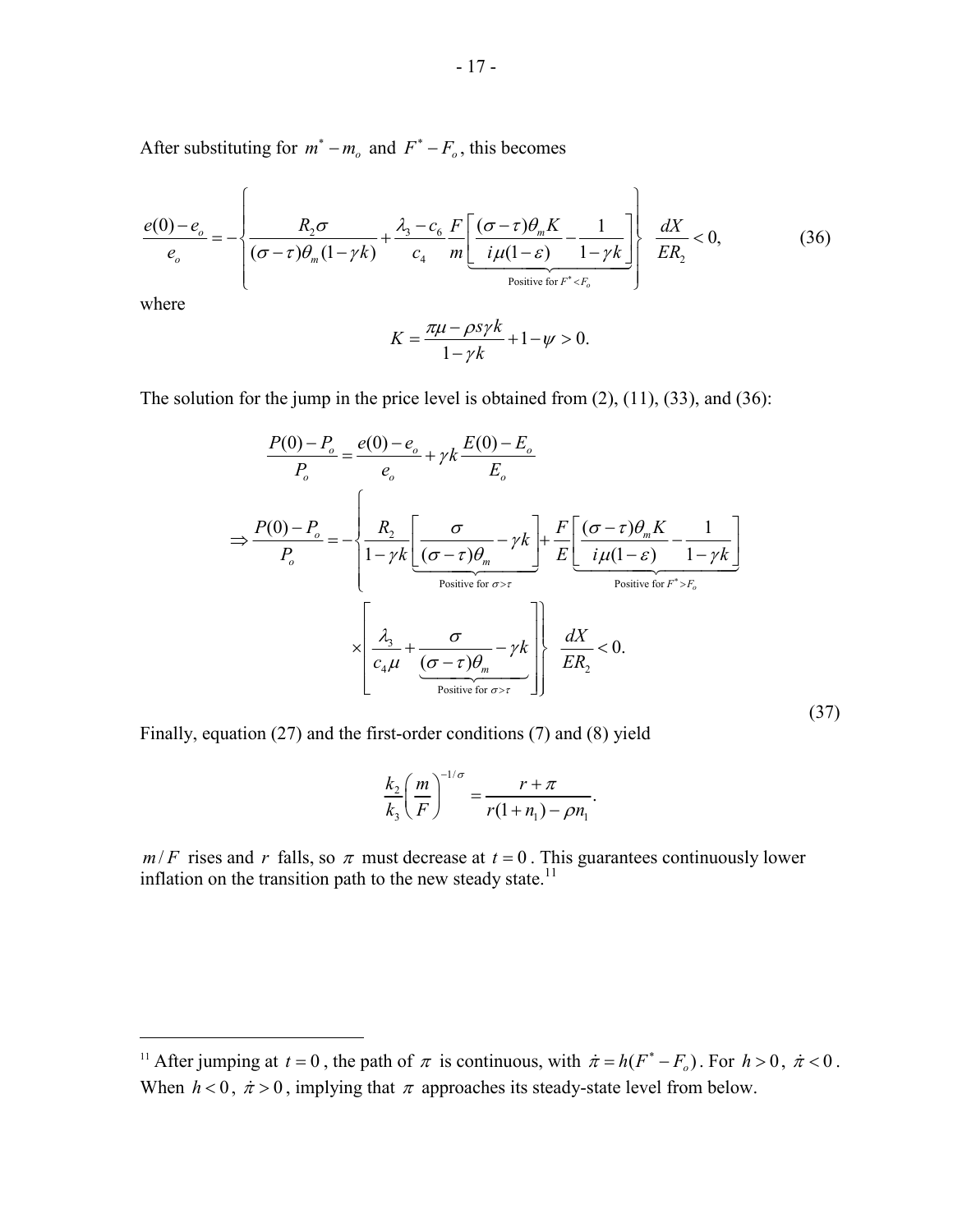## **A. Numerical Results: How Big Are the Effects?**

To calibrate the model we chose units so that  $P_{no} = E_o = 1$  and set

$$
m_o = .08
$$
,  $b_o = .09$ ,  $\pi_o = .10$ ,  $\gamma_o = .50$ ,  $X_o = .10$ ,  
 $\beta = .50$ ,  $\sigma = .75 - 3$ ,  $\rho = .10$ ,  $\tau = .25 - .50$ ,  $F_o = .12$ .

The numbers assigned to  $m_0$ ,  $\pi_0$ ,  $b_0$ ,  $\gamma_0$ , and  $X_0$  are rough averages of the values observed in Uganda, Mozambique, and Tanzania in the period 1999-2001 (see Table 3). We chose average values mainly to save space; the results do not change much when the model is calibrated separately to the data for each country. With respect to the other choices:

- *Elasticity of substitution in consumption between traded and nontraded consumer goods*  $(\beta)$ . Fixing  $\beta$  at .50 implies that the compensated elasticity of demand for the nontraded good is .25 initially. This agrees with the finding in empirical studies that compensated elasticities of demand tend to be small at high levels of aggregation.<sup>12</sup>
- *Elasticity of substitution between domestic and foreign currency (* $\sigma$ *).* There are no reliable estimates of  $\sigma$  for the countries in our sample or any other country in Africa. For Latin America the numbers range from 1.5 to 7 (Ramirez-Rojas, 1985; Marquez, 1987; Giovannini and Turtleboom, 1994; Kamin and Ericcson, 1993). Not trusting the high-end estimates (7??) and allowing for the possibility that the elasticity of substitution could be lower than the low-end of the Latin American range, we decided to let  $\sigma$  vary from .75 to 3.
- *Time preference rate*  $(\rho)$ . The time preference rate is 10 percent because the real interest rate on government debt—fixed by  $\rho$  across steady states—seems to be high in the countries we study.
- *Elasticity of inter-temporal substitution*  $(\tau)$ . Most estimates for developing countries place  $\tau$  between .20 and .50. (See Agenor and Montiel, 1999, Table 10.1.) We settled therefore on .25 and .50 as the low and high values for the inter-temporal elasticity of substitution. Occasionally, we also report results for the intermediate case of  $\tau = .35$ .<sup>13</sup>

<sup>&</sup>lt;sup>12</sup> See Lluch et al. (1977, chapter 3), Deaton and Muellbauer (1980, p.71), Blundell (1988, p.35), and Blundell, Pashardes, and Weber (1993, Table 3b, p.581).

<sup>&</sup>lt;sup>13</sup> .25 is the point estimate for  $\tau$  for Tanzania in Ogaki, Ostry, and Reinhart (1996).

<sup>.50</sup> is slightly below their average point estimate (.57-.60) for middle-income countries.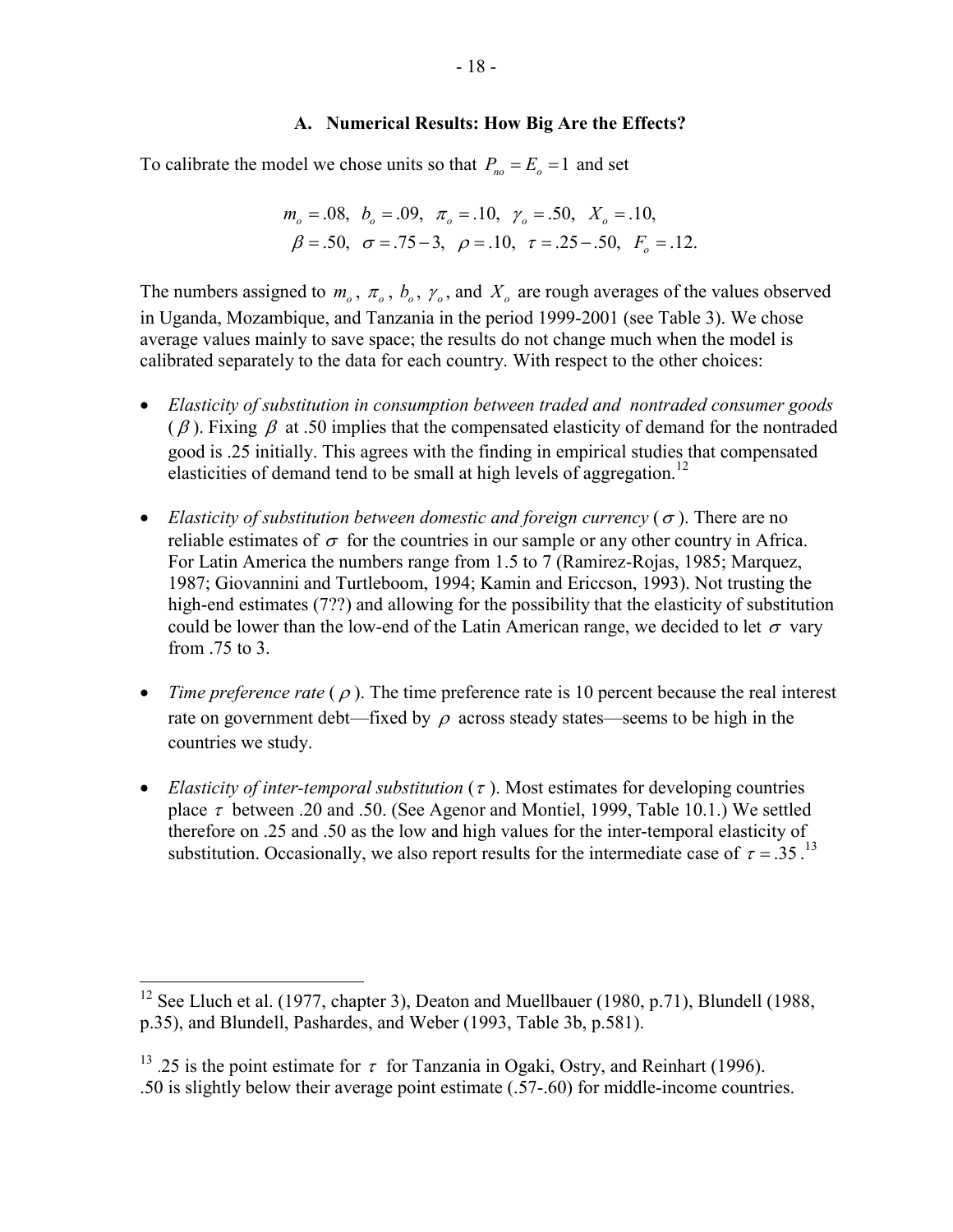• *Ratio of foreign currency to national income*  $(F<sub>o</sub>)$ . Foreign currency deposits in the domestic banking sector range from 45-200 percent of reserve money in Mozambique, Uganda, and Tanzania.<sup>14</sup> This suggests  $F_o = .086$ , but the true value is higher because a good deal of foreign currency is held outside of the domestic banking system. We arbitrarily set  $F<sub>o</sub>$  at .12. This is in line with dollarization ratios in other parts of the Third World<sup>15</sup>

## **B. All Aid Is Spent**

Table 4 shows how inflation, the real interest rate, the real exchange rate (RER), and the current account (CA) evolve during the first five years of the adjustment process in the case where all aid is spent.<sup>16</sup> The numbers in parentheses in the cells for  $\pi$  at  $t = 0$  and  $t = 1$  state the initial percentage jump in the price level and the cumulative percentage increase in the price level over the first year (i.e., the real world definition of annual inflation).<sup>17</sup> In the column at the far right, Long Run refers to the steady-state outcome.

The results echo our earlier complaint that the dynamics are short-lived and uninteresting. The change in the current account is trivial, and most of the long-run appreciation of the real exchange rate is accomplished in a single downward jump of the nominal exchange rate at  $t = 0$ . In the first panel the real interest rate jumps initially to 11 percent. This is mildly exciting, but it is not repeated elsewhere in the table—in the other seven panels *r* increases only one- to five-tenths of a percentage point. The most notable conclusion is that aid spending does *not* temporarily exacerbate inflationary pressures. Quite the contrary: thanks to sharp appreciation of the nominal exchange rate, the price level decreases 1.6-6.4 percent on impact and inflation declines in the first year from 10 percent to 2.8-8.6 percent.

1

<sup>&</sup>lt;sup>14</sup> Evidence from Uganda, Tanzania, Mozambique and elsewhere (e.g., IMF staff appraisals for Zambia and Ghana) indicate that the overwhelming proportion of foreign currency deposits in the domestic banking system are held by domestic residents.

<sup>&</sup>lt;sup>15</sup> See Kamin and Ericsson (1993), Savastano (1996), and Balino, Bennett, and Borensztein (1999).

<sup>&</sup>lt;sup>16</sup> The paths for  $\pi$ , *r*, *RER*, and *CA* in Table 4 and all subsequent tables were generated by substituting the linearized solutions for the variables in the core dynamic system  $(E, m, \text{ and})$ *F* in the present case) into the static nonlinear model. This retains more of the nonlinear structure of the model and thereby reduces linearization error (Novales et al., 1999).

<sup>&</sup>lt;sup>17</sup> Due to continuous-time compounding, the increase in the price level over the calendar year is greater than 10 percent when  $\dot{P}/P = \pi = .10$  (i.e.,  $e^{10} - 1 = .105$ ). The figure reported for inflation in the first year is the constant level of inflation that produces the same increase in the price level at  $t = 1$  as in the model.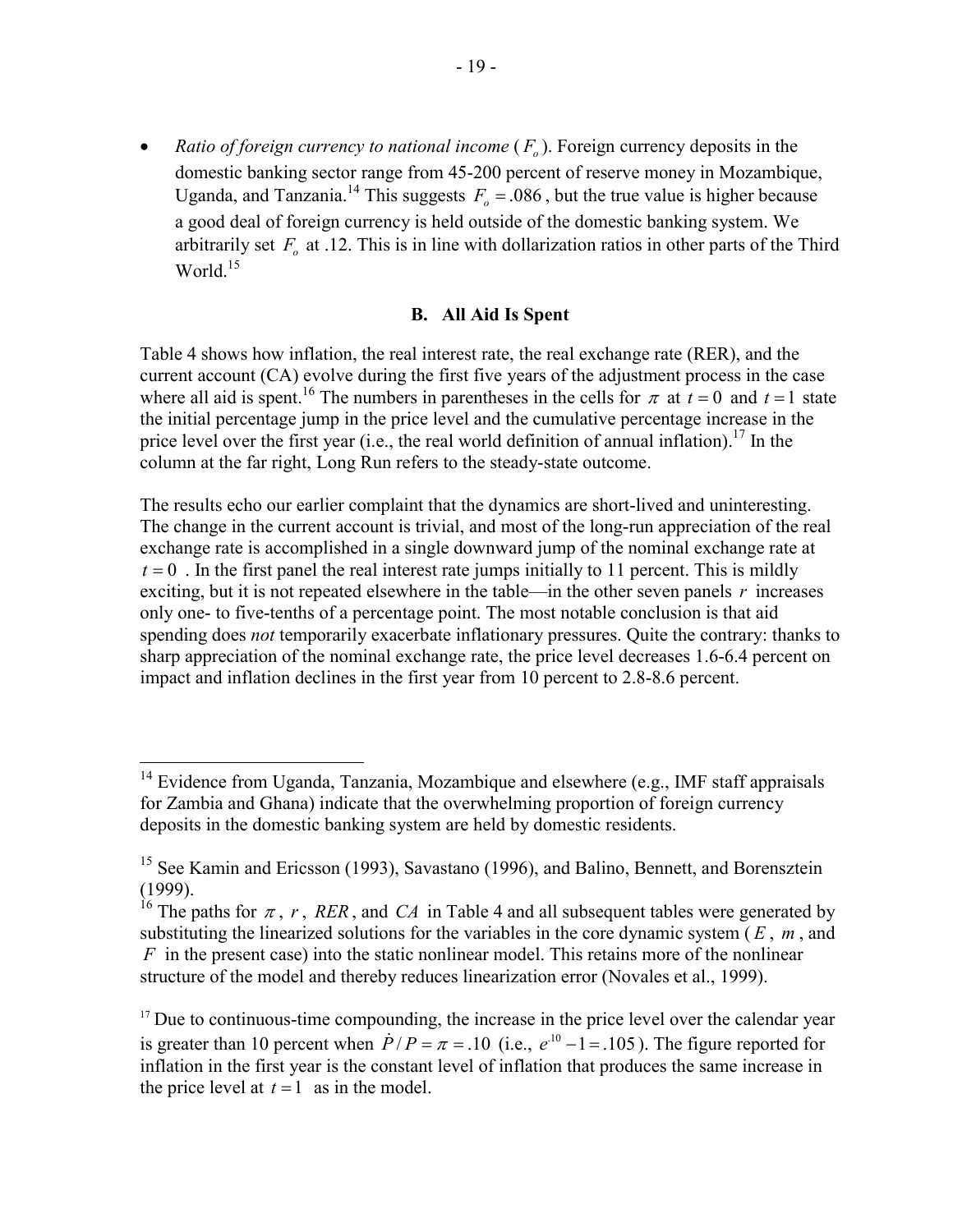## **C. Partial Deficit Reduction (PDR) Aid**

In the simulations for PDR aid (Table 5) we treat  $\psi$  as a policy variable. A value of .75 is consistent with African data for the 1990s (see Appendix Table 1) and implies—given an aid increase of 2 percent of national income—a decline in the fiscal deficit of roughly half a percentage point of national income. This reduces the steady-state inflation rate to 2.1- 3.3 percent. Cumulative private capital inflows range from 0 to 6.6 percent of national income.

What happens on the way to the long-run equilibrium depends mainly on the currency substitution parameter  $\sigma$ . For  $\sigma$  = .75 private capital inflows are small and the economy moves quickly to the vicinity of the new steady state. But when  $\sigma = 2 - 3$  the ride is a bit wild. Consumption spending strongly overshoots its steady-state level; as a result, the real exchange rate appreciates 14-20 percent in the short run and the current account deficit, *inclusive of aid*, jumps to 1.8-3.5 percent of national income. There are also pronounced fluctuations in  $\pi$  and r in the runs where  $\tau = 0.25$ . The real interest rate decreases 1.8-2.2 percentage points at  $t = 0$ ; it rises steadily thereafter but is still 1.3-1.7 percentage points lower at  $t = 2$ . Because of the temporary decrease in the real interest rate, the fiscal deficit and inflation also overshoot their steady-state levels.

We have saved the bad news for the end. Unfortunately, the results presume far too much flexibility of nominal prices. Consider how the economy adjusts in the short run. According to our model, the nominal exchange rate appreciates 24-55 percent at  $t = 0$  to forestall incipient capital inflows ( *F* is predetermined). Since the real exchange rate appreciates "only" 8-20 percent, the nominal price in the nontradables sector has to immediately fall 16- 44 percent to keep demand equal to supply. This strains belief to say the least. But if nominal price adjustment is incomplete the economy slides into a recession—probably a deep recession given the magnitude of nominal appreciation at  $t = 0$ . The real message of Table 5 is that a pure float is impractical when the foreign exchange market has to absorb large private capital inflows.

## **VI. A CRAWLING PEG**

Under a crawling peg, the money supply adjusts endogenously through the capital account to satisfy money demand. But while domestic currency can be swapped for foreign currency at the central bank, the total dollar value of currency holdings is predetermined. Thus  $J \equiv m + F$  is the state variable in the dynamic system defined by (10)-(12). To bring *J* into view, add (11) and (12). This gives

$$
\dot{J} = P_n^{\gamma} (g + rb) + P_n Q_n + Q_T - E - \chi m. \tag{38}
$$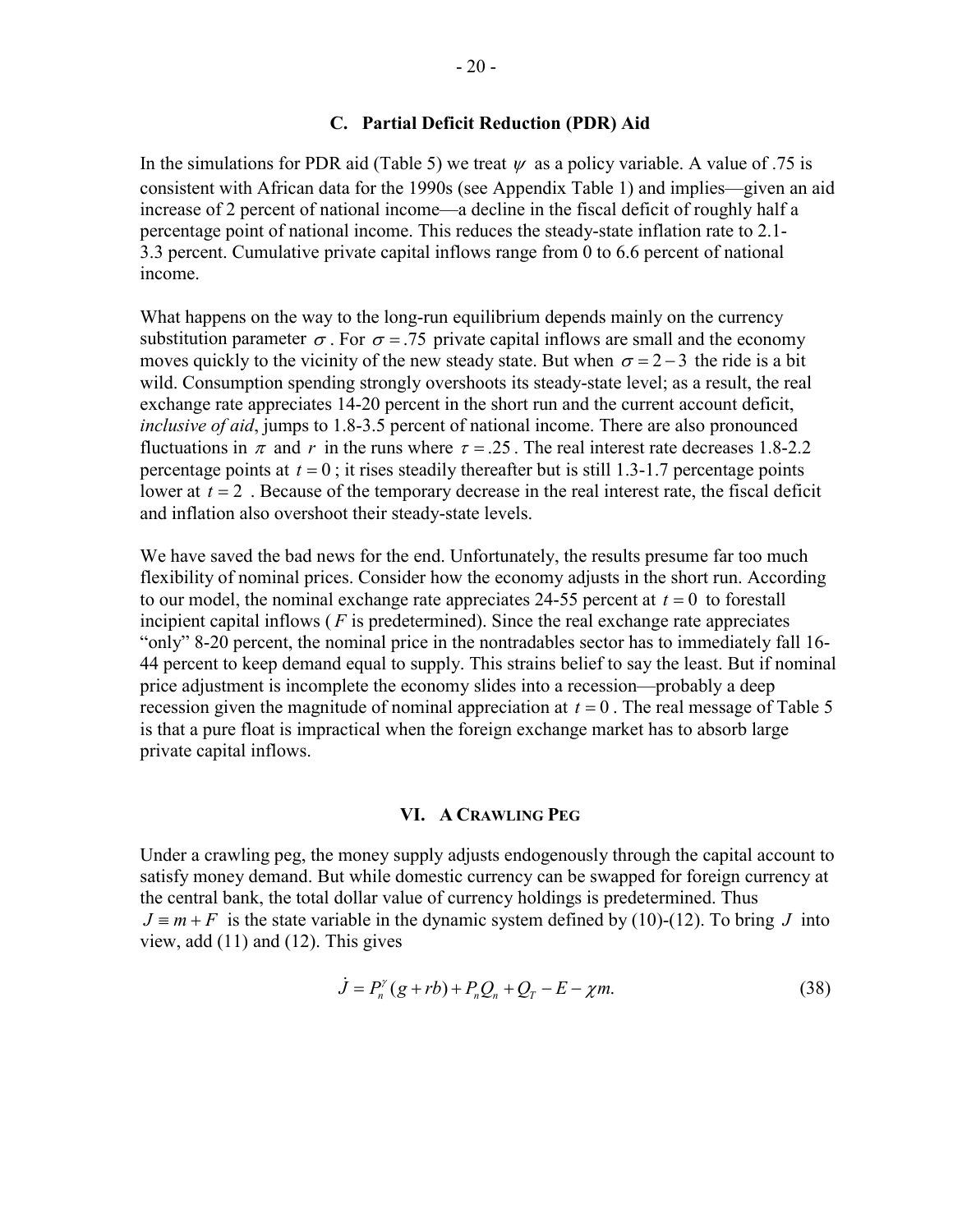To tie down the dynamics, we assume the government lowers the rate of currency depreciation  $\chi$  to its new steady-state level at the same time it increases transfers. Hence the inputs needed to solve (10) and (38) are limited to the reduced forms that show how *r* and *m* vary with *J* and *E* on the transition path. These are buried in (7) and (8). Substitute for  $\pi$  from (27) and replace *F* with *J* − *m* . Routine algebra then delivers<sup>18</sup>

$$
dm = n_{11}dJ + n_{12}dE, \t\t(39)
$$

$$
dr = -\frac{n14}{F} \left( dJ - \frac{J}{E} dE \right),\tag{40}
$$

where

$$
n_{11} = \frac{m}{F\Delta} [\tau \rho + \pi \theta_f (\tau - \sigma)],
$$
  
\n
$$
n_{12} = \sigma \pi \mu / \Delta,
$$
  
\n
$$
n_{14} = \rho i / \Delta (1 + n_1),
$$
  
\n
$$
\Delta = \tau [\theta_f i + \theta_m \rho (2 + \rho \theta_m / i \theta_f)] + \sigma \theta_m \pi^2 / i.
$$

Linearizing (10) and (38) and exploiting the information in (39)-(40) leads to

$$
\begin{bmatrix} \dot{J} \\ \dot{E} \end{bmatrix} = \begin{bmatrix} -n_{16} & n_{17} \\ -n_{18} & n_{18} \end{bmatrix} \begin{bmatrix} J - J^* \\ E - E^* \end{bmatrix},
$$
\n(41)

where

$$
n_{16} = (P_n^{\gamma} b / F) n_{14} + \pi n_{11},
$$
  
\n
$$
n_{17} = \gamma k (1 + \rho s) + (P_n^{\gamma} b / FE) n_{14} J - \pi n_{12} - 1,
$$
  
\n
$$
n_{18} = \tau n_{14} / (1 - \gamma k).
$$

 $18$  Since they will shortly be used in linearizing (12) and (38), the solutions in (39) and (40) are evaluated at the stationary equilibrium.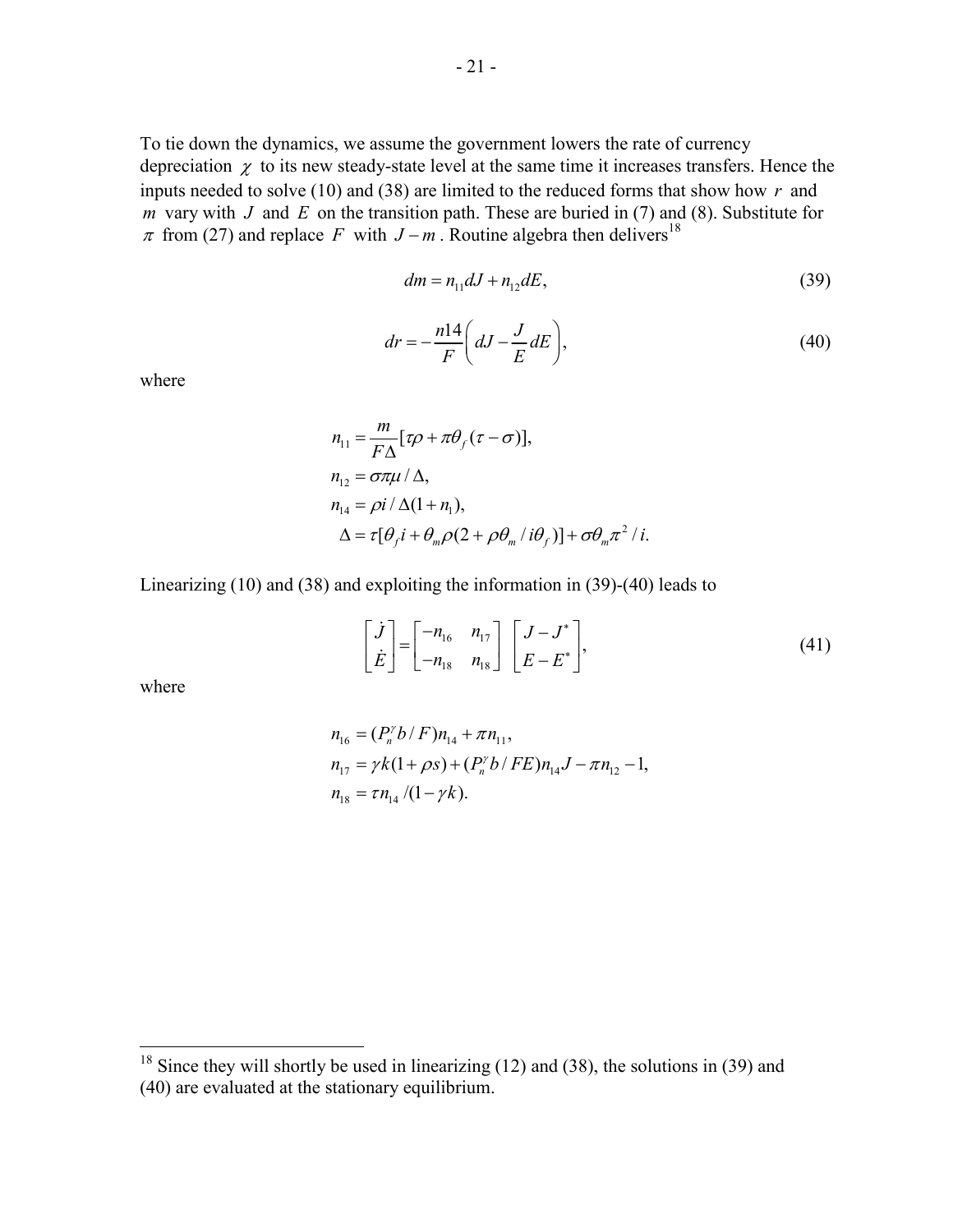$$
J(t) - J_o = (J^* - J_o)(1 - e^{\lambda_2 t}),
$$
\n(42)

$$
E(t) - E_o = E^* - E_o - (J^* - J_o)R_3 e^{\lambda_2 t},
$$
\n(43)

where  $\lambda_2$  is the system's negative eigenvalue and

1

$$
R_{3} = \frac{n_{18}}{n_{18}(J/E) - \lambda_{2}(F/E)} > 0.
$$

To locate the position of  $J^*$ , add the solutions for  $m^*$  and  $F^*$  in (24) and (25):

$$
J^* - J_o = \frac{J}{E}(E^* - E_o) - \frac{m}{i\rho} [\tau \rho + \pi \theta_f (\tau - \sigma)] (\pi^* - \pi_o).
$$
 (44)

Higher spending increases total currency demand proportionately, but the impact of lower inflation depends on initial conditions ( $\pi$ <sub>o</sub>,  $\theta$ <sub>f</sub>) and the relative magnitudes of the substitution parameters  $\sigma$  and  $\tau$ .

### **A. All Aid Is Spent**

We do not have much to report in Table 6. The macroeconomic effects are still small and generally uninteresting. The choice of exchange rate regime is not, however, unimportant. In a crawling peg the nominal exchange rate is predetermined. Consequently, appreciation of

$$
n_{12} + n_{11}J/E = \frac{\mu}{\Delta} \left[ \frac{J}{F} \tau (\rho + \pi \theta_f) + \sigma \tau (1 - \underbrace{\theta_f J/F}_{\leq 1} \right] > 0,
$$

the second and third terms in the stability condition are negative. The first term is positive, however, because the feedback effects between changes in expenditure, the real exchange rate, and the real interest payments on the internal debt are mutually reinforcing. This is a nuisance, not a serious problem. Instability is a threat only if  $\eta$  is unusually small and variations in the real exchange rate unrealistically large. Even in the extreme case where  $\gamma = 80$  and real interest payments on the internal debt are 10 percent of national income,  $\eta$  > .10 ensures stability.

<sup>&</sup>lt;sup>19</sup> The steady state is a saddle point if  $n_{17} - n_{16}J/E < 0$ , or  $\gamma \rho s - \eta - (\eta + \gamma)(n_{12} + n_{11}J/E) < 0$ . Since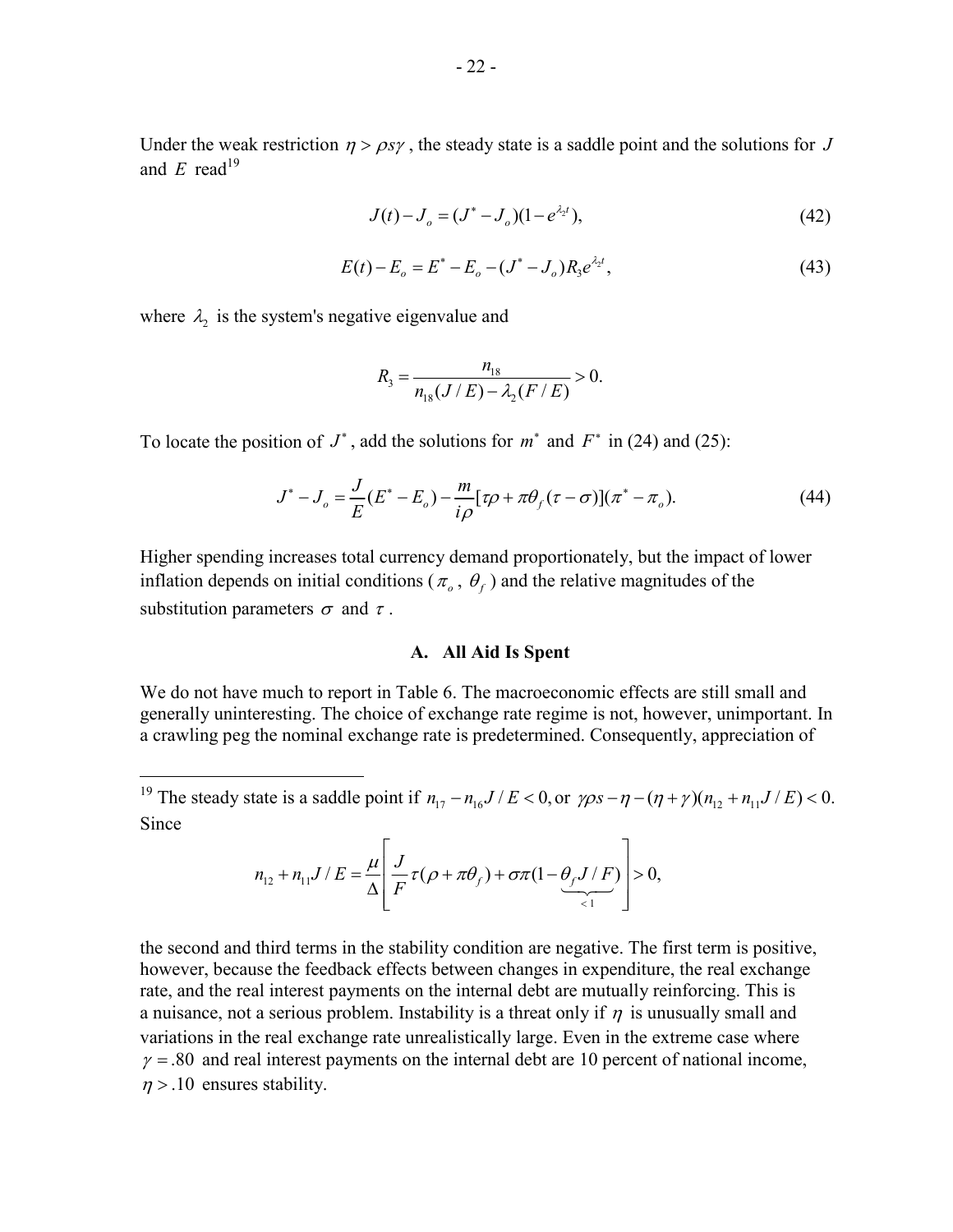the real exchange rate at  $t = 0$  occurs through a large increase in the nominal price of the nontraded good. Purists may argue that this is not inflation but rather a change in a relative price. Be that as it may, the nasty spike in the CPI (P rises 2.9-3.3 percent at  $t = 0$ ) is something most policy makers would prefer to avoid.<sup>20</sup> We return to this point later in Sections VIII and IX.

#### **B. PDR Aid**

PDR aid has potentially strong effects on private capital flows and total currency demand.

$$
\sigma > \tau (1 + \rho / \pi \theta_f) + \frac{i\rho (1 - \varepsilon)}{\pi \theta_f K (1 - \gamma k)} \frac{J}{E},\tag{45}
$$

For total currency demand declines in the long run. The paths for expenditure, the real exchange rate, the current account, and the real interest rate are then qualitatively the same as the paths in a pure float. The item missing from the list is the impact effect on the price level. Once again, the big increase in spending at  $t = 0$  triggers large jumps in the nominal price of the nontraded good and the CPI. Nor is the effect small: under the weaker condition

$$
\sigma > \tau (1 + \rho / \pi \theta_f),
$$

the spike in the price level is *larger* than in the case where 100 percent of the aid is spent.

The dynamics are quite different when the condition in (45) does not hold: expenditure and the real exchange rate undershoot their steady-state levels, the real interest rate rises, and the current account registers surpluses instead of deficits. Moreover, expenditure may *decrease* initially, causing the real exchange rate to depreciate and the price level to jump downward at  $t = 0$ . The result is odd but it cannot be ruled out by plausible parameter values. When the inequality sign in (45) is reversed the private sector saves more in order to build up total currency holdings ( $J^* > J_a$ ). If

$$
\sigma < \tau(1 + \rho / \pi \theta_f) + \frac{i\rho(1 - R_3 J / E)}{K(1 - \gamma k)R_3 \pi \theta_f},\tag{46}
$$

<sup>&</sup>lt;sup>20</sup> Aid is funneled to the private sector through lump-sum transfers. Since  $\gamma_o = .50$ ,

approximately half of the extra aid money is spent on nontraded goods. If aid financed some project that involved a larger component of nontradables spending, the initial increase in the price level would be greater. When all aid is spent on nontraded goods, for example, the upward jump in *P* at  $t = 0$  is about twice as large as in Table 6.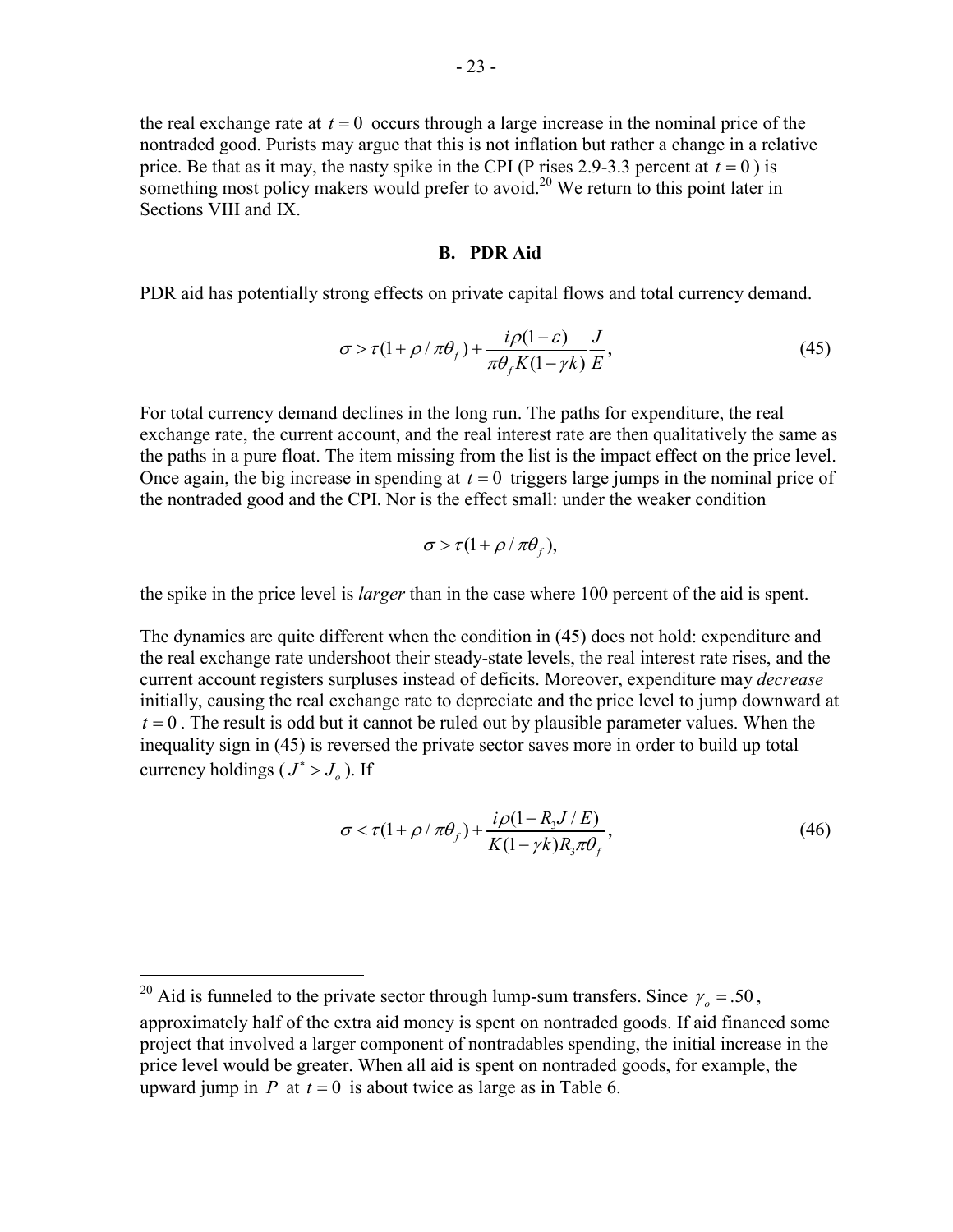the stimulus to saving is so great that spending and disposable income move in opposite directions in the short run<sup>21</sup>

## **C. Numerical Results**

How does switching from a pure float to a crawling peg affect the paths of key macroeconomic variables? We should be able to say a lot about this *without* taking a stand on the condition in (45). In a pure float, spot appreciation of the nominal exchange rate at  $t = 0$ confers a large wealth gain on the private sector ( $m + F \uparrow$  on impact) while also exerting strong downward pressure on the price level. No similar effects operate in a crawling peg. Thus intuition suggests that in comparisons of the two systems a crawling peg buys greater stability of the real exchange rate and smaller current account deficits (or possibly current account surpluses) at the price of higher inflation and higher real interest rates. But if these results are obvious they are not easy to prove. The problem is that the negative eigenvalue governing the saddle path in the flexible rate system is the root of a cubic equation. The solutions in (31)-(33) are not, therefore, as simple as they look—the expression for  $\lambda_1$  takes up several pages.

Since a proper analytical proof is out of reach, we settle for the next best thing: evidence from numerical simulations. Compare the numbers in Table 7 with those in Table 5. In Table 5 inflation and the real exchange rate overshoot their steady-state levels, the real interest rate decreases, and the current account worsens. All of this turns around in Table 7: the real interest rate rises, the current account improves, and inflation and the real exchange rate undershoot, approaching their steady-state levels from above.<sup>22</sup> At higher values of  $\sigma$ and  $\pi$ <sub>o</sub> the qualitative properties of the transition paths are frequently the same (apart from the initial jump in the price level) as in a float. We carried out thirty simulations for this part of the parameter space ( $\sigma = 3 - 5$ ,  $\pi_{0} = .10 - .50$ ,  $s = .10 - .25$ ,  $m_{0} = .05 - .08$ ,

 $F<sub>o</sub> = 0.08 - 0.16$ . The results proved perfectly robust. Under a crawling peg, inflation and the real interest rate always decreased less, the real exchange rate always appreciated less, and the current account deficit was always smaller.

Two other results merit comment. First, the increase in the real interest rate is small in most cases. For  $\tau = .25$  and  $\sigma = .75$ , the rate jumps initially to 12 percent; in every other case, the increase is less than a percentage point. Second, inflationary pressures are confined to the spike in the price level at  $t = 0$ . Although the spike is large ( $P$  jumps 2.5-4.3 percent), the path of the CPI drops below the pre-aid path within 3-7 months and the inflation rate for the first year decreases from 10 percent to 5.2-6.4 percent.

<sup>&</sup>lt;sup>21</sup> The condition in (46) is compatible with private capital inflows ( $F^* < F_o$ ).

<sup>&</sup>lt;sup>22</sup> The results are not quite uniform. In the panel for  $\tau = .25$  and  $\sigma = 3$ , the real interest rate decreases two-tenths of a percentage point at  $t = 0$  and inflation barely overshoots its steadystate level.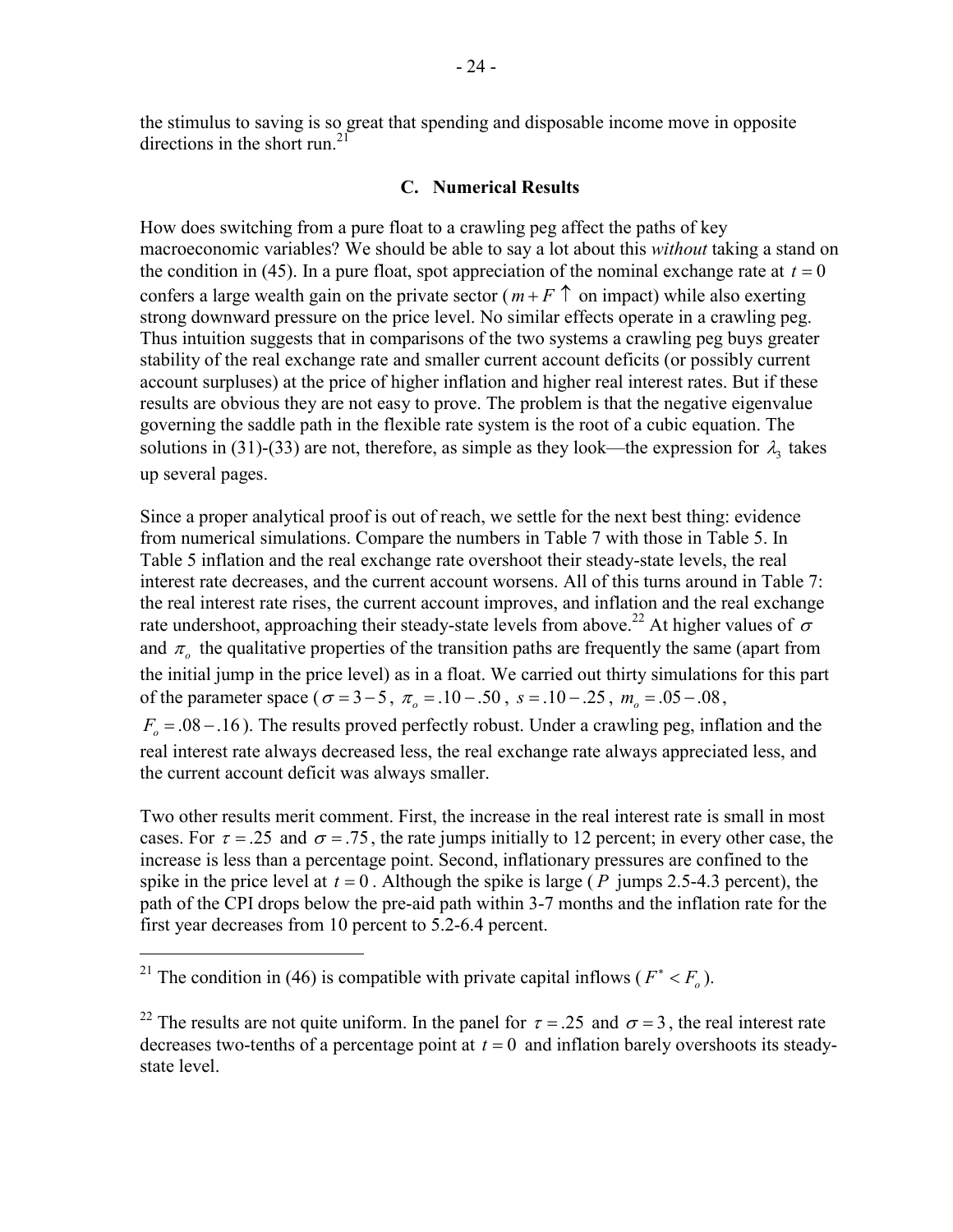### **VII. STICKY PRICES**

There is some unfinished business connected with the analysis of PDR aid in a pure float. Turn back to Table 5. The numbers look nice but they rely on extreme downward price flexibility to preserve full employment when the nominal exchange rate appreciates 24-55 percent in the short run. We conjectured that real output would decrease sharply if, instead, nominal prices were sticky downward. This needs to be confirmed before drawing any conclusions about the efficacy of managing aid flows in flexible vs. fixed exchange rate systems.

We introduce sticky prices à la Calvo and Végh (1993). The price of the traded good is set by the exchange rate but firms in the nontradables sector adjust prices only when they receive a random "price-change signal". Firms that receive a signal choose a new price by forecasting the future paths of the price level and excess demand.<sup>23</sup> Price adjustment is thus forwardlooking. Calvo (1983) shows that when the price-change signal obeys a Poisson process

$$
\dot{P}_n = (\pi_n - \chi) P_n \tag{47}
$$

$$
\dot{\pi}_n = -\delta [D_n(P_n, E) - \overline{Q}_n], \quad \delta > 0,
$$
\n(48)

where  $\overline{Q}_n$  denotes notional output (i.e., the level of output associated with a normal capacity utilization rate). Equation (47) follows from the fact that, at any given point in time, the nominal price of the nontraded good is fixed by past price quotations. (More precisely, at any time *t* the set of firms that adjust their prices is of measure zero.) Equation (48) is a higherorder Phillips Curve. It says that the *change* in  $\pi_n$ , the inflation rate in the nontradable sector, is a decreasing function of excess demand. The parameter  $\delta$  is larger the shorter the length of the average price quote.

Sticky prices add two variables to the dynamic systems analyzed earlier. In a pure float, both  $\pi_n$  and  $P_n$  are jump variables.<sup>24</sup> Under a crawling peg,  $\pi_n$  is a jump variable but  $P_n$  is predetermined. Nontradables output is demand determined in both exchange rate regimes.

 $2<sup>23</sup>$  Forecasts are mathematically correct and weighted by the probability the price quote will be in force at time  $t$ .<br><sup>24</sup> To solve the floating rate model, real money balances measured in units of the nontraded

good has to be introduced as a state variable.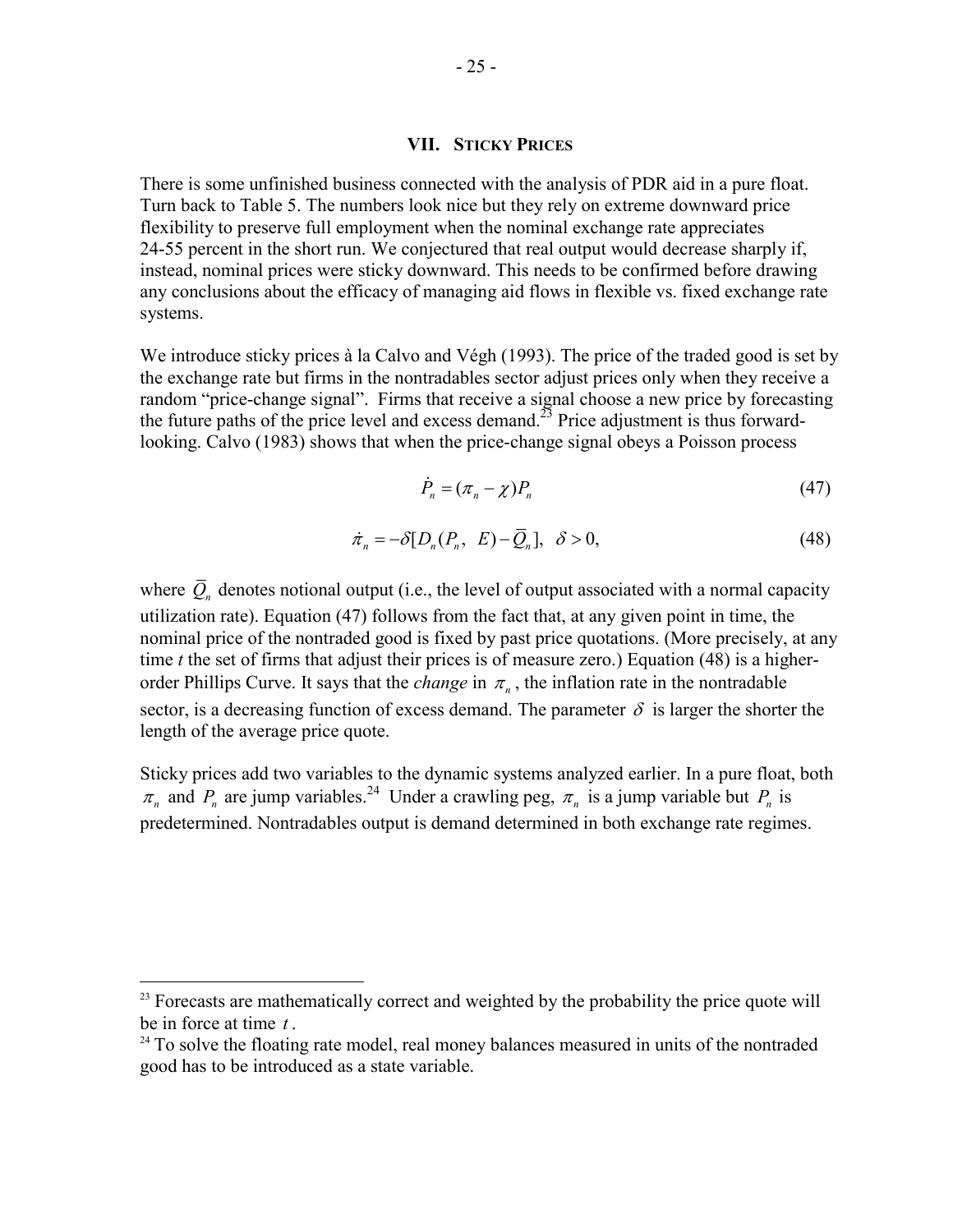The row for  $Q_n$  in Table 8 tracks the path of  $[Q_n(t) - Q_{n_0}]/Q_{n_0}$ , the percentage difference between nontradables output at time  $t$  and its pre-aid level.<sup>25</sup> Although the compensated elasticity of demand is only .25, substitution toward traded goods—induced by appreciation of the nominal exchange rate—easily dominates the expansionary income effect of higher aid flows. Consequently,  $Q_n$  declines in every case. When  $\sigma = 2 - 3$ , the recession in the nontradables sector is protracted and severe as large private capital inflows force the nominal exchange rate to appreciate 29-37 percent at  $t = 0$ . For  $\sigma = .75$ , capital inflows and nominal appreciation are comparatively modest; nevertheless,  $Q_n$  falls 4-7 percent on impact and is 1.4-2 percent lower at  $t = 1$ .

Recession is not the only problem policy makers face. The real exchange rate overshoots its steady-state level much more than in the flexprice model, especially in the runs for  $\sigma = 2 - 3$ . Moreover, the impact on the real interest rate changes dramatically. When prices are flexible, the real interest rate decreases temporarily from 10 percent to 7.8-9.3 percent. With sticky prices, the rate jumps to 18-35 percent in the first year. This is a natural byproduct of the transitory recession: *r* is higher on the transition path because aggregate consumption spending rises over time as demand and output recover in the nontradables sector.

The adverse impact on the real interest rate is important, for it implies that the simulation results underestimate the real output losses from floating. Our model assumes constant output in the tradables sector. But if a higher return on treasury bills increases the cost of working capital or depresses investment spending, then tradables production will contract and the demand curve in the nontradables sector will shift further to the left. In a more elaborate model that captured these linkages, the recession would be deeper and more persistent than in Table 9.

## **B. PDR Aid in a Crawling Peg**

The results for a crawling peg in Table 9 are what policy makers dream about. Inflation decreases smoothly without an initial spike in the price level. The current account records a small surplus and the real exchange rate moves toward its long-run equilibrium value in a gradual, orderly manner. For a couple of years, the economy also enjoys higher output and lower real interest rates (apart from the second panel, where *r* increases slightly). What makes everything work is that the budget-support component of aid effectively finances a perfectly credible exchange-rate-based stabilization. The small exchange rate based stabilization component (1/4 of the total aid package) ensures that inflation decreases monotonically even though real spending rises 2.2-3.4 percent in the short run.

1

<sup>&</sup>lt;sup>25</sup> We assume fast price adjustment:  $\omega = 5$  in Tables 8 and 9.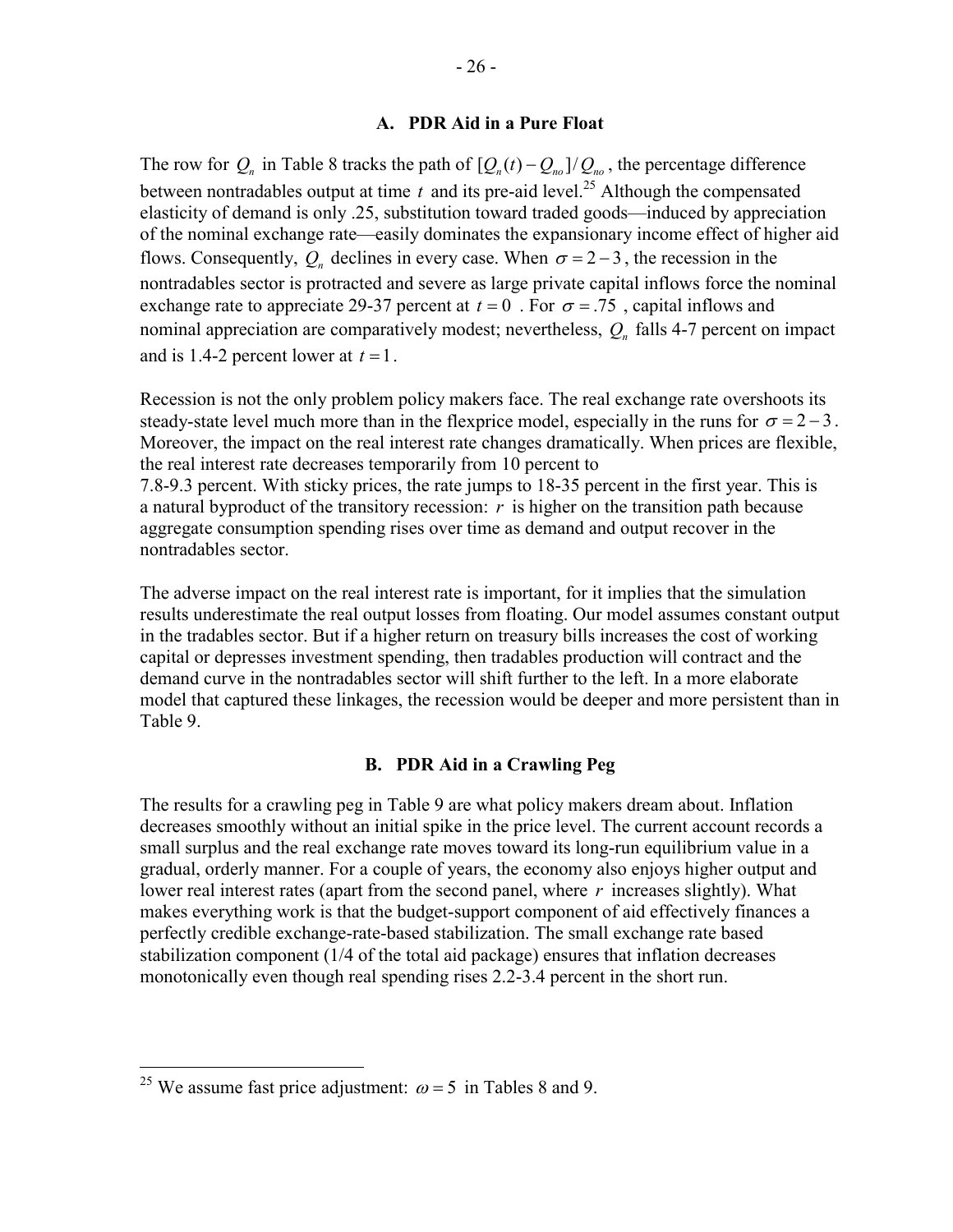Does this mean that a crawling peg with fully accommodating monetary policy solves all macroeconomic problems in the case of PDR aid? Probably not. Few macroeconomists have trouble with the notion that prices are sticky downward. But are prices sticky upward as well? For reasons that are hard to justify, we suspect that price adjustment is asymmetric in sub-Saharan Africa and that the flexprice specification is correct for many branches of the nontradables sector (e.g., the informal sector) when nominal price increases are required to clear the market. The pure flexprice model of sections I-IV may exaggerate the initial upward jump in the CPI, but the sticky-price model is overly optimistic in assuming the problem away. Doubtless the truth lies somewhere in between.

#### **VIII. POLICY IMPLICATIONS**

The preceding analysis yields some useful guidelines for policy. Our strongest conclusion is that a pure float is the best way to absorb aid that will be entirely spent. Adjustment is quick in both a float and a crawling peg, with 80-90 percent of total appreciation of the real exchange rate being concentrated in the short run. What differs is the type of nominal price adjustment paired with real appreciation. Under a crawling peg, real appreciation takes the form of a sharp increase in the nominal price of the nontraded good and a spike in the CPI. In a float, by contrast, spot appreciation of the nominal exchange rate reconciles higher spending and appreciation of the real exchange rate with a large decrease in the price level. Crucially, nominal appreciation is not so large as to require significant deflation in the nontradables sector: in Table 4 the overall price level decreases 1.6-6.4 percent, but the nominal price of the nontraded good rises or is unchanged in four cases and decreases 1.7-2.9 percent in the other two cases ( $\tau = 0.25 - 0.50$  and  $\sigma = 3$ ).<sup>26</sup>

Absorption of PDR aid presents more difficulties. PDR aid uses part of the external windfall to reduce the fiscal deficit and the equilibrium inflation rate. So far so good. But expectations of lower inflation elicit large private capital inflows. This complicates macroeconomic management because staying out of the foreign exchange market is no longer a genuine option: central banks that rely on a pure float passively acquiesce to (i) stupendous appreciation of the nominal exchange rate, (ii) lower employment in both the tradables and nontradables sectors (assuming wages and prices are not exceptionally flexible downward), (iii) overshooting of the real exchange rate, and (iv) large current account deficits. A crawling peg eliminates the threat of a harsh recession and secures greater stability of the real exchange rate but leaves the government with the problem of negotiating an initial big spike in the CPI. Surprisingly, the initial jump in the price level may be higher than when all aid is spent even though inflation decreases more in the long run.

 $26$  In the two cases where nontradables demand decreases, output would fall if prices were sticky downward. The reduction in output, however, is very small. In the worst case where  $\tau = .50$  and  $\sigma = 3$ ,  $Q_n$  falls only .5 percent in the first year.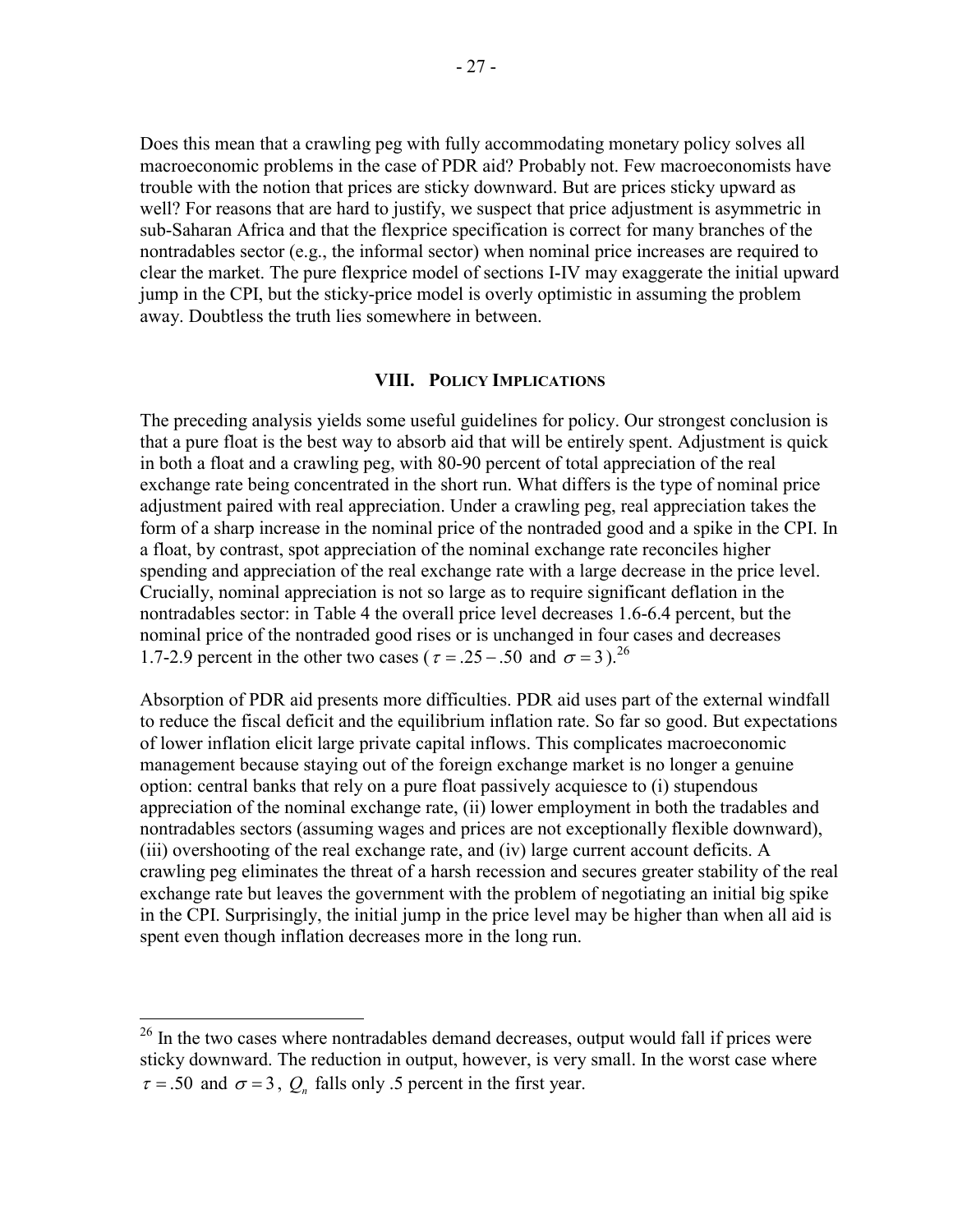Summing up, in the case of PDR aid, neither a crawling peg nor a pure float produces fully acceptable results. We move on therefore to the analysis of alternative policy strategies. In Section IX the central bank temporarily sterilizes capital inflows; in Section X it operates a dirty float, intervening in the foreign exchange market to prevent extreme fluctuations in the nominal exchange rate.

## **IX. TEMPORARY STERILIZATION**

The price level jumps when aid flows increase and the central bank maintains a crawling peg. Since inflation decreases rapidly after the initial spike in the CPI, temporary sterilization comes to mind as a strategy for smoothing the paths of money growth and the price level. To fix ideas, suppose the government sells bonds as needed to stabilize the price level at  $t = 0$ and then redeems the debt in future periods. That is

$$
\dot{b} = -\alpha[b(t) - b_o],\tag{49}
$$

and hence

$$
b(t) = b_o + [b(0) - b_o]e^{-\alpha t}.
$$
\n(50)

Initial bond sales are  $b(0) - b_0$  and the parameter  $\alpha$  determines how fast the debt is paid off. The steady state is unchanged—*b* eventually returns to  $b<sub>o</sub>$ .

Temporary sterilization alters only one equation in the model. The public sector budget constraint is now

$$
\dot{m} + P_n^{\gamma} \dot{b} = P_n^{\gamma} (g + rb) + X + \dot{Z} - \chi m, \tag{11'}
$$

so (38) changes to

$$
\dot{J} = P_n^{\gamma}(g + rb) + P_n^{\gamma}\alpha(b - b_o) + P_n Q_n + Q_T - E - \chi m.
$$
 (38')

Proceeding as before yields

$$
J(t) - J_o = J^* - J_o + h_2 e^{\lambda_2 t} + [b(0) - b_o] R_4 e^{-\alpha t},
$$
\n(51)

$$
E(t) - E_o = E^* - E_o + h_2 R_3 e^{\lambda_2 t} + [b(0) - b_o] R_5 e^{-\alpha t},
$$
\n(52)

where

$$
R_4 = (\alpha + \rho)(n_{18}J/F + \alpha) / H,
$$
  
\n
$$
R_5 = (\alpha + \rho)n_{18}E / FH,
$$
  
\n
$$
H = \alpha^2 + \alpha(n_{18}J/F - n_{16}) + \frac{n_{18}}{F}(n_{17}E - n_{16}J).
$$
  
\nAt  $t = 0$ , *J* jumps downward by the same amount as *h* jumps upward. Thus

At  $t = 0$ , *J* jumps downward by the same amount as *b* jumps upward. Thus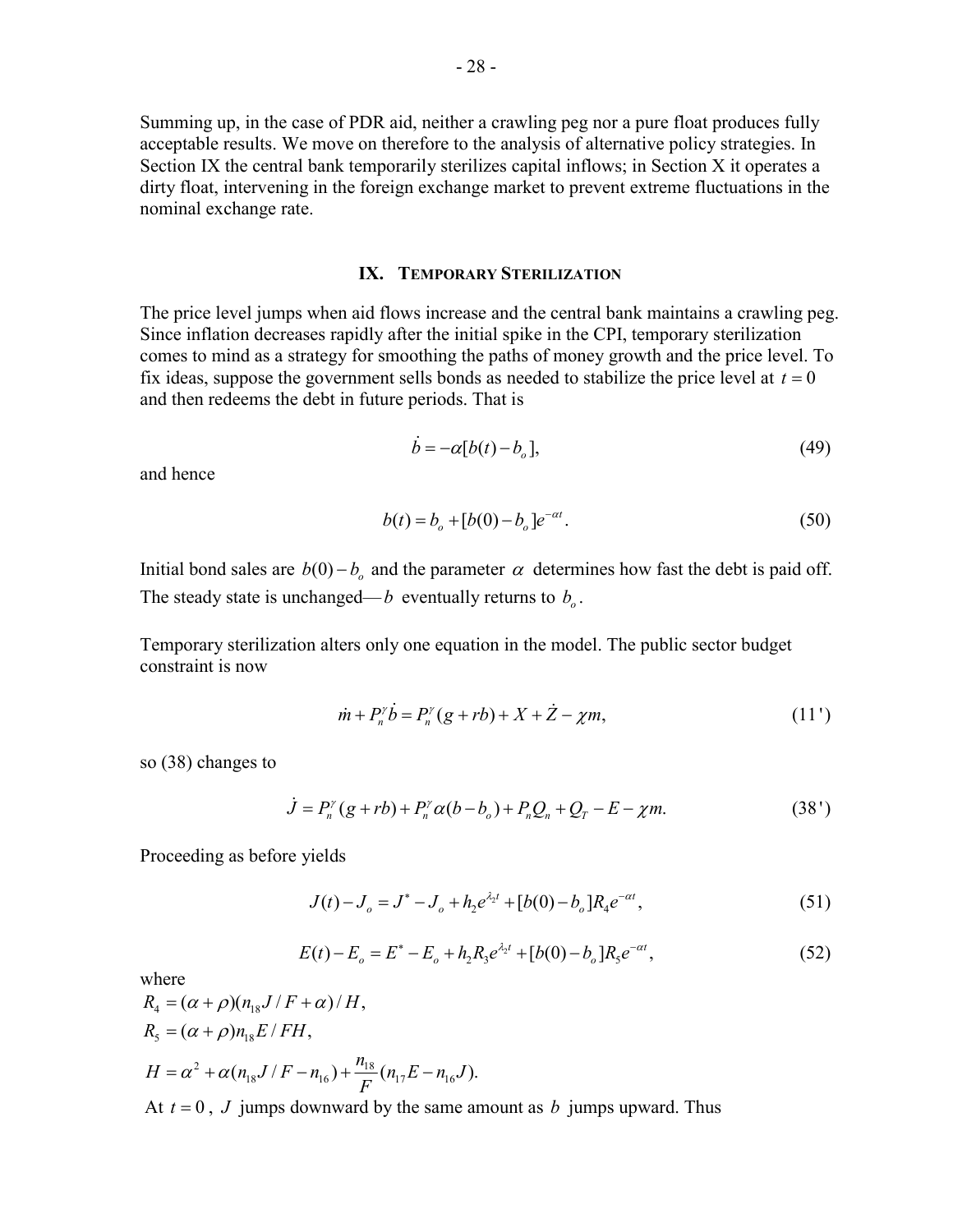and

 $\overline{a}$ 

$$
h_2 = J_o - J^* - [b(0) - b_o](1 + R_4)
$$

$$
E(t) - E_o = E^* - E_o + R_3(J^* - J_o)e^{\lambda_2 t} + [b(0) - b_o][R_5e^{-\alpha t} - R_2(1 + R_4)e^{\lambda_2 t}].
$$
\n(53)

The path of the price level is continuous (i.e., free of spikes) only if  $E(0) = E_{\alpha}$ . Enforcing this condition gives the solution for initial bond sales:

$$
b(0) - b_o = -\frac{E^* - E_o + R_3(J^* - J_o)}{R_5 - R_2(1 + R_4)}.
$$
\n(54)

Tables 10 and 11 show the outcome when 80 percent of the newly issued debt is redeemed over ten years ( $\alpha$  = .161).<sup>27</sup> A quick scan of the results reveals plusses and minuses. On the plus side, temporary sterilization does a nice job of smoothing the path of the price level. The inflation rate drops to 4.9-6.5 percent at  $t = 0$  and then declines monotonically toward its steady-state level. This is accomplished, to repeat, without a prefatory spike in the CPI. Compared to the no-sterilization case, inflation is 1-2 percentage points lower in the first year and slightly higher in subsequent years. Preferences decide which path is superior. That said, we suspect most policy makers would opt for the smooth, spike-free path proffered by temporary sterilization.

The drawbacks of the policy concern the impact on the real interest rate and the size of the bond sales needed to prevent the price level from jumping. In the runs for  $\tau = 0.50$  the real interest rate fluctuates between twelve and sixteen percent in the first year. This is not too worrisome, but when  $\tau = 0.25 - 0.35$  the rate vaults to 21-36 percent and takes two full years to fall back to 12 percent. It is also disturbing that so much debt has to be sold so quickly. The policy rule in (48) is partly to blame as it forces all bond sales to occur at  $t = 0$ . A fair interpretation of the results, however, is that smoothing the path of the price level requires the central bank to increase the internal debt by 4-6 percent of GDP in the span of six months or less. This is probably the outer limit of what is feasible in Africa's thin bond markets. It is easy to understand therefore why most governments have employed a mix of sterilization and foreign exchange sales to counteract the short-run inflationary pressures created by high aid flows.

In passing we should remark on something that is not a problem, or at least not as much of a problem as the literature on sterilization contends. Schadler et al. (1993), Calvo, Leiderman, and Reinhart (1994), and others have asserted that sterilization is self-defeating because bond sales push up the real interest rate and thereby attract the capital inflows they

 $^{27}$  Paying off the debt more quickly results in higher real interest rates.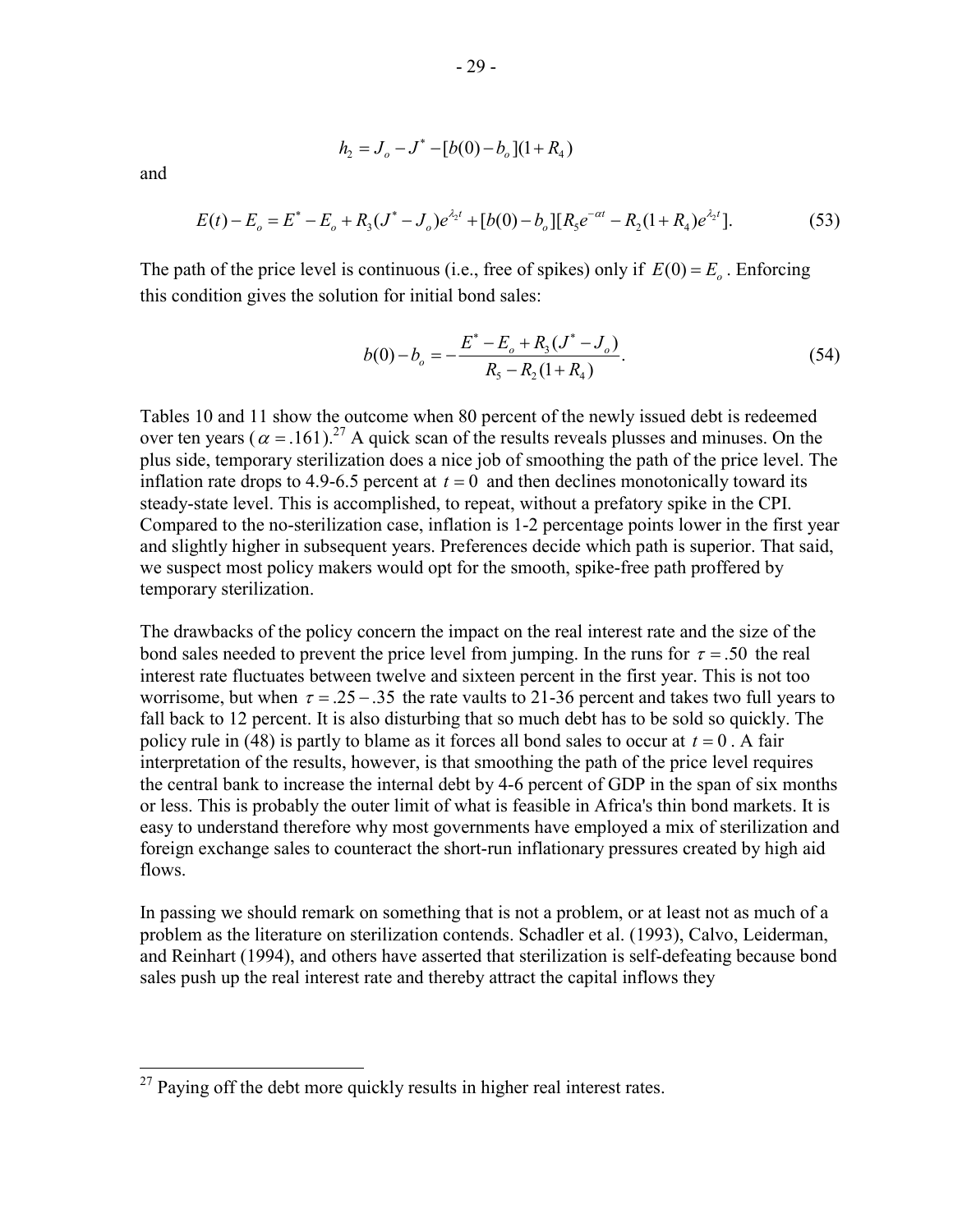are trying to neutralize. In our model, this argument is substantially but not completely correct. Observe in Tables 10 and 11 that high real interest rates are associated with *massive*  overshooting of private capital inflows and fairly large offset coefficients (for  $\sigma = .75 - 2$ ).<sup>28</sup> Certainly this is not to the liking of the central bank. Sterilization works by reducing liquidity and raising the real interest rate to a level that induces the private agent to hold expenditure constant at  $t = 0$ . At the margin, the withdrawal of one dollar of domestic currency from circulation reduces liquidity services by *i* dollars (20 cents worth in Table 10). When the private agent exchanges foreign for domestic currency at the central bank,  $\pi$  dollars of the cut in liquidity services is restored, leaving a net loss of *r* dollars. This is only 50 percent of the decrease in liquidity services achieved from selling bonds for domestic currency  $[r/i = \rho/(\rho + \pi) = .50$  for differential changes]. Thus capital inflows make it harder but not impossible for the central bank to control liquidity. Monetary policy *can* be used to smooth the path of the CPI, huge capital inflows notwithstanding. The critical question is: when does it become too costly to do so? Our own view is that the cost is acceptable when  $\tau = .50$  and the real interest rate temporarily increases 3-5 percentage points more than in the nosterilization case. But for  $\tau = 0.25 - 0.35$  it is a hard call; since high treasury bill rates are not of concern *per se*, a lot depends on the structure of financial markets and the extent to which sterilization affects the cost of credit for private firms.<sup>29</sup>

## **X. A MANAGED FLOAT**

*" . . . the question of the appropriate exchange rate regime for African countries remains open. None of these countries has a `pure' floating exchange rate, opting instead for the common intermediate case of a `managed' float . . . " (Leape, 1999, pp.126-127)* 

The preceding results for PDR aid shed light on why most countries prefer managed floats to either a pure float or a crawling peg. Policy is too passive in a pure float: while inflation decreases strongly, the nominal exchange rate is allowed to appreciate to the point where output contracts in the nontradables sector. A crawling peg errs in the opposite direction, imperiling a different target: when the government commits to a fixed path for the exchange rate it throws away the policy instrument that is most effective in combating the

<u>.</u>

 $2<sup>28</sup>$  Interestingly, numerous empirical estimates find offset coefficients close to those in Table 11. See Agenor and Montiel (1999, p.204).

 $^{29}$  High treasury bill rates are usually a concern because they threaten fiscal stability. In the case at hand, however, the increase in the fiscal deficit (relative to the no-sterilization path) is temporary and does not prevent inflation from decreasing monotonically. The remark about the structure of financial markets is motivated by the fact that sometimes changes in the treasury bill rate do not have a perceptible impact on bank loan rates.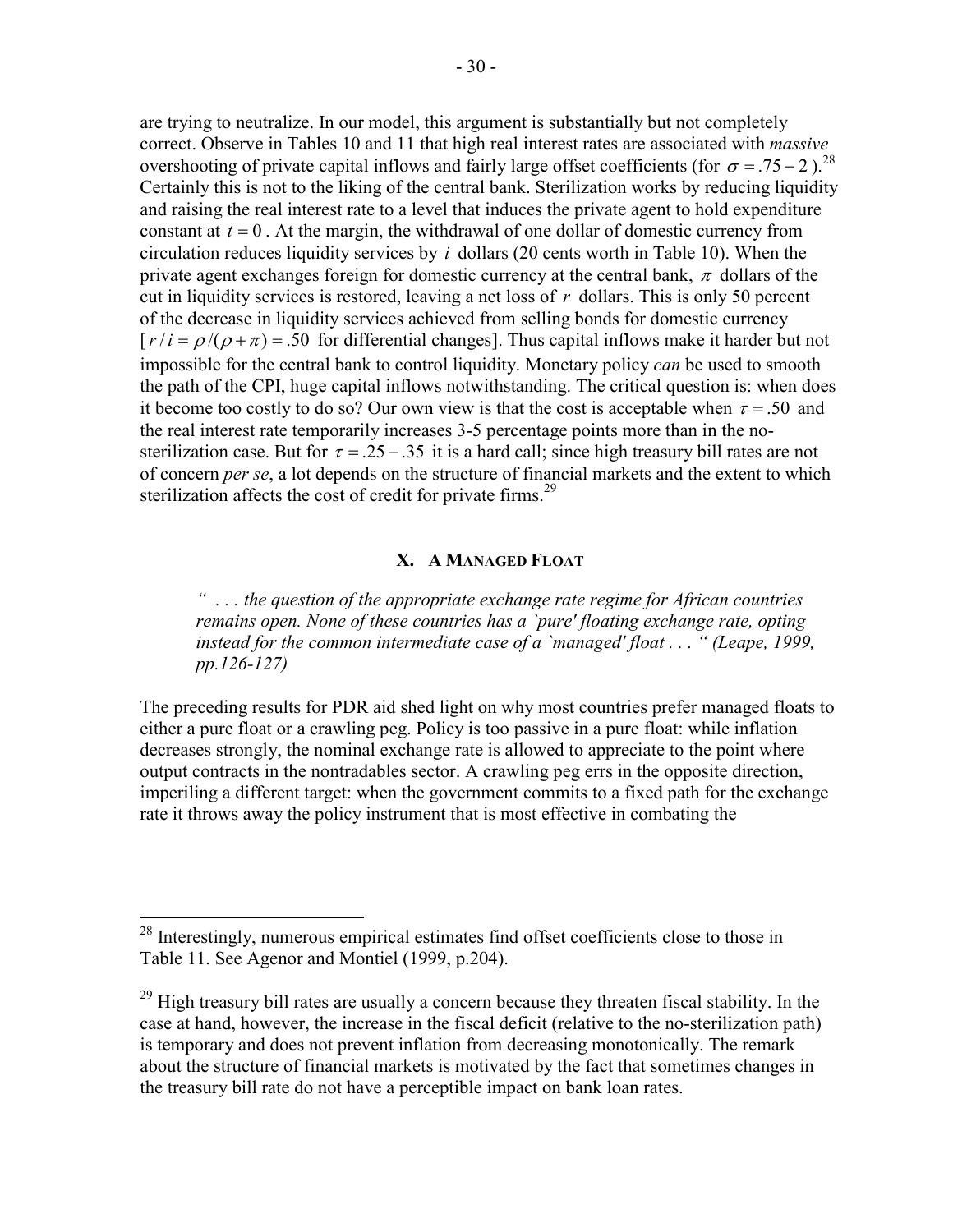short-run inflationary pressures created by higher aid spending and accompanying private capital inflows. Nor does more active monetary policy resolve the targets-instruments problem. A crawling peg combined with temporary sterilization *does* deliver continuously lower inflation; but, as we have just seen, this often produces very high real interest rates and may require bond sales on a scale that is not feasible.

A managed float gives policy makers the freedom to find the middle ground between too much and too little intervention. The right amount of intervention depends, of course, on the weights attached to the targets for output, inflation, the real exchange rate, and the real interest rate. Rather than derive a complicated intervention rule by optimizing over a quadratic objective function that incorporates all of these targets, we assume the central bank sells/buys foreign currency whenever the real exchange rate  $(1/P_n)$  is above/below its longrun equilibrium level:

$$
\dot{Z} = \Omega \frac{P_n - P_n^*}{P_n}, \ \Omega > 0. \tag{55}
$$

Equation (55) relates the *flow* accumulation of reserves to deviations of the real exchange rate from its target value. In addition,  $Z$  may jump at  $t = 0$ . The initial purchase of reserves and  $\Omega$  are chosen jointly to ensure that the existing nominal price of the nontraded good clears the market at  $t = 0$ . The intervention strategy, in other words, is to let the exchange rate appreciate enough to reduce inflation but not so much as to drive the nontradables sector into a recession. Other targets do not influence the intervention rule; it turns out, however, that the rule postulated here also greatly reduces volatility of the real exchange rate and the real interest rate.

Table 12 shows the outcome when the initial stock of reserves is 5 percent of GNP. At long last, we have something that can be pronounced an unqualified success. In contrast to the polar exchange rate regimes, the managed float reduces inflation immediately without any adverse side-effects on output, the current account balance, or the real exchange rate. The one minor blemish in the results is that the real interest rate initially jumps to 12-13 percent in three cases.

The upshot of all this is that the optimal exchange rate regime lies close to the crawling peg end of the policy spectrum. To quantify the meaning of "close", consider the paths of the exchange rate and reserves associated with the policy rule in Table 12. Appreciation of the nominal exchange rate at  $t = 0$  is 3-9 percent vs. 24-55 percent in a pure float. Cumulative reserve purchases are 42-96 percent as large as in a crawling peg, with the figure exceeding 70 percent when  $\sigma = 2 - 3$ . (The figure in parentheses in the row for *Z* is the stock of reserves in a crawling peg.) Note, however, that the managed float entails greater reserve purchases at  $t = 0$  in the runs for  $\tau = .50$ . This makes an odd impression. Shouldn't a managed float involve less, not more, intervention than a crawling peg? Ceteris paribus, the answer is yes. But other things are not equal in Tables 7 and 12. For  $\tau = .50$ , inflation and the rate of currency depreciation  $\chi$  decrease more in the short run when the government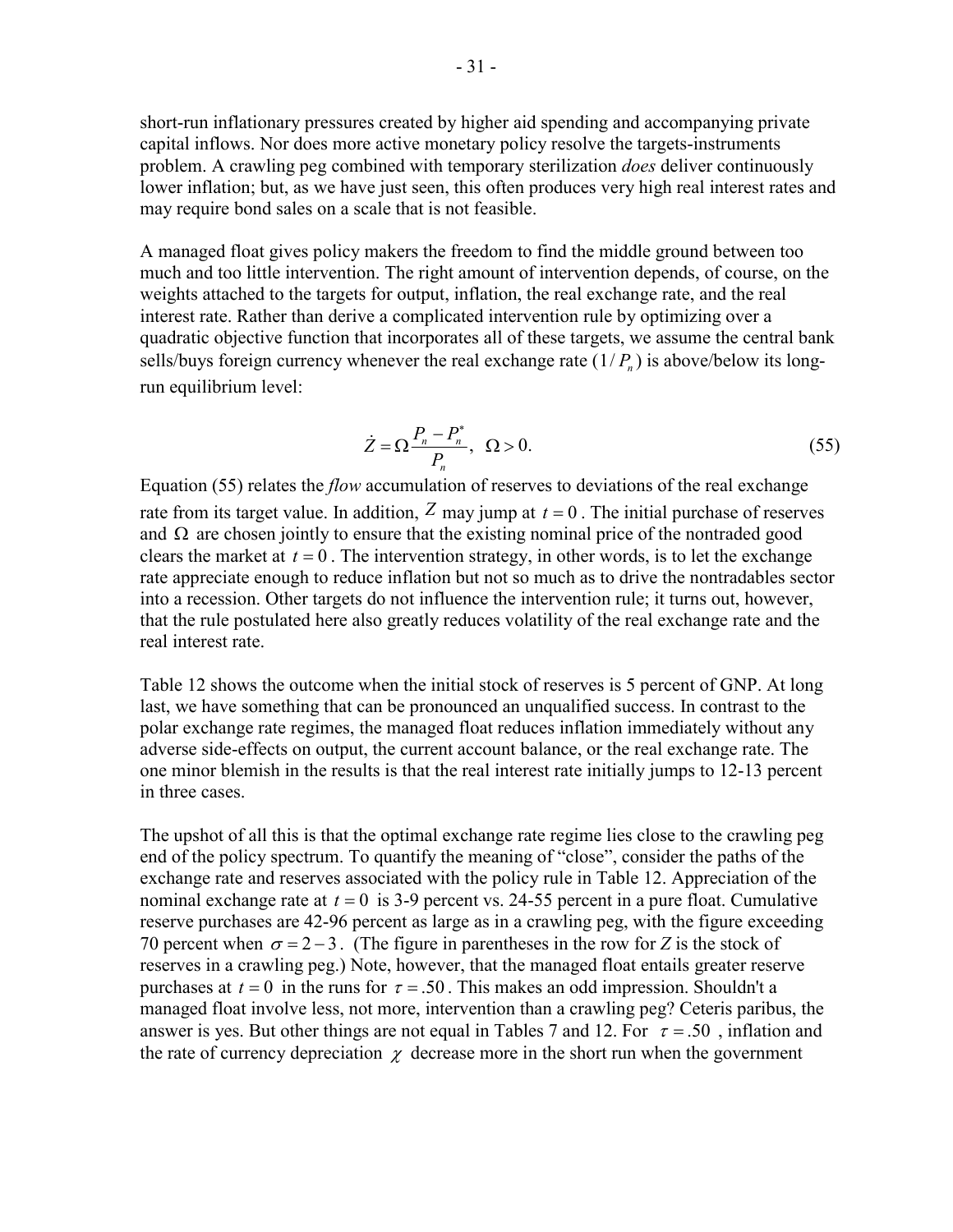operates a managed float instead of a crawling peg.<sup>30</sup> This leads to larger capital inflows and greater reserve accumulation in the short run even though appreciation of the nominal exchange rate bears some of the burden of adjustment. When the central bank intervenes only at  $t = 0$  (i.e.,  $\Omega = 0$ ), initial reserve purchases decrease 8-29 percent but are still a bit larger than in a crawling peg. (See the panels for  $\tau = 0.50$  in Table 13.)

### **XI. CONCLUDING REMARKS**

We have shown that the dynamic response to persistent official capital flows is linked to the degree of financing support they provide and the strength of private portfolio substitution. When these take even rather ordinary values by the standards of three post-stabilization African economies, portfolio adjustments dominate the short-run dynamics and produce some distinctly unpleasant trade-offs. A pure float, in particular, performs very poorly. Portfolio pressures produce a nominal appreciation that is an order of magnitude larger than the required real appreciation, and unless the prices of nontraded goods are perfectly flexible, the real exchange rate overshoots and substitution effects produce a potentially deep recession in the nontraded sector. A crawling peg does better, but at the cost of a short-run spike in inflation, and one that can be contained through bond sterilization only at the cost of a rapidly rising interest burden. In our preferred "managed float" scenario, the central bank uses unsterilized foreign exchange intervention to target the modest real appreciation that is needed to absorb the aid inflow. Real interest rates stay low and macroeconomic adjustment is rapid. Our analysis suggests that African central banks have been correct to intervene substantially in the face of the recent increases in aid, and to discount the argument that rapid domestic liquidity expansion necessarily calls for a combination of bond sterilization and cleaner floating.<sup>31</sup>

1

<sup>&</sup>lt;sup>30</sup> In a crawling peg,  $\chi$  is constant and equal to the steady-state inflation rate. In Table 10,  $\chi = -0.013$ , 0, and .007 at  $t = 0$  in the runs where  $\tau = .50$  and  $\sigma = .75$ , 2, and 3, respectively.  $31$  We have assumed throughout that the government's anti-inflation commitment is fully credible. The absence of credibility, however, does not undermine the analysis of the paper. In the context of our model, the counterpart to low credibility would be that the private sector's demand for domestic balances would respond less to the decline in anticipated seigniorage requirements, and hence private capital inflows would be correspondingly lower. With private capital flows subdued in this way, the short-run inflation spike under a crawling peg is moderated. Low credibility, therefore, serves to lower the elasticity of demand for domestic money and in doing so strengthens the case for a crawling peg.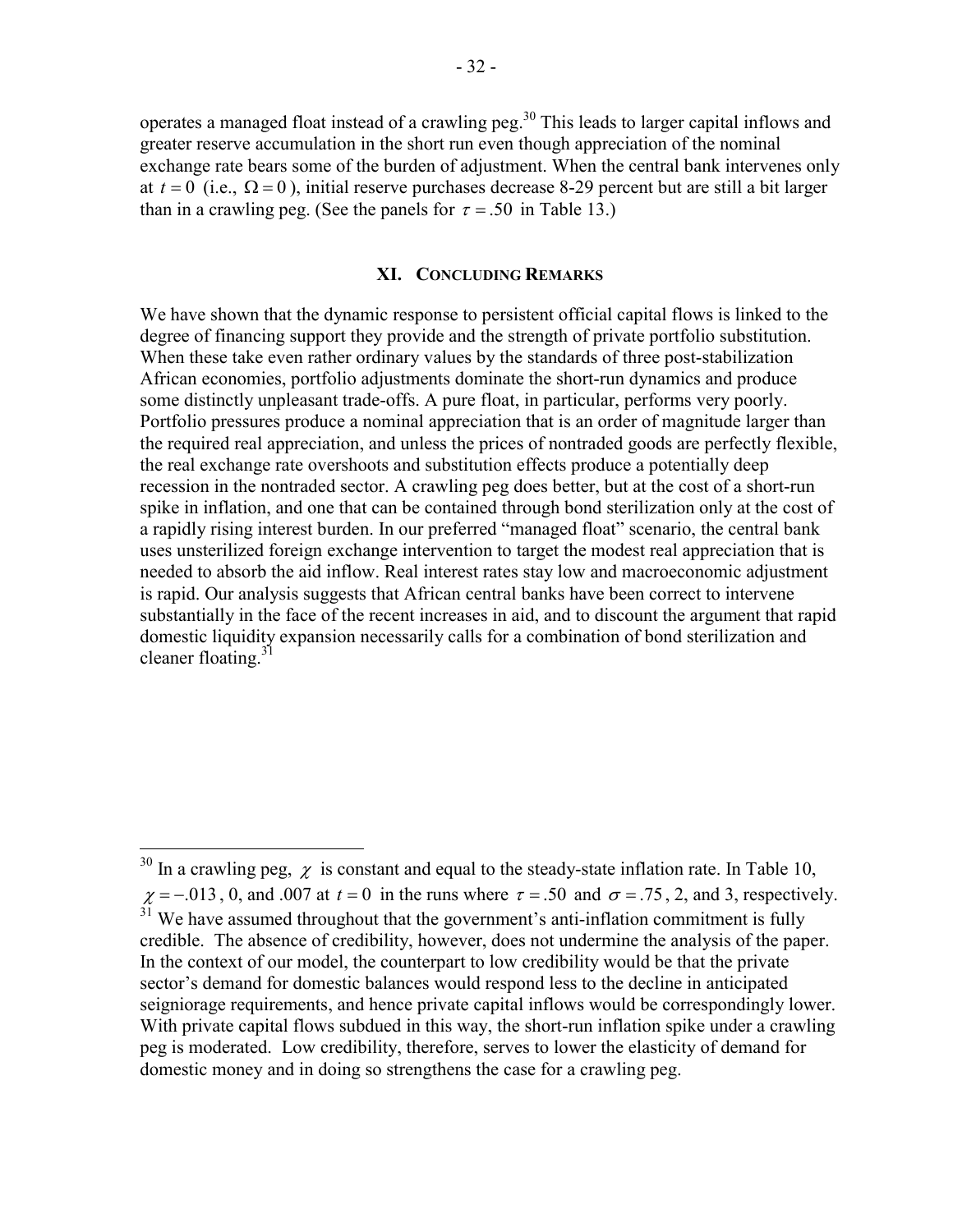We close with some thoughts about two extensions of the analysis that would shed light on the robustness of our conclusions in a broader policy context.<sup>32</sup> The first concerns aid flows that support public investment. We have equated aid with transfer payments to the "poor" (i.e., the representative agent). It is also desirable to investigate the repercussions of aid that finances rehabilitation of social and physical infrastructure. This type of aid brings many new effects into play. If productive capacity increases proportionately in the tradables and nontradables sectors, then appreciation of the real exchange rate will be strictly temporary. Furthermore, if private capital and infrastructure are complements, aid may produce large multiplier effects and a nontrivial increase in tax revenue in the long run.<sup>33</sup> The complications that were confined here to PDR aid would then materialize in the case where all aid is spent. Related to this, we conjecture that productive aid—aid that has a strong positive impact on permanent income and the equilibrium private capital stock—will elicit immediate, large increases in private consumption and investment. This pushes the "optimal" managed float more in the direction of the middle ground between a fixed exchange rate and a pure float. How much more is not clear absent careful analysis. For what it is worth, our expectation is that the macroeconomic trade-offs associated with aid and the right policy intervention *are* sensitive to the type of aid.

The second extension acknowledges that African central banks have to worry about more than just aid shocks when deciding on the appropriate exchange rate regime. We are currently working on a stationary, discrete-time version of our model in which aid shocks compete with other important shocks for policymakers' attention and some portion of aid may in fact represent a response to other shocks (e.g., to the terms of trade). We look for desirable intervention and sterilization rules, given a plausible loss function and the observed distribution of shocks and aid. This approach links the analysis in the current paper with the growing literature on monetary policy rules in the open economy (e.g., Svensson, 2000). The conclusions we have emphasized here—including the merits of dirty floating and the limited

<sup>1</sup>  $32$  For a couple of reasons, we do not consider the assumption that aid is permanent to be especially limiting. First, empirical measures of aid generally show strong persistence in African countries. Even after removing a linear trend, for example, the variance of variables like real aid per capita or the aid-to-GNP ratio tends to be dominated by low-frequency components. [Thus while Bulir and Hamann (2001) emphasize the volatility of aid, their analysis applies to the short-run "cycle"—i.e., the component that remains after using the Hodrick-Prescott filter to remove a slow-moving nonlinear "trend". The trend itself shows very substantial persistence, even when applied to linearly detrended aid series.] Second, intuition suggests that temporary aid inflows will produce results qualitatively similar to but quantitatively weaker than in the case of permanent aid flows. (The present model applies, of course, if the government converts temporary aid into permanent aid by spending only its annuity value.)

 $33$  Theory suggests that the crowding-in effect on private investment could be quite strong. See Buffie (1995).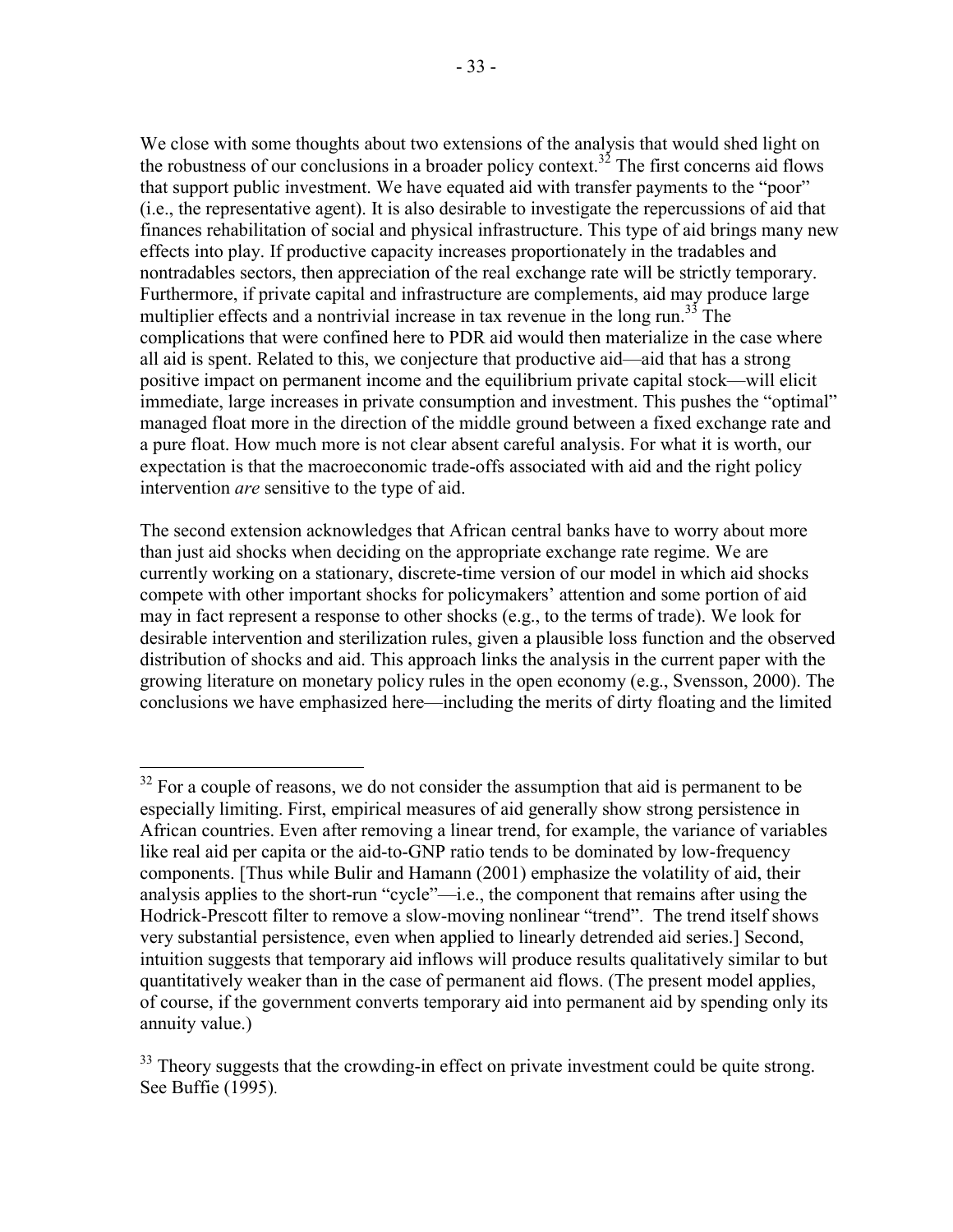role for bond sterilization—seem likely to survive if the environment is dominated by autonomous and reasonably persistent changes in aid. What remains to be seen is whether these conclusions constitute a serious challenge, under more general circumstances, to rules that incorporate greater exchange rate flexibility and/or more aggressive bond operations.

#### **Box 1: Monetary and Exchange Rate Policy in Uganda, Tanzania and Mozambique 1999-2002.**<sup>1</sup>

Since the mid-1990s, Uganda, Tanzania and Mozambique have enjoyed rapid economic growth based around broad overall macroeconomic stability and structural reforms that have included exchange rate unification and the *de facto* liberalization of the capital account; each now classifies itself as operating a floating exchange rate regime. All three have seen inflation drop sharply compared to levels experienced in the early 1990s.<sup>2</sup> Three key characteristics have helped shaped the countries' current policy choices: low levels of domestic debt and thin domestic debt markets; low domestic monetization; and widespread currency substitution. At the end of the 1990s, on the eve of the episodes we examine here, domestic debt averaged between 2 and 4 percent of GDP, reflecting in part the legacy of high inflation and administered interest rates on nominal debt and, more recently, a sequence of domestic budget surpluses. Moreover, markets in government debt are relatively new and dominated by shortdated instruments. Hence, changes in domestic public borrowing, which would otherwise be considered modest relative to the size of the fiscal deficit or GDP, end up being large relative to the domestic bond market and entail correspondingly large movements in domestic interest rates.

Money demand in all three countries is also low and appears to be strongly influenced by currency substitution. Reserve money averages little more than 4 percent of GDP, and narrow money 10 percent. By contrast, foreign currency constitutes a large and rising share of private sector money. Foreign currency deposits account for between one quarter (Uganda and Tanzania) and one half (Mozambique) of total deposits of the banking sector, and an unknown volume of foreign currency circulates in parallel with domestic currency outside the banking sector. Consistent with the broader literature on Africa, it would appear that although some of this stock is accounted for by 'passive' resident donor mission, embassy and NGO accounts, a substantial portion is actively managed as part of the private sector's wealth.<sup>3</sup>

#### **Uganda**

The recent surge in aid flows into Uganda, which began around 2000, occurred against the background of a slump in world coffee prices. Reflecting concerns about this sector, the initial response by the Bank of Uganda (BoU) was to accumulate foreign exchange reserves in order to forestall any exchange rate appreciation arising from increased aid-financed public expenditure on non-tradables. Given the constraints of the program negotiated with the IMF—which envisaged only a modest growth in reserve money—the BoU therefore initially attempted to sterilize the domestic liquidity injection through domestic debt sales. Large relative to the initial size of the domestic debt, this intervention in the domestic debt market precipitated a rapid increase in the debt stock, interest rates, and debt service costs (since with a short average maturity the debt stock was turned-over and re-priced rapidly). So swift was this increase that the BoU abandoned its bond-sterilization strategy in early 2001 but without any offsetting change in its stance on the exchange rate. As a result, reserve money grew rapidly and by mid-2001 it was around 10 percent above its program target. Under pressure from the IMF and the Ministry of Finance, the BoU reverted to a sterilization strategy that relied more heavily on foreign exchange sales. With export earnings weakening and slower than anticipated implementation of public expenditure at the time, the nominal exchange rate did not in fact appreciate in response to BoU intervention (although the nominal and real exchange rates were arguably still more appreciated that the Bank would have wished at the time). Throughout this whole episode and despite the significant monetary overhang relative to the program, underlying nonfood inflation remained low and consistent with the BoU's inflation target.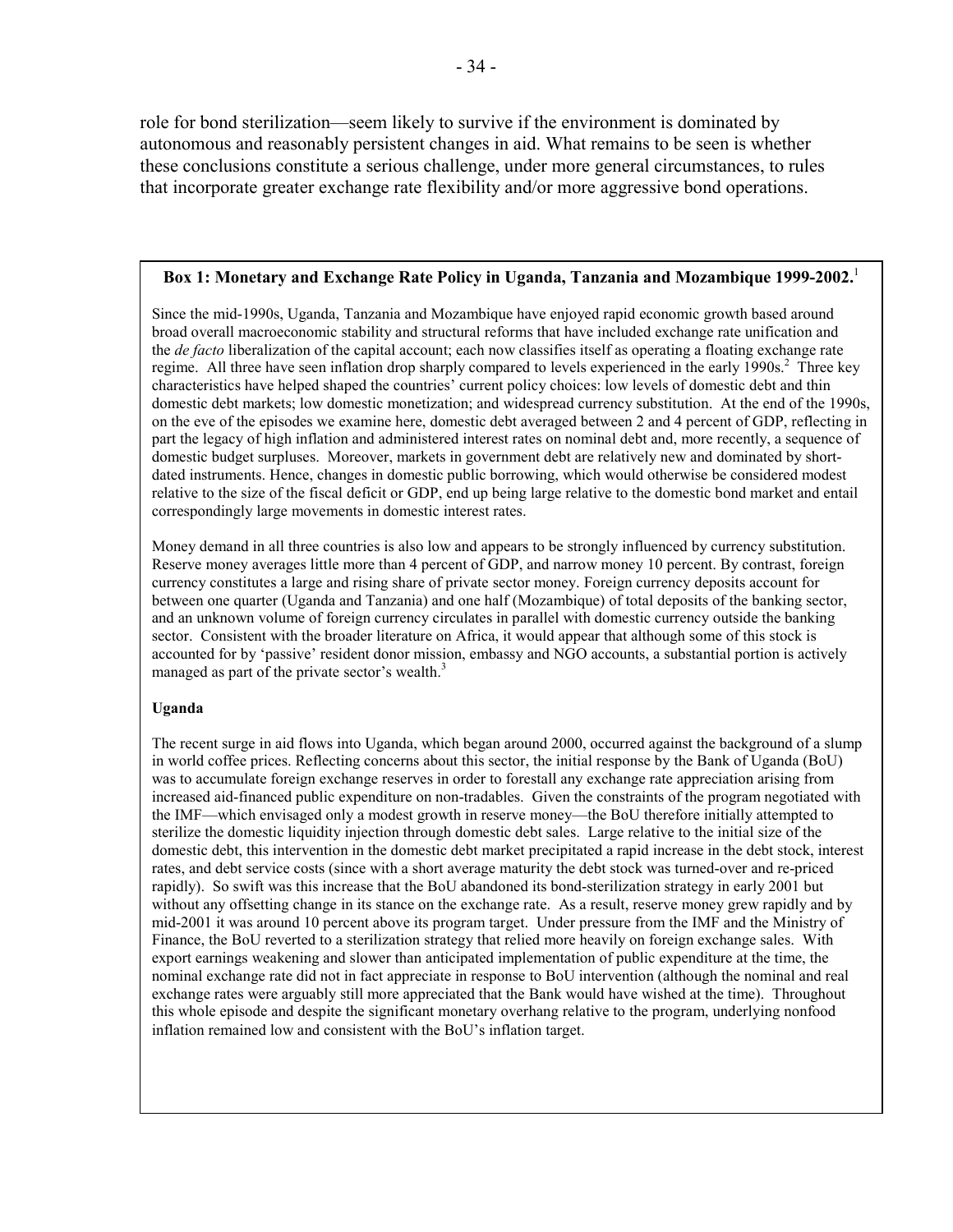#### **Tanzania**

Tanzania's experience is similar to that of Uganda although perhaps more dramatic. Following a sequence of successful ESAF/PRGF arrangements through the late 1990s, tensions began to emerge in mid-1999 as aid and private capital flows increased. As in Uganda, the Bank of Tanzania (BoT) sought to resist the pressure on the exchange rate by targeting the nominal exchange rate which, despite the surge in inflows, remained virtually constant against the US dollar for almost two years (mid-1999 to April 2001).<sup>4</sup> Sterilization of the shilling counterpart of these aid flows was initially achieved through domestic debt sales. As it happened, the start of this period coincided with a temporary shortfall in tax revenues which the authorities chose to fund through domestic debt sales, so that part of the surge in domestic borrowing and the rise in interest rates at this time reflected conventional deficit-financing requirements.<sup>5</sup> However, during the final quarter of 1999 and well into 2000, by which time the funding crisis had receded, BoT continued to rely on debt sales to sterilize the shilling counterpart to the aid inflow. By mid-2000 concerns about rising interest costs saw the Bank scale its intervention in the domestic debt market. With both of the conventional instruments for neutralizing domestic liquidity pinned down, reserve money grew rapidly and quickly broached the ceiling implied by the targets for net international reserves (NIR) and net domestic assets (NDA) defined under the PRGF. Since 2001 the IMF has argued for a significantly tighter monetary stance, and secured the agreement of the Bank of Tanzania to supplement the existing performance criteria with an explicit program benchmark for reserve money growth in the 2002/03 PRGF arrangement. However, as in Uganda, despite the volatility in interest rates and the excess growth in reserve money, inflation has remained low and stable.

#### **Mozambique**

In many respects, the experience of Mozambique is rather different from that of Uganda or Tanzania. One important difference is that the surge in private capital flows preceded the resurgence of official aid flows. The Bank of Mozambique's (BoM) initial response to the growth in private flows, from 1998 to roughly the end of 1999, was conventional. Although BoM did not appear to explicitly target the nominal and real exchange rate, it did allow its net international reserves to rise rapidly, so that over this period reserve coverage increased from 3.5 to 6.5 months of (a rising volume of) imports. This increase was offset by a fiscal sterilization—government deposits with BoM rose sharply and NDA fell one-for-one with the rise in NIR. Reserve money growth was thus almost entirely capped, with higher real money balances accommodated through an increase in the broad money multiplier and a steady rise in the share of foreign currency deposits—on which the domestic reserve requirement was zero at the time—in total private sector money balances.

By late 1999 and into 2000 reserve money growth began to exceed its program targets, even though these had been revised upwards to accommodate the effects of the floods of 2000. By this stage aid flows had increased to finance non-tradable PRSP-related public expenditure, and the previously tight fiscal stance had been loosened somewhat. Although the BoM was not attempting to offset an appreciation in the exchange rate, it was reluctant to use its instrument aggressively to control the growth in reserve money, arguing instead that the observed growth was noninflationary and reflected an underlying recovery in money demand. Initial sterilization efforts through the debt market were therefore relatively mild, and only in response to significant encouragement from the IMF and a sharp increase in inflation in the second half of 2001, did the BoM adopt more aggressive open market operations.

<sup>&</sup>lt;sup>1</sup> These narratives are based on government documents, IMF Staff Reports and Program review documents and discussions with Fund staff. All interpretations of the evidence are our own.

 $2$  Inflation reached 250 percent per annum in Uganda in the late 1980s and over 60 percent per annum in Tanzania and Mozambique in the early 1990s.

 $3$  See, for example, the literature on private capital flows by Asea and Reinhart (1996), Bhindra et al (1999), Collier et al (2002), and Fedderke and Liu (2002) on private capital flows and the empirical work by, among others, Fielding (1994), Adam (1999), Henstridge (1999) and Nachega (2001) which finds significant currencysubstitution effects on the demand for domestic monetary aggregates.

<sup>&</sup>lt;sup>4</sup> However, given the sharp depreciation of the South African rand over this period, Tanzania's trade-weighted exchange rate appreciated over this period.

 $<sup>5</sup>$  This shortfall, which had been anticipated from early in 1999, reflected over-optimistic forecasts of revenue</sup> following tax reform measures implemented in 1989/99.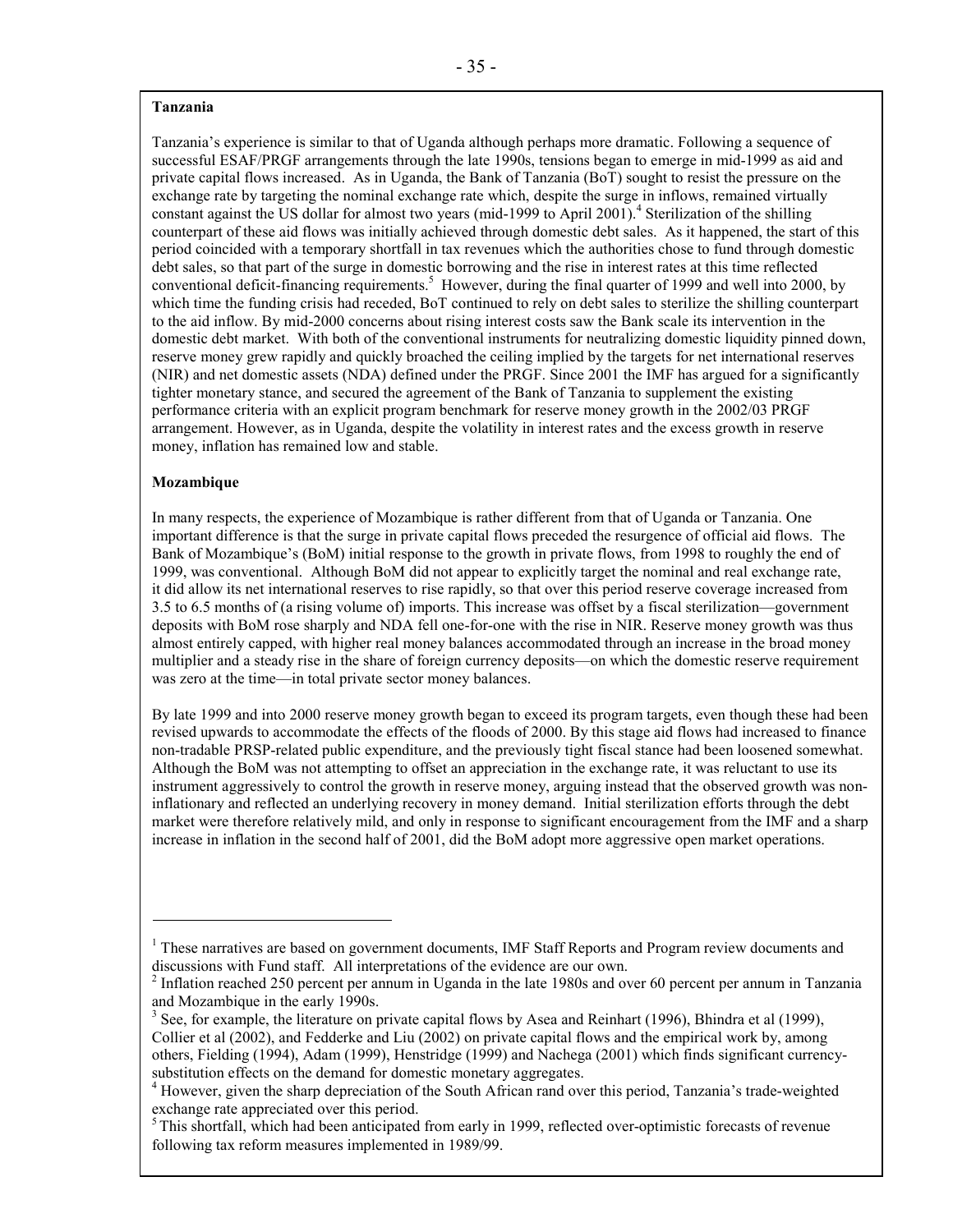| Calendar<br>Year | Real GDP Growth<br>(In percent) | Net Aid Inflow<br>(Percent of GDP) | <b>CPI</b> Inflation<br>(In percent) | <b>Reserve Money</b><br>Velocity<br>$(1997=1.00)$ |
|------------------|---------------------------------|------------------------------------|--------------------------------------|---------------------------------------------------|
|                  |                                 | <b>Tanzania</b>                    |                                      |                                                   |
| 1997             | 3.5                             | 3.1                                | 15.4                                 | 1.00                                              |
| 1998             | 3.7                             | 4.0                                | 11.2                                 | 1.01                                              |
| 1999             | 3.5                             | 4.5                                | 7.0                                  | 0.92                                              |
| 2000             | 4.9                             | 6.0                                | 5.5                                  | 0.93                                              |
| 2001             | 5.7                             | 5.0                                | 4.9                                  | 0.98                                              |
| 2002             | 6.2                             | 5.9                                | 4.4                                  | 0.91                                              |
| 2003(proj)       |                                 | 6.4                                |                                      |                                                   |
|                  |                                 | <b>Uganda</b>                      |                                      |                                                   |
|                  |                                 |                                    |                                      |                                                   |
| 1997             | 5.0                             | 8.3                                | 8.4                                  | 1.00                                              |
| 1998             | 4.5                             | 7.9                                | $-1.9$                               | 0.85                                              |
| 1999             | 8.0                             | 7.9                                | 9.3                                  | 0.88                                              |
| 2000             | 5.0                             | 9.2                                | 3.3                                  | 0.78                                              |
| 2001             | 5.5                             | 11.7                               | $-3.3$                               | 0.70                                              |
| 2002             | 6.6                             | 12.5                               | $-0.5$                               | 0.64                                              |
| 2003(proj)       |                                 | 10.5                               |                                      |                                                   |
|                  |                                 | Mozambique                         |                                      |                                                   |
| 1997             | 11.2                            | 14.8                               | 6.9                                  | 1.00                                              |
| 1998             | 12.0                            | 12.7                               | $-1.1$                               | 1.15                                              |
| 1999             | 7.5                             | 13.5                               | 6.1                                  | 1.12                                              |
| 2000             | 1.5                             | 14.4                               | 11.6                                 | 1.01                                              |
| 2001             | 13.0                            | 15.2                               | 22.0                                 | 0.91                                              |
| 2002             | 7.7                             | 15.4                               | 9.1                                  | 0.90                                              |

Table 1. Output, Aid, Inflation and Reserve Money in Uganda, Tanzania, and Mozambique

Sources: IFS and IMF Staff Reports.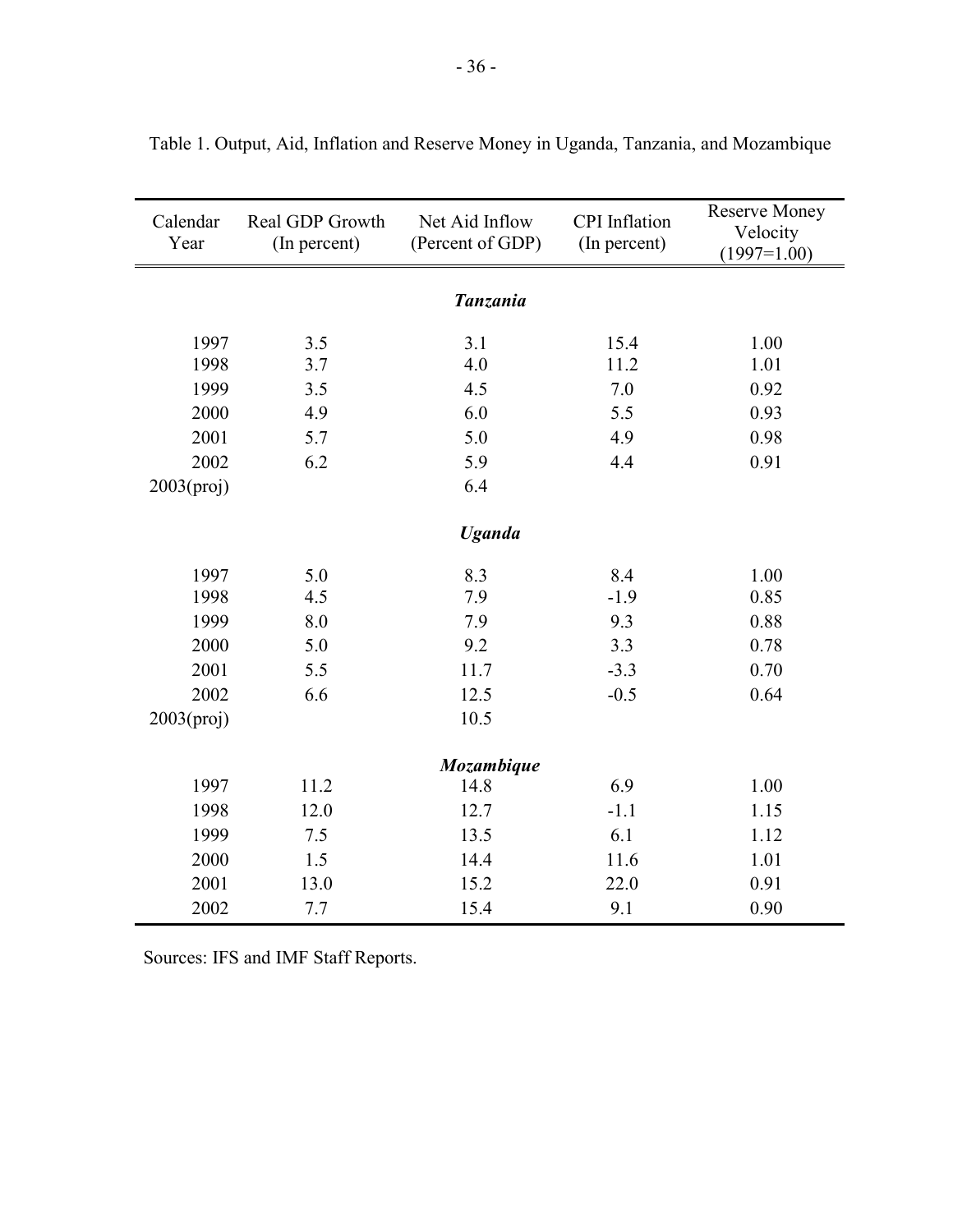|                           | <b>Before</b> | <b>Active OMO</b> | After  |
|---------------------------|---------------|-------------------|--------|
| Tanzania                  |               |                   |        |
| 91 day yield              | 7.3           | 13.9              | 4.6    |
| <i>Ex post</i> real yield | $-1.1$        | 6.9               | $-0.5$ |
| Uganda                    |               |                   |        |
| 91 day yield              | 7.1           | 13.8              | 6.7    |
| <i>Ex post</i> real yield | $-2.2$        | 9.6               | 4.1    |
| Mozambique                |               |                   |        |
| 91 day yield              | 12.6          | 22.9              | n.a    |
| <i>Ex post</i> real yield | 1.8           | 10.4              | n.a    |

Table 2. Bond Sterilization Episodes in Uganda, Tanzania and Mozambique (In percent)

Sources: IFS and IMF Staff Reports.

Notes: Active OMOs: Tanzania, July 1999—April 2000; Uganda, December 1999—July 2001; Mozambique, July 2000 onwards. "Before" refers to six months before the Active OMO period and "After" to the full period following Active OMOs.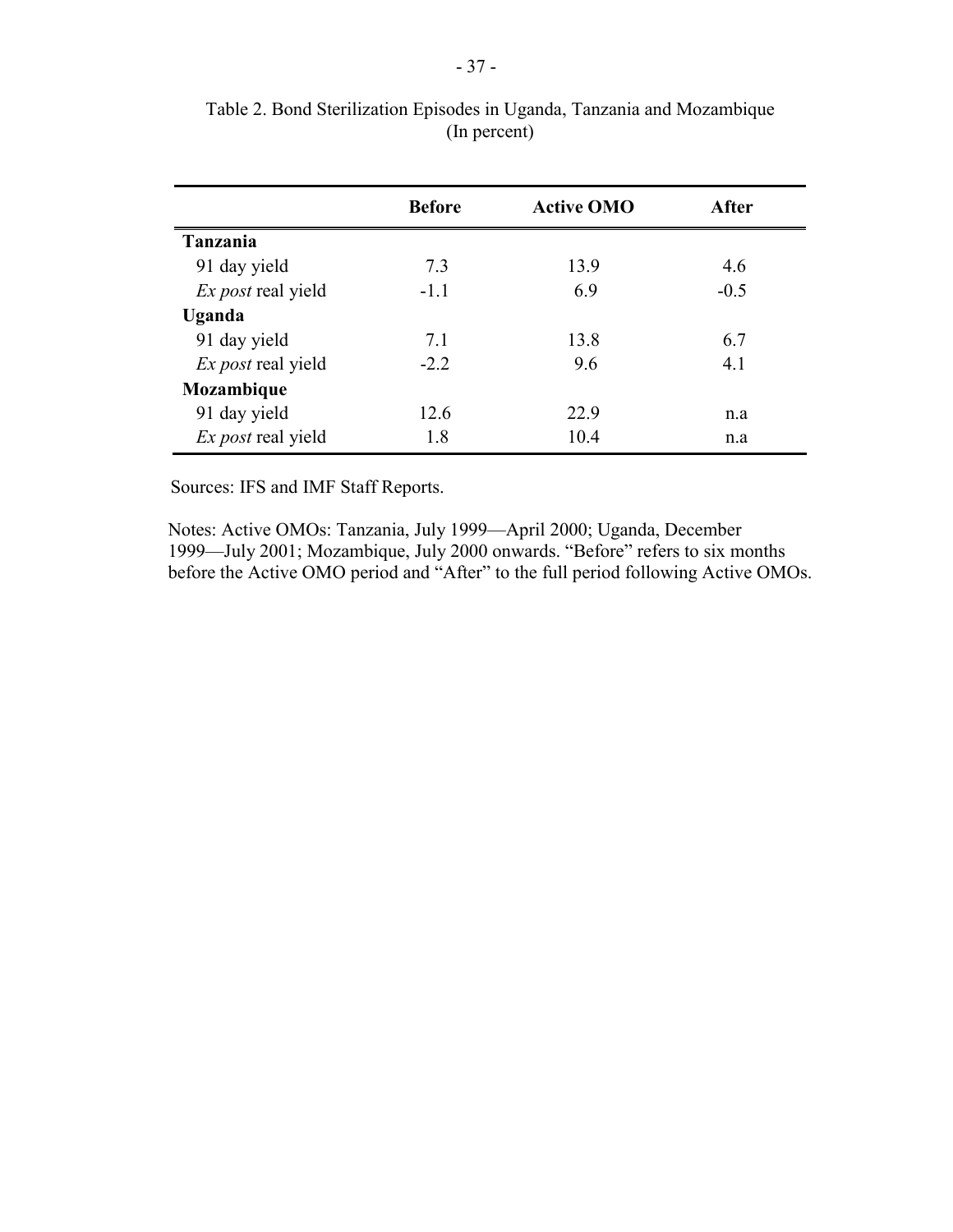|                                                  | <b>Uganda</b> | <b>Tanzania</b> | Mozambique    |
|--------------------------------------------------|---------------|-----------------|---------------|
| Reserve money 1/<br>(average, 1999-2001)         | 0.055         | 0.096           | 0.077         |
| Inflation 2/<br>(range, 1998-2002)               | $0.05 - 0.10$ | $0.05 - 0.10$   | $0.10 - 0.15$ |
| Nontradables share in consumption<br>$(2001)$ 3/ | 0.51          |                 |               |
| Net aid transfers 4/                             |               |                 |               |
| 2000                                             | 0.09          | 0.06            | 0.144         |
| 2001                                             | 0.12          | 0.05            | 0.152         |
| Foreign currency deposits 1/                     |               |                 |               |
| 2000                                             | 0.049         | 0.045           | 0.13          |
| 2001                                             | 0.041         |                 | 0.16          |

## Table 3. Recent Values for Reserve Money, Inflation, Domestic Debt, Share of Nontradables in Aggregate Consumption, Net Aid Transfers, and Foreign Currency Holdings in Uganda, Tanzania, and Mozambique

1/ Expressed as a percentage of private consumption.

2/ Nonfood inflation rate.

3/ Source: Adam and Bevan (2003). Half of food consumption is assumed to be nontradable.

4/ Expressed as a percentage of GDP.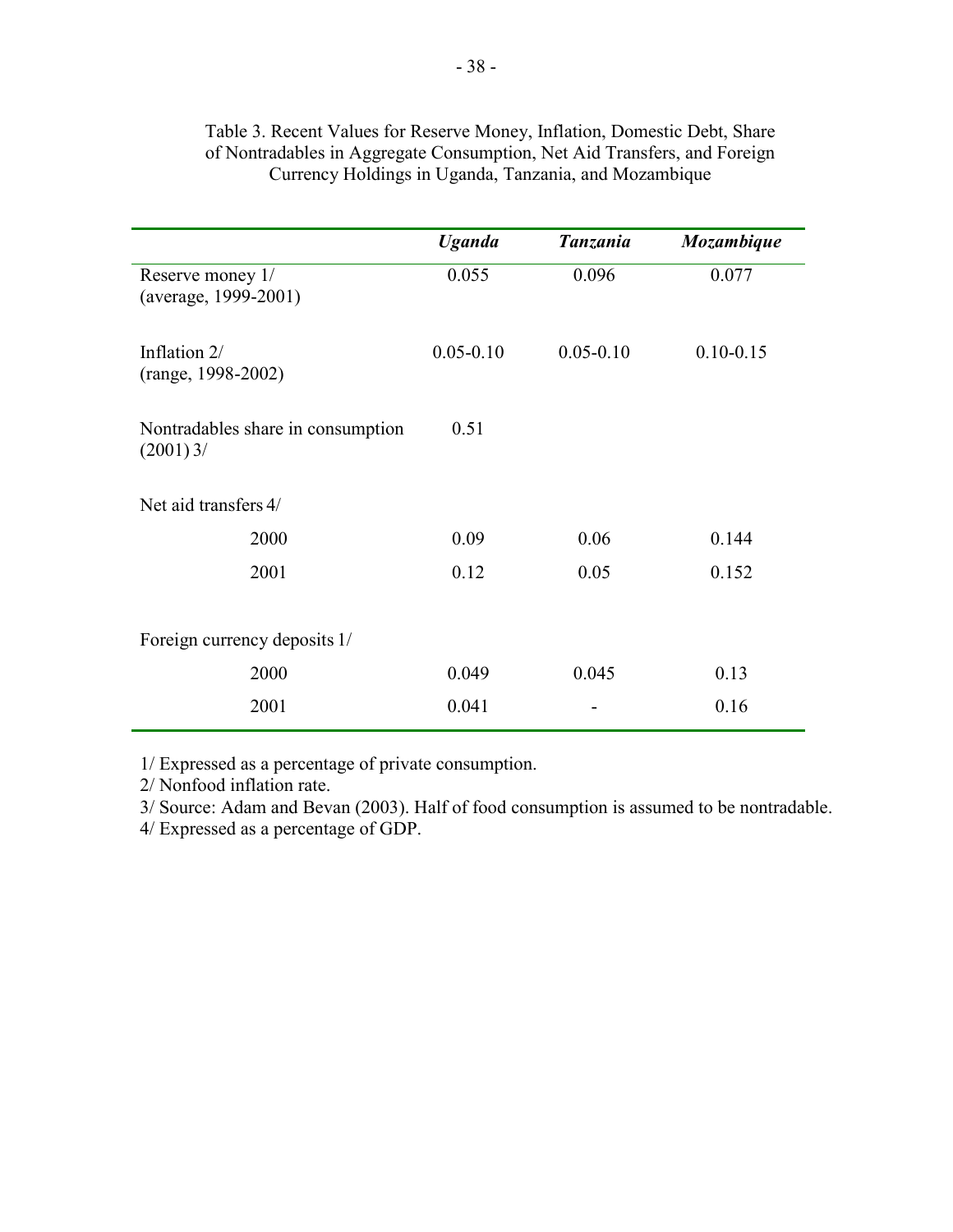| $\tau = .25$ and $\sigma = .75$ |                               |                  |                                            |                               |                  |                  |                  |  |  |  |  |  |
|---------------------------------|-------------------------------|------------------|--------------------------------------------|-------------------------------|------------------|------------------|------------------|--|--|--|--|--|
|                                 | $t = 0$                       | $t = 1$          | $t = 2$                                    | $t = 3$                       | $t = 4$          | $t = 5$          | Long Run         |  |  |  |  |  |
| $\pi$                           | $.103(-.016)$                 | .101(.086)       | .10                                        | .099                          | .099             | .098             | .098             |  |  |  |  |  |
| $\mathbf r$                     | .109                          | .105             | .103                                       | .102                          | .101             | $.101$           | .10              |  |  |  |  |  |
| <b>RER</b>                      | $\overline{.94}$              | .93              | .93                                        | .93                           | .93              | .93              | .92              |  |  |  |  |  |
| CA <sup>1</sup>                 | .004                          | .002             | .001                                       | .001                          | $\overline{0}$   | $\overline{0}$   | $\overline{0}$   |  |  |  |  |  |
|                                 |                               |                  | $\overline{\tau}$ = .50 and $\sigma$ = .75 |                               |                  |                  |                  |  |  |  |  |  |
|                                 | $t = 0$                       | $t = 1$          | $t = 2$                                    | $t = 3$                       | $t = 4$          | $t = 5$          | Long Run         |  |  |  |  |  |
| $\pi$                           | $.098(-.017)$                 | .098(.081)       | .098                                       | .098                          | .098             | .098             | .098             |  |  |  |  |  |
| $\mathbf r$                     | .104                          | .102             | .101                                       | .101                          | .10              | .10              | .10              |  |  |  |  |  |
| <b>RER</b>                      | $-94$                         | .93              | .93                                        | .93                           | .93              | .93              | .92              |  |  |  |  |  |
| CA                              | .004                          | $.002\,$         | .001                                       | .001                          | $\boldsymbol{0}$ | $\boldsymbol{0}$ | $\boldsymbol{0}$ |  |  |  |  |  |
| $\tau = .25$ and $\sigma = 2$   |                               |                  |                                            |                               |                  |                  |                  |  |  |  |  |  |
|                                 | $t = 0$                       | $t = 1$          | $t = 2$                                    | $t = 3$                       | $t = 4$          | $t = 5$          | Long Run         |  |  |  |  |  |
| $\pi$                           | $.102 (-033)$                 | .10(.067)        | .099                                       | .098                          | .098             | .098             | .097             |  |  |  |  |  |
| $\mathbf r$                     | .105                          | .103             | .102                                       | .101                          | .101             | .10              | .10              |  |  |  |  |  |
| <b>RER</b>                      | .93                           | .93              | .93                                        | .93                           | .93              | .93              | .92              |  |  |  |  |  |
| CA                              | .002                          | .002             | .001                                       | .001                          | $\boldsymbol{0}$ | $\boldsymbol{0}$ | $\overline{0}$   |  |  |  |  |  |
|                                 | $\tau = .50$ and $\sigma = 2$ |                  |                                            |                               |                  |                  |                  |  |  |  |  |  |
|                                 | $t = 0$                       | $t = 1$          | $t = 2$                                    | $t = 3$                       | $t = 4$          | $t = 5$          | Long run         |  |  |  |  |  |
| π                               | $.099(-.037)$                 | .098(.061)       | .098                                       | .097                          | .097             | .097             | .097             |  |  |  |  |  |
| $\mathbf{r}$                    | .102                          | .101             | .101                                       | .101                          | .10              | .10              | .10              |  |  |  |  |  |
| <b>RER</b>                      | .93                           | .93              | .93                                        | .93                           | .93              | .93              | .92              |  |  |  |  |  |
| CA                              | .002                          | .001             | .001                                       | .001                          | $\mathbf{0}$     | $\boldsymbol{0}$ | $\overline{0}$   |  |  |  |  |  |
|                                 |                               |                  |                                            | $\tau = .25$ and $\sigma = 3$ |                  |                  |                  |  |  |  |  |  |
|                                 | $t = 0$                       | $t = 1$          | $t = 2$                                    | $t = 3$                       | $t = 4$          | $t = 5$          | Long Run         |  |  |  |  |  |
| $\pi$                           | $.098 (-052)$                 | .097(.043)       | .096                                       | .096                          | .096             | .096             | .095             |  |  |  |  |  |
| $\mathbf r$                     | .102                          | .101             | .101                                       | .101                          | .10              | .10              | .10              |  |  |  |  |  |
| <b>RER</b>                      | .93                           | .93              | .93                                        | .93                           | .93              | .93              | .92              |  |  |  |  |  |
| CA                              | .001                          | .001             | $\overline{0}$                             | $\overline{0}$                | $\overline{0}$   | $\overline{0}$   | $\overline{0}$   |  |  |  |  |  |
|                                 |                               |                  | $\tau = .50$ and $\sigma = 3$              |                               |                  |                  |                  |  |  |  |  |  |
|                                 | $t = 0$                       | $t = 1$          | $t = 2$                                    | $t = 3$                       | $t = 4$          | $t = 5$          | Long Run         |  |  |  |  |  |
| $\pi$                           | $.095(-.064)$                 | .095(.028)       | .094                                       | .094                          | .094             | .094             | .094             |  |  |  |  |  |
| $\mathbf r$                     | .101                          | .10              | .10                                        | $.10\,$                       | .10              | .10              | $.10\,$          |  |  |  |  |  |
| <b>RER</b>                      | .93                           | .93              | .93                                        | .93                           | .93              | .93              | .92              |  |  |  |  |  |
| ${\rm CA}$                      | $\overline{.}001$             | $\boldsymbol{0}$ | $\boldsymbol{0}$                           | $\boldsymbol{0}$              | $\boldsymbol{0}$ | $\boldsymbol{0}$ | $\boldsymbol{0}$ |  |  |  |  |  |

#### Table 4. Transition Path in a Flexible Exchange Rate System When Aid Increases by 2 percent of GNP and all of the Additional Aid is Spent

1/ Ratio of the current account balance to national income inclusive of aid.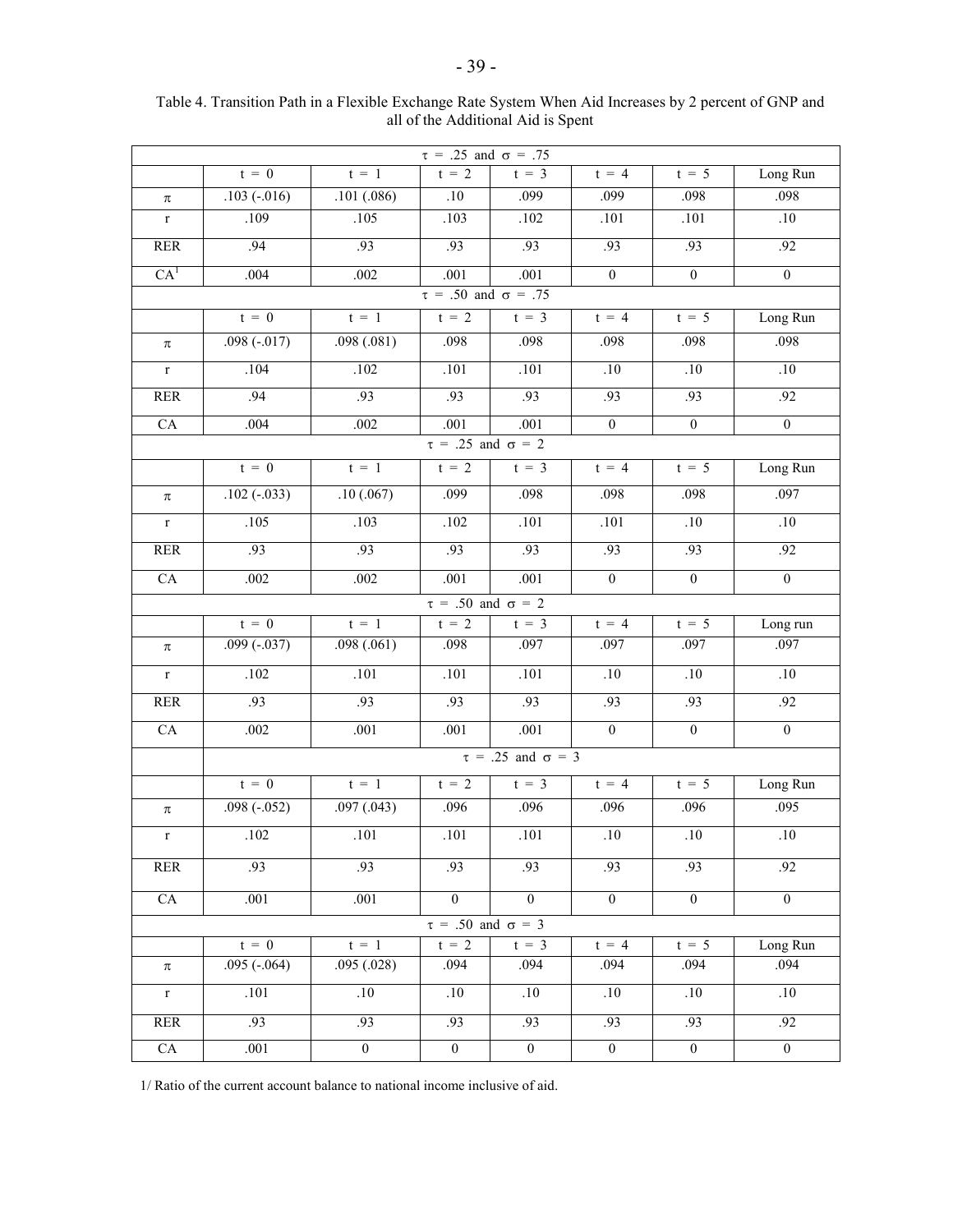| $t = 0$<br>$t = 2$<br>$t = 4$<br>$t = 5$<br>Long Run<br>$t = 3$<br>$t = 1$<br>$.031(-.20)$<br>.032<br>.033<br>.032<br>.032<br>.033<br>.033<br>$\pi$<br>.093<br>.098<br>.099<br>.099<br>$.10\,$<br>$.10\,$<br>.096<br>$\mathbf r$<br>.91<br>.92<br>.92<br>.92<br>.92<br>.92<br>.92<br>$\ensuremath{\mathsf{RER}}$<br>$\overline{0}$<br>$-.001$<br>$-.001$<br>$\overline{0}$<br>${\rm CA}$<br>$-.003$<br>$-.002$<br>$\boldsymbol{0}$<br>$\tau = .50$ and $\sigma = .75$<br>$t = 2$<br>Long Run<br>$t = 0$<br>$t = 1$<br>$t = 3$<br>$t = 4$<br>$t = 5$<br>$.031(-.24)$<br>.031<br>.031<br>.031<br>.031<br>.031<br>.031<br>$\pi$<br>.10<br>.10<br>.10<br>.10<br>.10<br>.10<br>$.10\,$<br>$\mathbf r$<br>.92<br>.92<br>.92<br>.92<br>.92<br>.92<br><b>RER</b><br>.92<br>$\overline{0}$<br>$\overline{0}$<br>CA<br>$\overline{0}$<br>$\overline{0}$<br>$\overline{0}$<br>$\overline{0}$<br>$\overline{0}$<br>$\tau = .25$ and $\sigma = 2$<br>Long Run<br>$t = 0$<br>$t = 2$<br>$t = 1$<br>$t = 3$<br>$t = 4$<br>$t = 5$<br>.019<br>.022<br>.026<br>$0(-.37)$<br>.013<br>.024<br>.025<br>$\pi$<br>.078<br>.082<br>.095<br>.10<br>.087<br>.092<br>.097<br>$\mathbf r$<br>.84<br>.88<br>.90<br>.92<br>.91<br>.92<br>.92<br><b>RER</b><br>CA<br>$-.007$<br>$-0.004$<br>$\overline{0}$<br>$-.022$<br>$-.013$<br>$-.002$<br>$-.001$<br>$\tau = .50$ and $\sigma = 2$<br>$t = 2$<br>Long Run<br>$t = 0$<br>$t = 1$<br>$t = 3$<br>$t = 4$<br>$t = 5$<br>.024<br>$.014(-.42)$<br>.019<br>.021<br>.023<br>.024<br>.023<br>$\pi$<br>.092<br>.093<br>.095<br>.097<br>.098<br>.099<br>.10<br>$\mathbf r$<br>.86<br>.88<br>.90<br>.92<br>.91<br>.92<br>.92<br>RER<br>CA<br>$-.006$<br>$-.002$<br>$\overline{0}$<br>$-.018$<br>$-.011$<br>$-.004$<br>$-.001$ | $\tau = .25$ and $\sigma = .75$ |  |  |  |  |  |  |  |  |  |  |  |  |
|------------------------------------------------------------------------------------------------------------------------------------------------------------------------------------------------------------------------------------------------------------------------------------------------------------------------------------------------------------------------------------------------------------------------------------------------------------------------------------------------------------------------------------------------------------------------------------------------------------------------------------------------------------------------------------------------------------------------------------------------------------------------------------------------------------------------------------------------------------------------------------------------------------------------------------------------------------------------------------------------------------------------------------------------------------------------------------------------------------------------------------------------------------------------------------------------------------------------------------------------------------------------------------------------------------------------------------------------------------------------------------------------------------------------------------------------------------------------------------------------------------------------------------------------------------------------------------------------------------------------------------------------------------------------------------------------------------------------------------------|---------------------------------|--|--|--|--|--|--|--|--|--|--|--|--|
|                                                                                                                                                                                                                                                                                                                                                                                                                                                                                                                                                                                                                                                                                                                                                                                                                                                                                                                                                                                                                                                                                                                                                                                                                                                                                                                                                                                                                                                                                                                                                                                                                                                                                                                                          |                                 |  |  |  |  |  |  |  |  |  |  |  |  |
|                                                                                                                                                                                                                                                                                                                                                                                                                                                                                                                                                                                                                                                                                                                                                                                                                                                                                                                                                                                                                                                                                                                                                                                                                                                                                                                                                                                                                                                                                                                                                                                                                                                                                                                                          |                                 |  |  |  |  |  |  |  |  |  |  |  |  |
|                                                                                                                                                                                                                                                                                                                                                                                                                                                                                                                                                                                                                                                                                                                                                                                                                                                                                                                                                                                                                                                                                                                                                                                                                                                                                                                                                                                                                                                                                                                                                                                                                                                                                                                                          |                                 |  |  |  |  |  |  |  |  |  |  |  |  |
|                                                                                                                                                                                                                                                                                                                                                                                                                                                                                                                                                                                                                                                                                                                                                                                                                                                                                                                                                                                                                                                                                                                                                                                                                                                                                                                                                                                                                                                                                                                                                                                                                                                                                                                                          |                                 |  |  |  |  |  |  |  |  |  |  |  |  |
|                                                                                                                                                                                                                                                                                                                                                                                                                                                                                                                                                                                                                                                                                                                                                                                                                                                                                                                                                                                                                                                                                                                                                                                                                                                                                                                                                                                                                                                                                                                                                                                                                                                                                                                                          |                                 |  |  |  |  |  |  |  |  |  |  |  |  |
|                                                                                                                                                                                                                                                                                                                                                                                                                                                                                                                                                                                                                                                                                                                                                                                                                                                                                                                                                                                                                                                                                                                                                                                                                                                                                                                                                                                                                                                                                                                                                                                                                                                                                                                                          |                                 |  |  |  |  |  |  |  |  |  |  |  |  |
|                                                                                                                                                                                                                                                                                                                                                                                                                                                                                                                                                                                                                                                                                                                                                                                                                                                                                                                                                                                                                                                                                                                                                                                                                                                                                                                                                                                                                                                                                                                                                                                                                                                                                                                                          |                                 |  |  |  |  |  |  |  |  |  |  |  |  |
|                                                                                                                                                                                                                                                                                                                                                                                                                                                                                                                                                                                                                                                                                                                                                                                                                                                                                                                                                                                                                                                                                                                                                                                                                                                                                                                                                                                                                                                                                                                                                                                                                                                                                                                                          |                                 |  |  |  |  |  |  |  |  |  |  |  |  |
|                                                                                                                                                                                                                                                                                                                                                                                                                                                                                                                                                                                                                                                                                                                                                                                                                                                                                                                                                                                                                                                                                                                                                                                                                                                                                                                                                                                                                                                                                                                                                                                                                                                                                                                                          |                                 |  |  |  |  |  |  |  |  |  |  |  |  |
|                                                                                                                                                                                                                                                                                                                                                                                                                                                                                                                                                                                                                                                                                                                                                                                                                                                                                                                                                                                                                                                                                                                                                                                                                                                                                                                                                                                                                                                                                                                                                                                                                                                                                                                                          |                                 |  |  |  |  |  |  |  |  |  |  |  |  |
|                                                                                                                                                                                                                                                                                                                                                                                                                                                                                                                                                                                                                                                                                                                                                                                                                                                                                                                                                                                                                                                                                                                                                                                                                                                                                                                                                                                                                                                                                                                                                                                                                                                                                                                                          |                                 |  |  |  |  |  |  |  |  |  |  |  |  |
|                                                                                                                                                                                                                                                                                                                                                                                                                                                                                                                                                                                                                                                                                                                                                                                                                                                                                                                                                                                                                                                                                                                                                                                                                                                                                                                                                                                                                                                                                                                                                                                                                                                                                                                                          |                                 |  |  |  |  |  |  |  |  |  |  |  |  |
|                                                                                                                                                                                                                                                                                                                                                                                                                                                                                                                                                                                                                                                                                                                                                                                                                                                                                                                                                                                                                                                                                                                                                                                                                                                                                                                                                                                                                                                                                                                                                                                                                                                                                                                                          |                                 |  |  |  |  |  |  |  |  |  |  |  |  |
|                                                                                                                                                                                                                                                                                                                                                                                                                                                                                                                                                                                                                                                                                                                                                                                                                                                                                                                                                                                                                                                                                                                                                                                                                                                                                                                                                                                                                                                                                                                                                                                                                                                                                                                                          |                                 |  |  |  |  |  |  |  |  |  |  |  |  |
|                                                                                                                                                                                                                                                                                                                                                                                                                                                                                                                                                                                                                                                                                                                                                                                                                                                                                                                                                                                                                                                                                                                                                                                                                                                                                                                                                                                                                                                                                                                                                                                                                                                                                                                                          |                                 |  |  |  |  |  |  |  |  |  |  |  |  |
|                                                                                                                                                                                                                                                                                                                                                                                                                                                                                                                                                                                                                                                                                                                                                                                                                                                                                                                                                                                                                                                                                                                                                                                                                                                                                                                                                                                                                                                                                                                                                                                                                                                                                                                                          |                                 |  |  |  |  |  |  |  |  |  |  |  |  |
|                                                                                                                                                                                                                                                                                                                                                                                                                                                                                                                                                                                                                                                                                                                                                                                                                                                                                                                                                                                                                                                                                                                                                                                                                                                                                                                                                                                                                                                                                                                                                                                                                                                                                                                                          |                                 |  |  |  |  |  |  |  |  |  |  |  |  |
|                                                                                                                                                                                                                                                                                                                                                                                                                                                                                                                                                                                                                                                                                                                                                                                                                                                                                                                                                                                                                                                                                                                                                                                                                                                                                                                                                                                                                                                                                                                                                                                                                                                                                                                                          |                                 |  |  |  |  |  |  |  |  |  |  |  |  |
|                                                                                                                                                                                                                                                                                                                                                                                                                                                                                                                                                                                                                                                                                                                                                                                                                                                                                                                                                                                                                                                                                                                                                                                                                                                                                                                                                                                                                                                                                                                                                                                                                                                                                                                                          |                                 |  |  |  |  |  |  |  |  |  |  |  |  |
|                                                                                                                                                                                                                                                                                                                                                                                                                                                                                                                                                                                                                                                                                                                                                                                                                                                                                                                                                                                                                                                                                                                                                                                                                                                                                                                                                                                                                                                                                                                                                                                                                                                                                                                                          |                                 |  |  |  |  |  |  |  |  |  |  |  |  |
|                                                                                                                                                                                                                                                                                                                                                                                                                                                                                                                                                                                                                                                                                                                                                                                                                                                                                                                                                                                                                                                                                                                                                                                                                                                                                                                                                                                                                                                                                                                                                                                                                                                                                                                                          |                                 |  |  |  |  |  |  |  |  |  |  |  |  |
|                                                                                                                                                                                                                                                                                                                                                                                                                                                                                                                                                                                                                                                                                                                                                                                                                                                                                                                                                                                                                                                                                                                                                                                                                                                                                                                                                                                                                                                                                                                                                                                                                                                                                                                                          |                                 |  |  |  |  |  |  |  |  |  |  |  |  |
|                                                                                                                                                                                                                                                                                                                                                                                                                                                                                                                                                                                                                                                                                                                                                                                                                                                                                                                                                                                                                                                                                                                                                                                                                                                                                                                                                                                                                                                                                                                                                                                                                                                                                                                                          |                                 |  |  |  |  |  |  |  |  |  |  |  |  |
| $\tau = .25$ and $\sigma = 3$                                                                                                                                                                                                                                                                                                                                                                                                                                                                                                                                                                                                                                                                                                                                                                                                                                                                                                                                                                                                                                                                                                                                                                                                                                                                                                                                                                                                                                                                                                                                                                                                                                                                                                            |                                 |  |  |  |  |  |  |  |  |  |  |  |  |
| $t = 2$<br>$t = 0$<br>$t = 1$<br>$t = \overline{3}$<br>$t = 4$<br>$t = 5$<br>Long Run                                                                                                                                                                                                                                                                                                                                                                                                                                                                                                                                                                                                                                                                                                                                                                                                                                                                                                                                                                                                                                                                                                                                                                                                                                                                                                                                                                                                                                                                                                                                                                                                                                                    |                                 |  |  |  |  |  |  |  |  |  |  |  |  |
| $-.023(-.45)$<br>$-.001$<br>.011<br>.017<br>.020<br>.021<br>.023<br>$\pi$                                                                                                                                                                                                                                                                                                                                                                                                                                                                                                                                                                                                                                                                                                                                                                                                                                                                                                                                                                                                                                                                                                                                                                                                                                                                                                                                                                                                                                                                                                                                                                                                                                                                |                                 |  |  |  |  |  |  |  |  |  |  |  |  |
| .096<br>.10<br>.082<br>.083<br>.088<br>.079<br>.093<br>$\mathbf r$                                                                                                                                                                                                                                                                                                                                                                                                                                                                                                                                                                                                                                                                                                                                                                                                                                                                                                                                                                                                                                                                                                                                                                                                                                                                                                                                                                                                                                                                                                                                                                                                                                                                       |                                 |  |  |  |  |  |  |  |  |  |  |  |  |
| .80<br><b>RER</b><br>.85<br>$.88\,$<br>.90<br>.91<br>.92<br>.92                                                                                                                                                                                                                                                                                                                                                                                                                                                                                                                                                                                                                                                                                                                                                                                                                                                                                                                                                                                                                                                                                                                                                                                                                                                                                                                                                                                                                                                                                                                                                                                                                                                                          |                                 |  |  |  |  |  |  |  |  |  |  |  |  |
| CA<br>$-0.035$<br>$-.011$<br>$-.020$<br>$-.006$<br>$-.003$<br>$-.002$<br>$\boldsymbol{0}$                                                                                                                                                                                                                                                                                                                                                                                                                                                                                                                                                                                                                                                                                                                                                                                                                                                                                                                                                                                                                                                                                                                                                                                                                                                                                                                                                                                                                                                                                                                                                                                                                                                |                                 |  |  |  |  |  |  |  |  |  |  |  |  |
| $\tau = .50$ and $\sigma = 3$                                                                                                                                                                                                                                                                                                                                                                                                                                                                                                                                                                                                                                                                                                                                                                                                                                                                                                                                                                                                                                                                                                                                                                                                                                                                                                                                                                                                                                                                                                                                                                                                                                                                                                            |                                 |  |  |  |  |  |  |  |  |  |  |  |  |
| $t = 2$<br>$t = 0$<br>$t = 1$<br>$t = 3$<br>$t = 5$<br>Long Run<br>$t = 4$                                                                                                                                                                                                                                                                                                                                                                                                                                                                                                                                                                                                                                                                                                                                                                                                                                                                                                                                                                                                                                                                                                                                                                                                                                                                                                                                                                                                                                                                                                                                                                                                                                                               |                                 |  |  |  |  |  |  |  |  |  |  |  |  |
| $-.004 (-.50)$<br>.015<br>.021<br>.008<br>.018<br>.019<br>.020<br>$\pi$                                                                                                                                                                                                                                                                                                                                                                                                                                                                                                                                                                                                                                                                                                                                                                                                                                                                                                                                                                                                                                                                                                                                                                                                                                                                                                                                                                                                                                                                                                                                                                                                                                                                  |                                 |  |  |  |  |  |  |  |  |  |  |  |  |
| .095<br>.097<br>.092<br>.093<br>.095<br>.098<br>.10<br>$\mathbf r$                                                                                                                                                                                                                                                                                                                                                                                                                                                                                                                                                                                                                                                                                                                                                                                                                                                                                                                                                                                                                                                                                                                                                                                                                                                                                                                                                                                                                                                                                                                                                                                                                                                                       |                                 |  |  |  |  |  |  |  |  |  |  |  |  |
| .81<br>.86<br>.88<br>.91<br><b>RER</b><br>.90<br>.92<br>.92                                                                                                                                                                                                                                                                                                                                                                                                                                                                                                                                                                                                                                                                                                                                                                                                                                                                                                                                                                                                                                                                                                                                                                                                                                                                                                                                                                                                                                                                                                                                                                                                                                                                              |                                 |  |  |  |  |  |  |  |  |  |  |  |  |
| $-.031$<br>$-.004$<br>CA<br>$-.018$<br>$-011$<br>$-.006$<br>$-.002$<br>$\boldsymbol{0}$                                                                                                                                                                                                                                                                                                                                                                                                                                                                                                                                                                                                                                                                                                                                                                                                                                                                                                                                                                                                                                                                                                                                                                                                                                                                                                                                                                                                                                                                                                                                                                                                                                                  |                                 |  |  |  |  |  |  |  |  |  |  |  |  |

Table 5. Transition Path in a Flexible Exchange Rate System When Aid Increases by 2 percent of GNP and 75 percent of the Additional Aid is Spent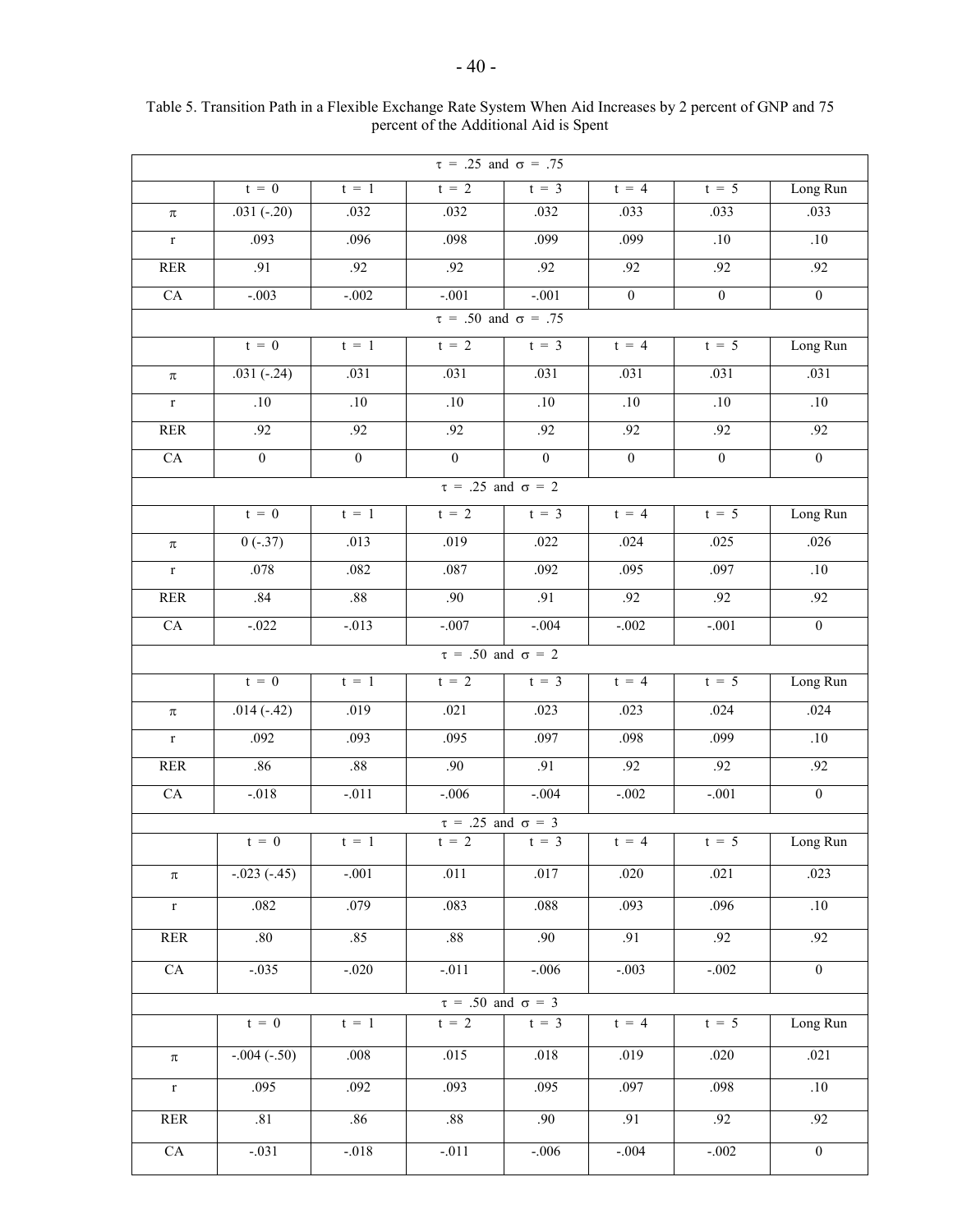| $\tau = .25$ and $\sigma = .75$ |                                 |             |                               |                               |         |                   |                  |  |  |  |  |  |  |
|---------------------------------|---------------------------------|-------------|-------------------------------|-------------------------------|---------|-------------------|------------------|--|--|--|--|--|--|
|                                 | $t = 0$                         | $t = 1$     | $t = 2$                       | $t = 3$                       | $t = 4$ | $t = 5$           | Long Run         |  |  |  |  |  |  |
| $\pi$                           | .104(.029)                      | .102(.132)  | .10                           | .099                          | .099    | .099              | .098             |  |  |  |  |  |  |
| $\mathbf r$                     | .113                            | .107        | .104                          | .102                          | .101    | .101              | .10              |  |  |  |  |  |  |
| <b>RER</b>                      | .94                             | .94         | .93                           | .93                           | .93     | .93               | .92              |  |  |  |  |  |  |
| CA                              | .005                            | .003        | .002                          | .001                          | .001    | $\overline{0}$    | $\boldsymbol{0}$ |  |  |  |  |  |  |
|                                 | $\tau = .50$ and $\sigma = .75$ |             |                               |                               |         |                   |                  |  |  |  |  |  |  |
|                                 | $t = 0$                         | $t = 1$     | $t = 2$                       | $t = 3$                       | $t = 4$ | $t = 5$           | Long Run         |  |  |  |  |  |  |
| $\pi$                           | .103(.029)                      | .101(.131)  | .10                           | .099                          | .099    | .098              | .098             |  |  |  |  |  |  |
| $\mathbf r$                     | $\overline{.}106$               | .103        | .102                          | .101                          | .101    | .101              | $.10\,$          |  |  |  |  |  |  |
| <b>RER</b>                      | .94                             | .94         | .93                           | .93                           | .93     | .93               | .92              |  |  |  |  |  |  |
| ${\rm CA}$                      | .005                            | .003        | .002                          | .001                          | .001    | $\overline{0}$    | $\boldsymbol{0}$ |  |  |  |  |  |  |
| $\tau = .25$ and $\sigma = 2$   |                                 |             |                               |                               |         |                   |                  |  |  |  |  |  |  |
|                                 | $t = 0$                         | $t = 1$     | $t = 2$                       | $t = 3$                       | $t = 4$ | $t = 5$           | Long Run         |  |  |  |  |  |  |
| $\pi$                           | .101(.031)                      | .10(.131)   | .099                          | .098                          | .098    | .098              | .097             |  |  |  |  |  |  |
| $\mathbf r$                     | .110                            | .106        | .103                          | .102                          | .101    | $\overline{.101}$ | .10              |  |  |  |  |  |  |
| <b>RER</b>                      | .94                             | .94         | .93                           | .93                           | .93     | .93               | .92              |  |  |  |  |  |  |
| CA                              | .004                            | .003        | .002                          | .001                          | .001    | $\overline{0}$    | $\overline{0}$   |  |  |  |  |  |  |
|                                 |                                 |             | $\tau = .50$ and $\sigma = 2$ |                               |         |                   |                  |  |  |  |  |  |  |
|                                 | $t = 0$                         | $t = 1$     | $t = 2$                       | $t = 3$                       | $t = 4$ | $t = 5$           | Long Run         |  |  |  |  |  |  |
| $\pi$                           | .101(.031)                      | .099(0.130) | .099                          | .098                          | .097    | .097              | .097             |  |  |  |  |  |  |
| $\mathbf{r}$                    | .105                            | .103        | .102                          | .101                          | .101    | .10               | .10              |  |  |  |  |  |  |
| RER                             | .94                             | .94         | .93                           | .93                           | .93     | .93               | .92              |  |  |  |  |  |  |
| CA                              | .005                            | .003        | .002                          | .001                          | .001    | .001              | $\boldsymbol{0}$ |  |  |  |  |  |  |
|                                 |                                 |             |                               | $\tau = .25$ and $\sigma = 3$ |         |                   |                  |  |  |  |  |  |  |
|                                 | $t = 0$                         | $t = 1$     | $t = 2$                       | $t = 3$                       | $t = 4$ | $t = 5$           | Long Run         |  |  |  |  |  |  |
| $\pi$                           | .098(.033)                      | .097(.130)  | .097                          | .096                          | .096    | .096              | .095             |  |  |  |  |  |  |
| $\mathbf r$                     | .107                            | .104        | .103                          | $.102\,$                      | $.101$  | .101              | $.10$            |  |  |  |  |  |  |
| $\ensuremath{\mathsf{RER}}$     | .94                             | .93         | .93                           | .93                           | .93     | .93               | .92              |  |  |  |  |  |  |
| ${\rm CA}$                      | .004                            | .002        | .002                          | .001                          | .001    | $\boldsymbol{0}$  | $\boldsymbol{0}$ |  |  |  |  |  |  |
|                                 |                                 |             | $\tau = .50$ and $\sigma = 3$ |                               |         |                   |                  |  |  |  |  |  |  |
|                                 | $t = 0$                         | $t = 1$     | $t = 2$                       | $t = 3$                       | $t = 4$ | $t = 5$           | Long Run         |  |  |  |  |  |  |
| $\pi$                           | .097(.032)                      | .096(.128)  | .096                          | .095                          | .095    | .095              | .094             |  |  |  |  |  |  |
| $\mathbf r$                     | $\overline{.104}$               | .102        | $.102$                        | .101                          | .101    | .10               | .10              |  |  |  |  |  |  |
| <b>RER</b>                      | .94                             | .93         | .93                           | .93                           | .93     | .93               | .92              |  |  |  |  |  |  |
| CA                              | .004                            | .003        | $.002\,$                      | .001                          | .001    | .001              | $\boldsymbol{0}$ |  |  |  |  |  |  |

Table 6. Transition Path in a Crawling Peg when Aid Increases by 2 percent of GNP and all of the Additional Aid is Spent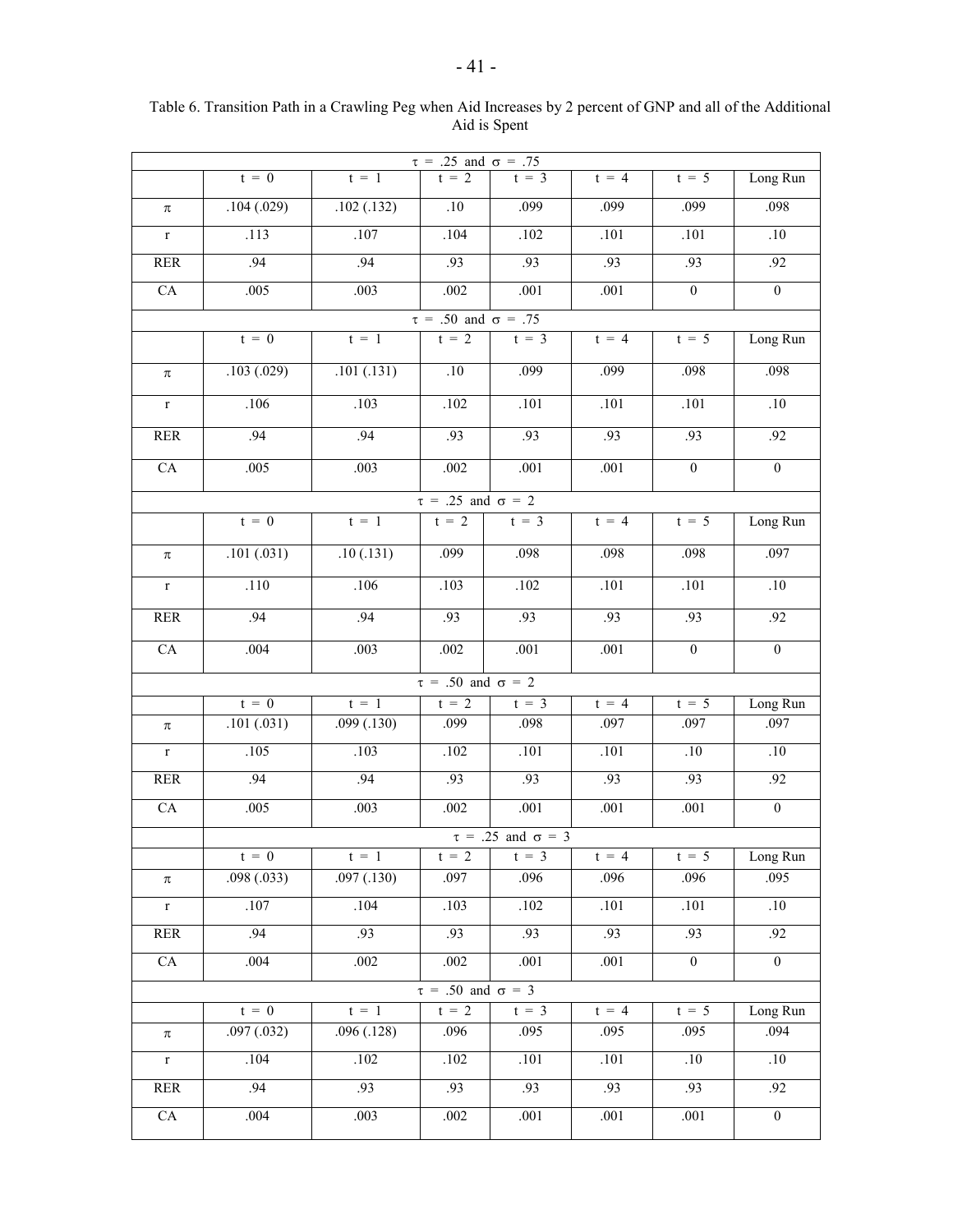| $\tau = .25$ and $\sigma = .75$ |                                 |            |                               |                               |                  |                  |                  |  |  |  |  |  |  |
|---------------------------------|---------------------------------|------------|-------------------------------|-------------------------------|------------------|------------------|------------------|--|--|--|--|--|--|
|                                 | $t = 0$                         | $t = 1$    | $t = 2$                       | $t = 3$                       | $t = 4$          | $t = 5$          | Long Run         |  |  |  |  |  |  |
| $\pi$                           | .041(.025)                      | .037(.064) | .035                          | .034                          | .034             | .033             | .033             |  |  |  |  |  |  |
| $\mathbf r$                     | .120                            | .110       | .106                          | .103                          | .102             | .101             | .10              |  |  |  |  |  |  |
| <b>RER</b>                      | .95                             | .94        | .93                           | .93                           | .93              | .93              | .92              |  |  |  |  |  |  |
| CA                              | .007                            | .004       | .002                          | .001                          | .001             | $\boldsymbol{0}$ | $\overline{0}$   |  |  |  |  |  |  |
|                                 | $\tau = .50$ and $\sigma = .75$ |            |                               |                               |                  |                  |                  |  |  |  |  |  |  |
|                                 | $t = 0$                         | $t = 1$    | $t = 2$                       | $t = 3$                       | $t = 4$          | $t = 5$          | Long Run         |  |  |  |  |  |  |
| π                               | .042(.015)                      | .038(.055) | .035                          | .033                          | .032             | .032             | .031             |  |  |  |  |  |  |
| $\mathbf r$                     | .115                            | .108       | .105                          | .103                          | .102             | .101             | .10              |  |  |  |  |  |  |
| <b>RER</b>                      | .97                             | .95        | .94                           | .94                           | .93              | .93              | .92              |  |  |  |  |  |  |
| CA                              | .012                            | $.008\,$   | .005                          | .003                          | .002             | .001             | $\boldsymbol{0}$ |  |  |  |  |  |  |
|                                 | $\tau = .25$ and $\sigma = 2$   |            |                               |                               |                  |                  |                  |  |  |  |  |  |  |
|                                 | $t = 0$                         | $t = 1$    | $t = 2$                       | $t = 3$                       | $t = 4$          | $t = 5$          | Long Run         |  |  |  |  |  |  |
| π                               | .029(.035)                      | .028(.063) | .027                          | .027                          | .026             | .026             | .026             |  |  |  |  |  |  |
| $\mathbf r$                     | .106                            | .103       | .102                          | .101                          | .101             | .10              | .10              |  |  |  |  |  |  |
| <b>RER</b>                      | .93                             | .93        | .93                           | .93                           | .93              | .93              | .92              |  |  |  |  |  |  |
| CA                              | .002                            | .001       | .001                          | $\boldsymbol{0}$              | $\boldsymbol{0}$ | $\boldsymbol{0}$ | $\overline{0}$   |  |  |  |  |  |  |
| $\tau = .50$ and $\sigma = 2$   |                                 |            |                               |                               |                  |                  |                  |  |  |  |  |  |  |
|                                 | $t = 0$                         | $t = 1$    | $t = 2$                       | $t = 3$                       | $t = 4$          | $t = 5$          | Long Run         |  |  |  |  |  |  |
| $\pi$                           | .032(.022)                      | .029(.052) | .027                          | .026                          | .025             | .025             | .024             |  |  |  |  |  |  |
| $\mathbf r$                     | .110                            | .106       | .103                          | .102                          | .101             | .101             | .10              |  |  |  |  |  |  |
| <b>RER</b>                      | .96                             | .95        | .94                           | .93                           | .93              | .93              | .92              |  |  |  |  |  |  |
| CA                              | .009                            | .006       | .003                          | .002                          | .001             | .001             | $\boldsymbol{0}$ |  |  |  |  |  |  |
|                                 |                                 |            |                               | $\tau = .25$ and $\sigma = 3$ |                  |                  |                  |  |  |  |  |  |  |
|                                 | $t = 0$                         | $t = 1$    | $t = 2$                       | $t = 3$                       | $t = 4$          | $t = 5$          | Long Run         |  |  |  |  |  |  |
| π                               | .022(.043)                      | .022(.064) | .023                          | .023                          | .023             | .023             | .023             |  |  |  |  |  |  |
| r                               | .098                            | .099       | .099                          | .10                           | .10              | .10              | .10              |  |  |  |  |  |  |
| <b>RER</b>                      | .92                             | .92        | .92                           | .92                           | .92              | .92              | .92              |  |  |  |  |  |  |
| CA                              | $-.001$                         | $-.001$    | $\boldsymbol{0}$              | $\mathbf{0}$                  | $\boldsymbol{0}$ | $\boldsymbol{0}$ | $\boldsymbol{0}$ |  |  |  |  |  |  |
|                                 |                                 |            | $\tau = .50$ and $\sigma = 3$ |                               |                  |                  |                  |  |  |  |  |  |  |
|                                 | $t = 0$                         | $t = 1$    | $t = 2$                       | $t = 3$                       | $t = 4$          | $t = 5$          | Long Run         |  |  |  |  |  |  |
| π                               | .027(.027)                      | .025(.052) | .023                          | .022                          | .022             | .021             | .021             |  |  |  |  |  |  |
| $\mathbf r$                     | .107                            | .104       | .103                          | .102                          | .101             | .101             | .10              |  |  |  |  |  |  |
| <b>RER</b>                      | .95                             | .94        | .93                           | .93                           | .93              | .93              | .92              |  |  |  |  |  |  |
|                                 |                                 |            |                               |                               |                  |                  |                  |  |  |  |  |  |  |
| ${\rm CA}$                      | .007                            | .004       | .003                          | $.002\,$                      | $.001$           | .001             | $\boldsymbol{0}$ |  |  |  |  |  |  |

Table 7. Transition Path in a Crawling Peg when Aid Increases by 2 percent of GNP and 75 percent of the Additional Aid is Spent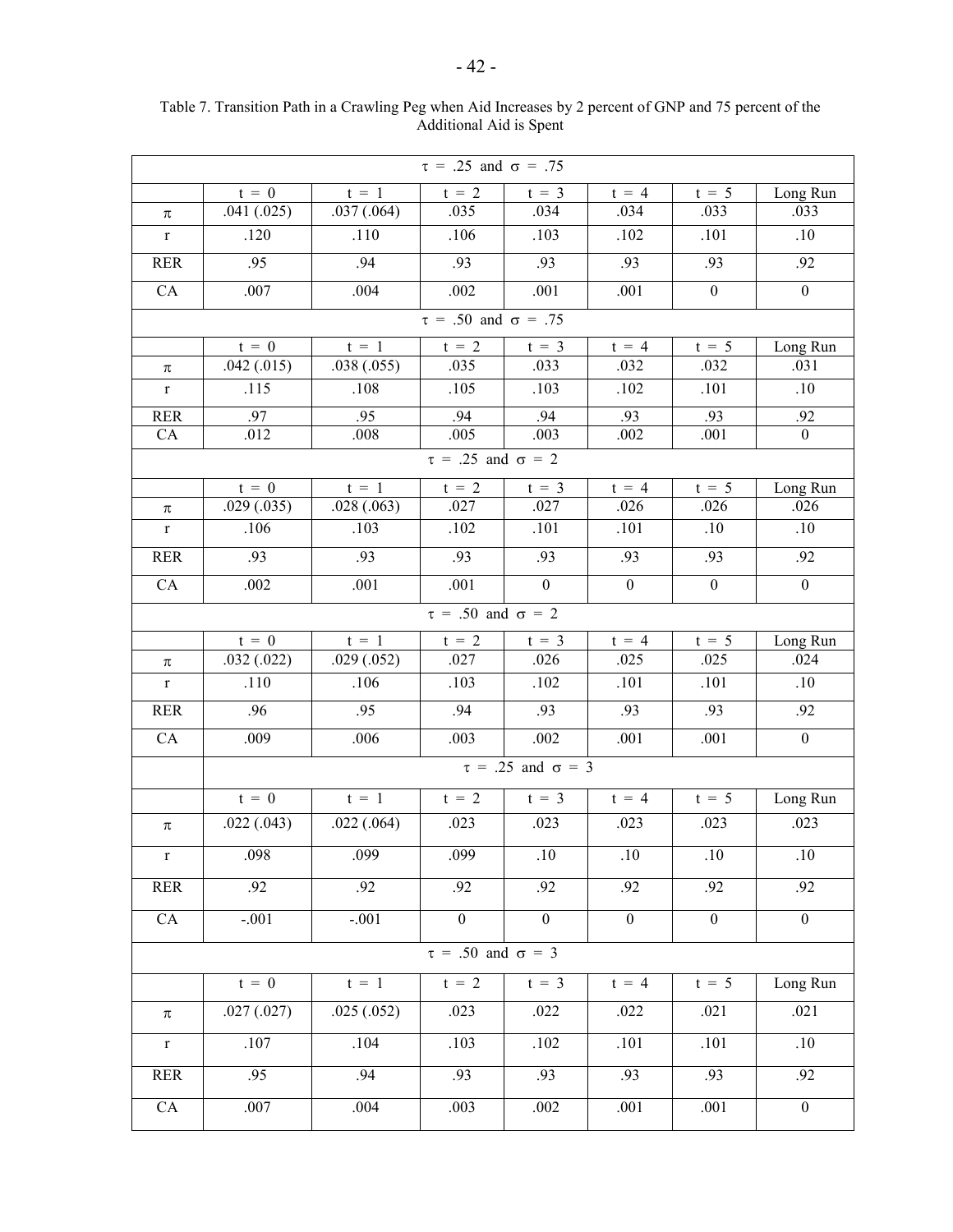|                                 |                  |                | $\tau = .25$ and $\sigma = .75$ |                |                  |                  |                  |  |  |  |  |
|---------------------------------|------------------|----------------|---------------------------------|----------------|------------------|------------------|------------------|--|--|--|--|
|                                 | $t = 0$          | $t = 1$        | $t = 2$                         | $t = 3$        | $t = 4$          | $t = 5$          | Long Run         |  |  |  |  |
| π                               | $-0.006(-0.08)$  | .019           | .028                            | .031           | .032             | .033             | .033             |  |  |  |  |
| $\mathbf r$                     | .183             | .125           | .108                            | .103           | .101             | .10              | $.10\,$          |  |  |  |  |
| <b>RER</b>                      | .83              | .89            | .91                             | .92            | .92              | .92              | .92              |  |  |  |  |
| ${\rm CA}$                      | $-.006$          | $-.002$        | $-.001$                         | $\mathbf{0}$   | $\mathbf{0}$     | $\boldsymbol{0}$ | $\boldsymbol{0}$ |  |  |  |  |
| $Q_n$                           | $-.040$          | $-.014$        | $-.005$                         | $-.002$        | $-.001$          | $\mathbf{0}$     | $\boldsymbol{0}$ |  |  |  |  |
| $\tau = .50$ and $\sigma = .75$ |                  |                |                                 |                |                  |                  |                  |  |  |  |  |
|                                 | $t = 0$          | $t = 1$        | $t = 2$                         | $t = 3$        | $t = 4$          | $t = 5$          | Long Run         |  |  |  |  |
| $\pi$                           | $-0.044(-.10)$   | .008           | .024                            | .029           | .030             | .030             | .031             |  |  |  |  |
| $\mathbf r$                     | .210             | .131           | .109                            | .103           | .101             | .10              | .10              |  |  |  |  |
| <b>RER</b>                      | .80              | .88            | .91                             | .92            | .92              | .92              | .92              |  |  |  |  |
| CA                              | .001             | $\overline{0}$ | $\overline{0}$                  | $\overline{0}$ | $\boldsymbol{0}$ | $\overline{0}$   | $\overline{0}$   |  |  |  |  |
| $Q_{\rm n}$                     | $-.069$          | $-.023$        | $-0.007$                        | $-.002$        | $-.001$          | $\overline{0}$   | $\boldsymbol{0}$ |  |  |  |  |
|                                 |                  |                | $\tau = .25$ and $\sigma = 2$   |                |                  |                  |                  |  |  |  |  |
|                                 | $t = 0$          | $t = 1$        | $t = 2$                         | $t = 3$        | $t = 4$          | $t = 5$          | Long Run         |  |  |  |  |
| $\pi$                           | $-.081(-.14)$    | $-.016$        | .009                            | .019           | .023             | .025             | .026             |  |  |  |  |
| $\mathbf r$                     | .259             | .140           | .110                            | .101           | .099             | .099             | .10              |  |  |  |  |
| <b>RER</b>                      | .71              | .82            | .88                             | .90            | .91              | .92              | .92              |  |  |  |  |
| CA                              | $-.025$          | $-013$         | $-.007$                         | $-.004$        | $-.002$          | $-.001$          | $\boldsymbol{0}$ |  |  |  |  |
| $Q_{\rm n}$                     | $-0.071$         | $-.030$        | $-.012$                         | $-.005$        | $-.002$          | $-.001$          | $\boldsymbol{0}$ |  |  |  |  |
|                                 |                  |                | $\tau = .50$ and $\sigma = 2$   |                |                  |                  |                  |  |  |  |  |
|                                 | $t = 0$          | $t = 1$        | $t = 2$                         | $t = 3$        | $t = 4$          | $t = 5$          | Long Run         |  |  |  |  |
| π                               | $-127(-16)$      | $-.025$        | .008                            | .018           | .022             | .023             | .024             |  |  |  |  |
| $\mathbf r$                     | $\overline{.30}$ | .149           | .112                            | .102           | .099             | .099             | $.10\,$          |  |  |  |  |
| <b>RER</b>                      | .69              | .82            | .87                             | .90            | .91              | .92              | .92              |  |  |  |  |
| ${\rm CA}$                      | $-0.016$         | $-011$         | $-0.007$                        | $-.004$        | $-0.003$         | $-.002$          | $\boldsymbol{0}$ |  |  |  |  |
| $Q_{\rm n}$                     | $-.106$          | $-.040$        | $-0.014$                        | $-.005$        | $-0.002$         | $-.001$          | $\boldsymbol{0}$ |  |  |  |  |
|                                 |                  |                | $\tau = .25$ and $\sigma = 3$   |                |                  |                  |                  |  |  |  |  |
|                                 | $t = 0$          | $t = 1$        | $t = 2$                         | $t = 3$        | $t = 4$          | $t = 5$          | Long Run         |  |  |  |  |
| π                               | $-124(-17)$      | $-0.038$       | $-.002$                         | .012           | .018             | .021             | .023             |  |  |  |  |
| $\mathbf r$                     | .305             | .150           | .111                            | .10            | .098             | .098             | .10              |  |  |  |  |
| <b>RER</b>                      | .66              | .79            | .86                             | .89            | .91              | .92              | .92              |  |  |  |  |
| CA                              | $-.038$          | $-.020$        | $-.011$                         | $-.006$        | $-.003$          | $-.002$          | $\boldsymbol{0}$ |  |  |  |  |
| $Q_{\rm n}$                     | $-.082$          | $-.038$        | $-.016$                         | $-.007$        | $-.003$          | $-.002$          | $\overline{0}$   |  |  |  |  |
|                                 |                  |                | $\tau = .50$ and $\sigma = 3$   |                |                  |                  |                  |  |  |  |  |
|                                 | $t = 0$          | $t = 1$        | $t = 2$                         | $t = 3$        | $t = 4$          | $t = 5$          | Long Run         |  |  |  |  |
| π                               | $-.172(-.18)$    | $-.044$        | $-.002$                         | .012           | .017             | .019             | .021             |  |  |  |  |
| $\mathbf r$                     | .344             | .159           | .113                            | .101           | .099             | .099             | .10              |  |  |  |  |
| <b>RER</b>                      | .63              | .78            | .85                             | .89            | .90              | .91              | .92              |  |  |  |  |
| ${\rm CA}$                      | $-.028$          | $-0.018$       | $-011$                          | $-.007$        | $-.004$          | $-.002$          | $\boldsymbol{0}$ |  |  |  |  |
| $Q_{\rm n}$                     | $-.117$          | $-.046$        | $-017$                          | $-.007$        | $-.003$          | $-.001$          | $\boldsymbol{0}$ |  |  |  |  |

| $-43-$                                                                                               |
|------------------------------------------------------------------------------------------------------|
| Table 8. Transition Path in a Flexible Exchange Rate System When Nontradables Prices are Sticky, Aid |
| Increases by 2 percent of GNP, and 75 percent of the Additional Aid is Spent                         |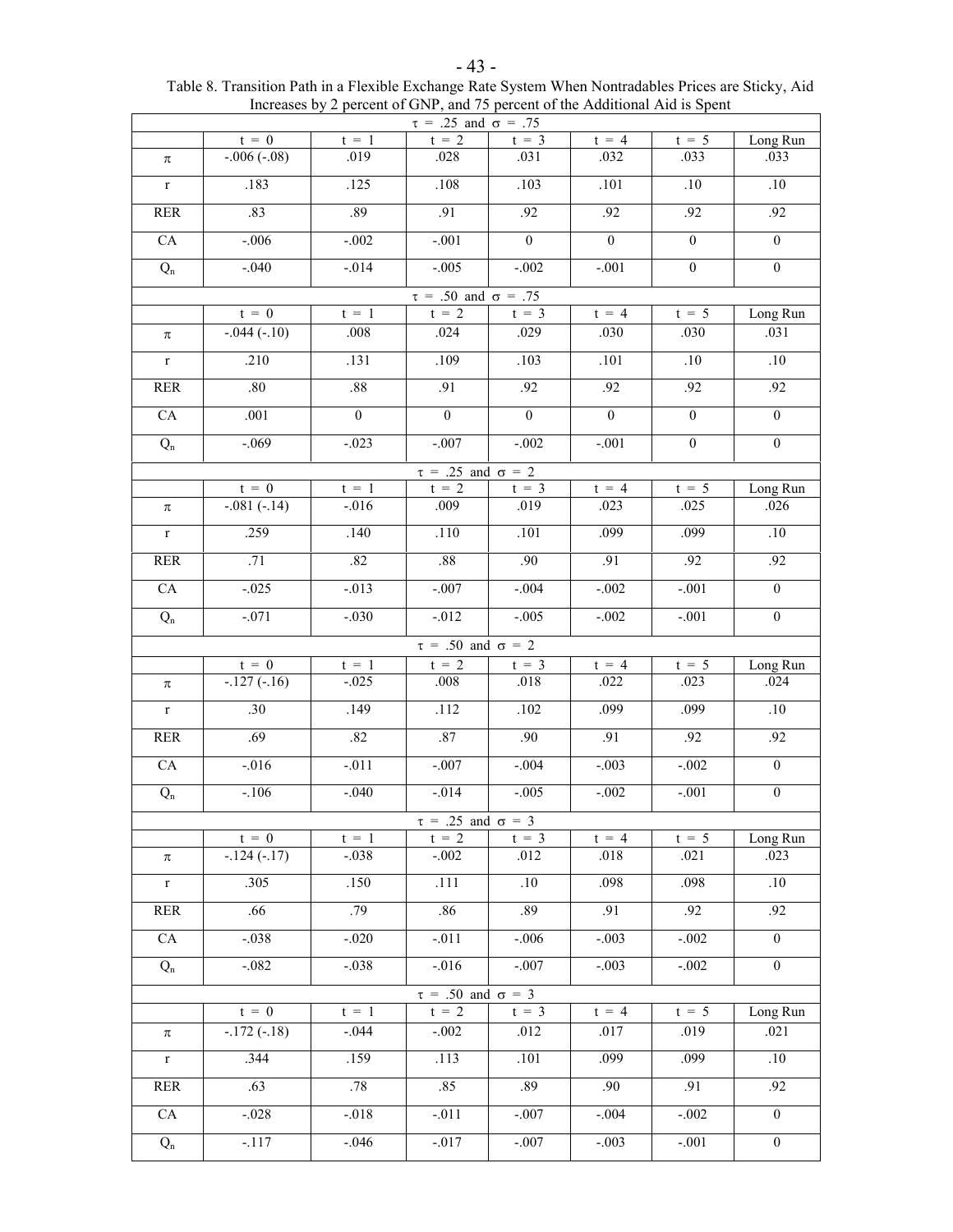| $\tau = .25$ and $\sigma = .75$ |                |         |                                          |                               |          |                |                  |  |  |
|---------------------------------|----------------|---------|------------------------------------------|-------------------------------|----------|----------------|------------------|--|--|
|                                 | $t = 0$        | $t = 1$ | $t = 2$                                  | $t = 3$                       | $t = 4$  | $t = 5$        | Long Run         |  |  |
| $\pi$                           | .062           | .046    | .039                                     | .036                          | .034     | .034           | .033             |  |  |
| $\mathbf{r}$                    | .091           | .101    | .103                                     | .102                          | .102     | .101           | .10              |  |  |
| <b>RER</b>                      | $\mathbf{1}$   | .96     | .94                                      | .94                           | .93      | .93            | .92              |  |  |
| CA                              | .009           | .005    | .003                                     | .002                          | .001     | .001           | $\mathbf{0}$     |  |  |
| $Q_{\rm n}$                     | .022           | .008    | .004                                     | .002                          | .001     | $\mathbf{0}$   | $\boldsymbol{0}$ |  |  |
|                                 |                |         | $\tau = .50$ and $\sigma = .75$          |                               |          |                |                  |  |  |
|                                 | $t = 0$        | $t = 1$ | $t = 2$                                  | $t = 3$                       | $t = 4$  | $t = 5$        | Long Run         |  |  |
| π                               | .058           | .042    | .036                                     | .034                          | .033     | .032           | .031             |  |  |
| $\mathbf r$                     | .099           | .109    | .109                                     | .107                          | .105     | .104           | .10              |  |  |
| <b>RER</b>                      | $\mathbf{1}$   | .96     | .95                                      | .94                           | .94      | .93            | .92              |  |  |
| CA                              | .008           | .006    | .005                                     | .003                          | .002     | .002           | $\mathbf{0}$     |  |  |
| $Q_{\rm n}$                     | .023           | .008    | .003                                     | .001                          | .001     | $\mathbf{0}$   | $\mathbf{0}$     |  |  |
|                                 |                |         | $\tau = .25$ and $\sigma = 2$            |                               |          |                |                  |  |  |
|                                 | $t = 0$        | $t = 1$ | $t = 2$                                  | $t = 3$                       | $t = 4$  | $t = 5$        | Long Run         |  |  |
| $\pi$                           | .061           | .040    | .032                                     | .028                          | .027     | .027           | .026             |  |  |
| $\mathbf r$                     | .064           | .088    | .096                                     | .099                          | .10      | .10            | .10              |  |  |
| <b>RER</b>                      | $\mathbf{1}$   | .95     | .94                                      | .93                           | .93      | .93            | .92              |  |  |
| CA                              | .006           | .003    | .001                                     | .001                          | $\theta$ | $\mathbf{0}$   | $\mathbf{0}$     |  |  |
| $Q_{\rm n}$                     | .028           | .010    | .004                                     | .002                          | .001     | $\overline{0}$ | $\boldsymbol{0}$ |  |  |
|                                 |                |         | $\tau = .50$ and $\sigma = 2$            |                               |          |                |                  |  |  |
|                                 | $t = 0$        | $t = 1$ | $t = 2$                                  | $t = 3$                       | $t = 4$  | $t = 5$        | Long Run         |  |  |
| π                               | .052           | .036    | .030                                     | .027                          | .026     | .025           | .024             |  |  |
| $\overline{\mathrm{r}}$         | .088           | $.10\,$ | .102                                     | .102                          | .102     | .101           | $.10\,$          |  |  |
| <b>RER</b>                      | $\overline{1}$ | .96     | .94                                      | .94                           | .93      | .93            | .92              |  |  |
| CA                              | .008           | .006    | .004                                     | .003                          | .002     | .001           | $\boldsymbol{0}$ |  |  |
| $Q_n$                           | .023           | .008    | .003                                     | .001                          | .001     | $\overline{0}$ | $\boldsymbol{0}$ |  |  |
|                                 |                |         |                                          | $\tau = .25$ and $\sigma = 3$ |          |                |                  |  |  |
|                                 | $t = 0$        | $t = 1$ | $t = 2$                                  | $t = 3$                       | $t = 4$  | $t = 5$        | Long Run         |  |  |
| $\pi$                           | .062           | .037    | .028                                     | .025                          | .024     | .023           | .023             |  |  |
| $\mathbf{r}$                    | .047           | .081    | .093                                     | .098                          | .099     | .10            | .10              |  |  |
| <b>RER</b>                      | $\mathbf{1}$   | .95     | .93                                      | .93                           | .93      | .92            | .92              |  |  |
| CA                              | .003           | .001    | $\theta$                                 | $\overline{0}$                | $\theta$ | $\overline{0}$ | $\theta$         |  |  |
| $Q_n$                           | .034           | .012    | .004                                     | .001                          | .001     | $\overline{0}$ | $\mathbf{0}$     |  |  |
|                                 | $t = 0$        | $t = 1$ | $\tau = .50$ and $\sigma = 3$<br>$t = 2$ | $t = 3$                       | $t = 4$  | $t = 5$        | Long Run         |  |  |
|                                 |                |         |                                          |                               |          |                |                  |  |  |
| $\pi$                           | .052           | .033    | .026                                     | .024                          | .022     | .022           | .021             |  |  |
| $r_{\rm}$                       | .079           | .096    | .10                                      | .101                          | .101     | .101           | .10              |  |  |
| <b>RER</b>                      | $\mathbf{1}$   | .96     | .94                                      | .93                           | .93      | .93            | .92              |  |  |
| ${\rm CA}$                      | .006           | .005    | .003                                     | .002                          | .001     | .001           | $\overline{0}$   |  |  |
| $Q_n$                           | .027           | .009    | .003                                     | .001                          | .001     | $\overline{0}$ | $\mathbf{0}$     |  |  |

#### - 44 - Table 9. Transition Path in a Crawling Peg When Nontradables Prices are Sticky, Aid Increases by 2 percent of GNP, and 75 percent of the Additional Aid is Spent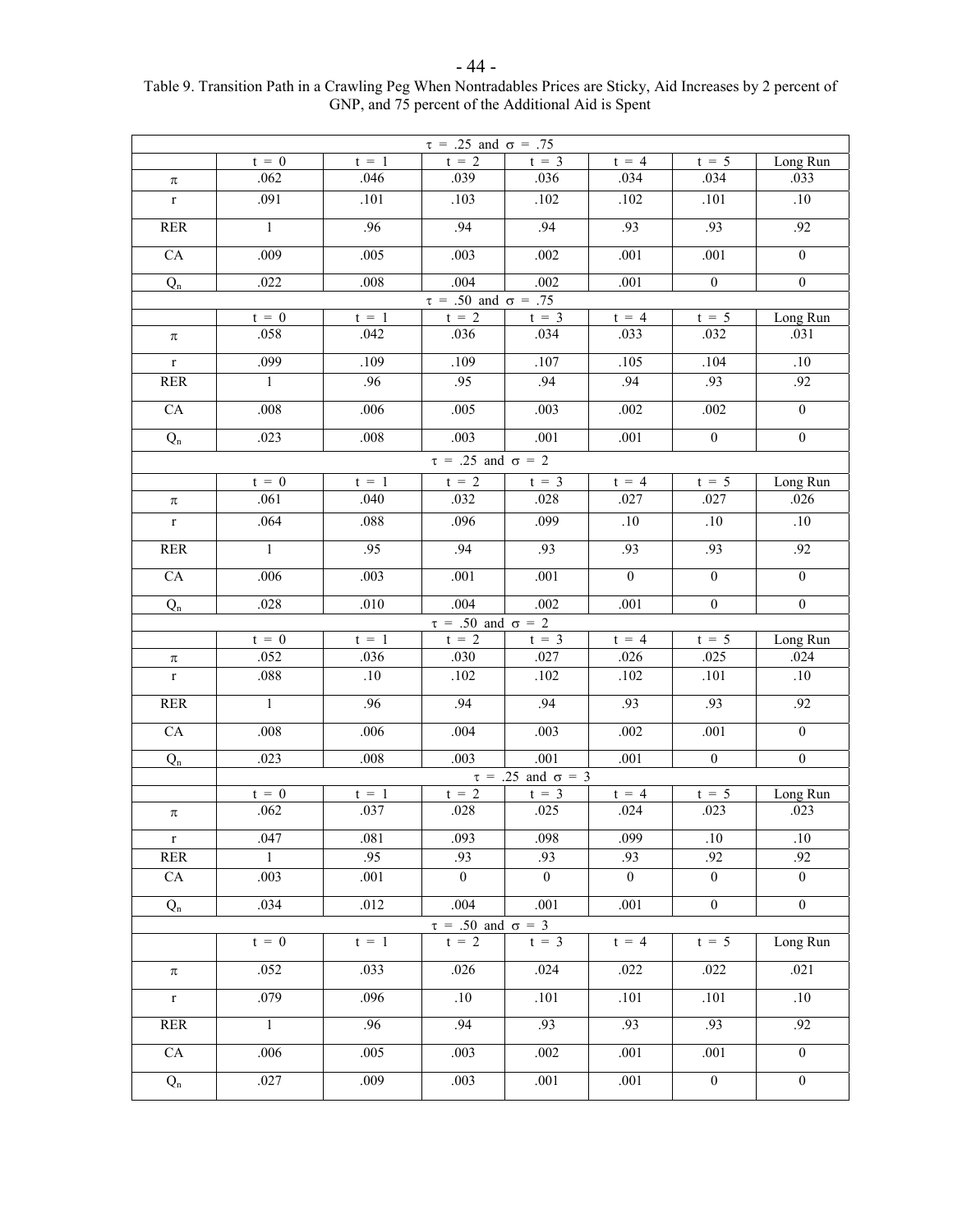| $\tau = .25$ and $\sigma = .75$ |                                 |             |                               |              |                |            |                |  |  |  |  |  |  |
|---------------------------------|---------------------------------|-------------|-------------------------------|--------------|----------------|------------|----------------|--|--|--|--|--|--|
|                                 | $t = 0$                         | $t = 1$     | $t = 2$                       | $t = 3$      | $t = 4$        | $t = 5$    | Long Run       |  |  |  |  |  |  |
| π                               | .065                            | .050        | .041                          | .037         | .034           | .033       | .033           |  |  |  |  |  |  |
| $\mathbf{r}$                    | .255                            | .152        | .121                          | .109         | .104           | .101       | .10            |  |  |  |  |  |  |
| <b>RER</b>                      | $\mathbf{1}$                    | .95         | .93                           | .92          | .91            | .91        | .92            |  |  |  |  |  |  |
| CA                              | .020                            | .008        | .002                          | $-.001$      | $-.003$        | $-.003$    | $\mathbf{0}$   |  |  |  |  |  |  |
|                                 | $\tau = .50$ and $\sigma = .75$ |             |                               |              |                |            |                |  |  |  |  |  |  |
|                                 | $t = 0$                         | $t = 1$     | $t = 2$                       | $t = 3$      | $t = 4$        | $t = 5$    | Long Run       |  |  |  |  |  |  |
| π                               | .054                            | .045        | .039                          | .035         | .033           | .032       | .031           |  |  |  |  |  |  |
| $\mathbf{r}$                    | .145                            | .120        | .110                          | .106         | .103           | .101       | .10            |  |  |  |  |  |  |
| <b>RER</b>                      | $\mathbf{1}$                    | .96         | .94                           | .93          | .92            | .92        | .92            |  |  |  |  |  |  |
| CA                              | .020                            | .010        | .005                          | .002         | $\overline{0}$ | $-.001$    | $\overline{0}$ |  |  |  |  |  |  |
| $\tau = .25$ and $\sigma = 2$   |                                 |             |                               |              |                |            |                |  |  |  |  |  |  |
|                                 | $t = \overline{0}$              | $t = 1$     | $t = 2$                       | $t = 3$      | $t = 4$        | $t = 5$    | Long Run       |  |  |  |  |  |  |
| $\pi$                           | .063                            | .045        | .035                          | .030         | .028           | .026       | .026           |  |  |  |  |  |  |
| $\mathbf r$                     | .312                            | .162        | .123                          | .109         | .103           | .10        | $.10\,$        |  |  |  |  |  |  |
| <b>RER</b>                      | $\mathbf{1}$                    | .95         | .92                           | .91          | .91            | .91        | .92            |  |  |  |  |  |  |
| CA                              | .020                            | .006        | $\overline{0}$                | $-.003$      | $-.005$        | $-.005$    | $\mathbf{0}$   |  |  |  |  |  |  |
| $\tau = .35$ and $\sigma = 2$   |                                 |             |                               |              |                |            |                |  |  |  |  |  |  |
|                                 | $t = 0$                         | $t = 1$     | $t = 2$                       | $t = 3$      | $t = 4$        | $t = 5$    | Long Run       |  |  |  |  |  |  |
| π                               | .057                            | .043        | .034                          | .030         | .027           | .026       | .025           |  |  |  |  |  |  |
| $\mathbf r$                     | .207                            | .138        | .117                          | .107         | .103           | .101       | $.10\,$        |  |  |  |  |  |  |
| <b>RER</b>                      | $\mathbf{1}$                    | .95         | .93                           | .92          | .91            | .91        | .92            |  |  |  |  |  |  |
| CA                              | .020                            | .008        | .001                          | $-.002$      | $-.003$        | $-.004$    | $\overline{0}$ |  |  |  |  |  |  |
|                                 |                                 |             | $\tau = .50$ and $\sigma = 2$ |              |                |            |                |  |  |  |  |  |  |
|                                 | $t = 0$                         | $t = 1$     | $t = 2$                       | $t = 3$      | $t = 4$        | $t = 5$    | Long Run       |  |  |  |  |  |  |
| π                               | .050                            | .039        | .033                          | .029         | .026           | .025       | .024           |  |  |  |  |  |  |
| $r_{\parallel}$                 | .154                            | .123        | .111                          | .105         | .103           | .101       | .10            |  |  |  |  |  |  |
| <b>RER</b>                      | $\mathbf{1}$                    | .96         | .94                           | .93          | .92            | .92        | .92            |  |  |  |  |  |  |
| CA                              | .020                            | .009        | .003                          | $\mathbf{0}$ | $-.002$        | $-.002$    | $\overline{0}$ |  |  |  |  |  |  |
|                                 |                                 |             | $\tau = .25$ and $\sigma = 3$ |              |                |            |                |  |  |  |  |  |  |
|                                 | $t = 0$                         | $t = 1$     | $t = 2$                       | $t = 3$      | $t = 4$        | $t = 5$    | Long Run       |  |  |  |  |  |  |
| π                               | .063                            | .043        | .033                          | .027         | .024           | .023       | .023           |  |  |  |  |  |  |
| $\mathbf r$<br><b>RER</b>       | .360<br>$\mathbf{1}$            | .169<br>.94 | .124<br>.92                   | .109<br>.91  | .102<br>.90    | .10<br>.90 | .10<br>.92     |  |  |  |  |  |  |
| CA                              | .020                            | .005        | $-.002$                       | $-.005$      | $-.006$        | $-.006$    | $\overline{0}$ |  |  |  |  |  |  |
|                                 |                                 |             | $\tau = .35$ and $\sigma = 3$ |              |                |            |                |  |  |  |  |  |  |
|                                 | $t = 0$                         | $t = 1$     | $t = 2$                       | $t = 3$      | $t = 4$        | $t = 5$    | Long Run       |  |  |  |  |  |  |
| π                               | .057                            | .041        | .032                          | .027         | .024           | .022       | .022           |  |  |  |  |  |  |
| $r_{\rm}$                       | .226                            | .142        | .117                          | .107         | .103           | .10        | .10            |  |  |  |  |  |  |
| <b>RER</b>                      | $\mathbf{1}$                    | .95         | .92                           | .91          | .91            | .91        | .92            |  |  |  |  |  |  |
| CA                              | .020                            | .007        | $\overline{0}$                | $-.003$      | $-.005$        | $-.005$    | $\overline{0}$ |  |  |  |  |  |  |
|                                 |                                 |             | $\tau = .50$ and $\sigma = 3$ |              |                |            |                |  |  |  |  |  |  |
|                                 | $t = 0$                         | $t = 1$     | $t = 2$                       | $t = 3$      | $t = 4$        | $t = 5$    | Long Run       |  |  |  |  |  |  |
| π                               | .049                            | .037        | .030                          | .026         | .023           | .022       | .021           |  |  |  |  |  |  |
| $r_{\rm}$                       | .162                            | .125        | .111                          | .105         | .103           | .101       | .10            |  |  |  |  |  |  |
| <b>RER</b>                      | $\mathbf{1}$                    | .96         | .93                           | .92          | .91            | .91        | .92            |  |  |  |  |  |  |
| CA                              | .020                            | .009        | .002                          | $-.001$      | $-.003$        | $-.003$    | $\overline{0}$ |  |  |  |  |  |  |

Table 10. Transition Path in a Crawling Peg When Aid Increases by 2 percent of GNP, 75 percent of the Additional Aid is Spent, and the Central Bank Engages in Temporary Sterilization 1/

1/ 80 percent of the debt sold at t = 0 is paid off over 10 years ( $\alpha$  = .161).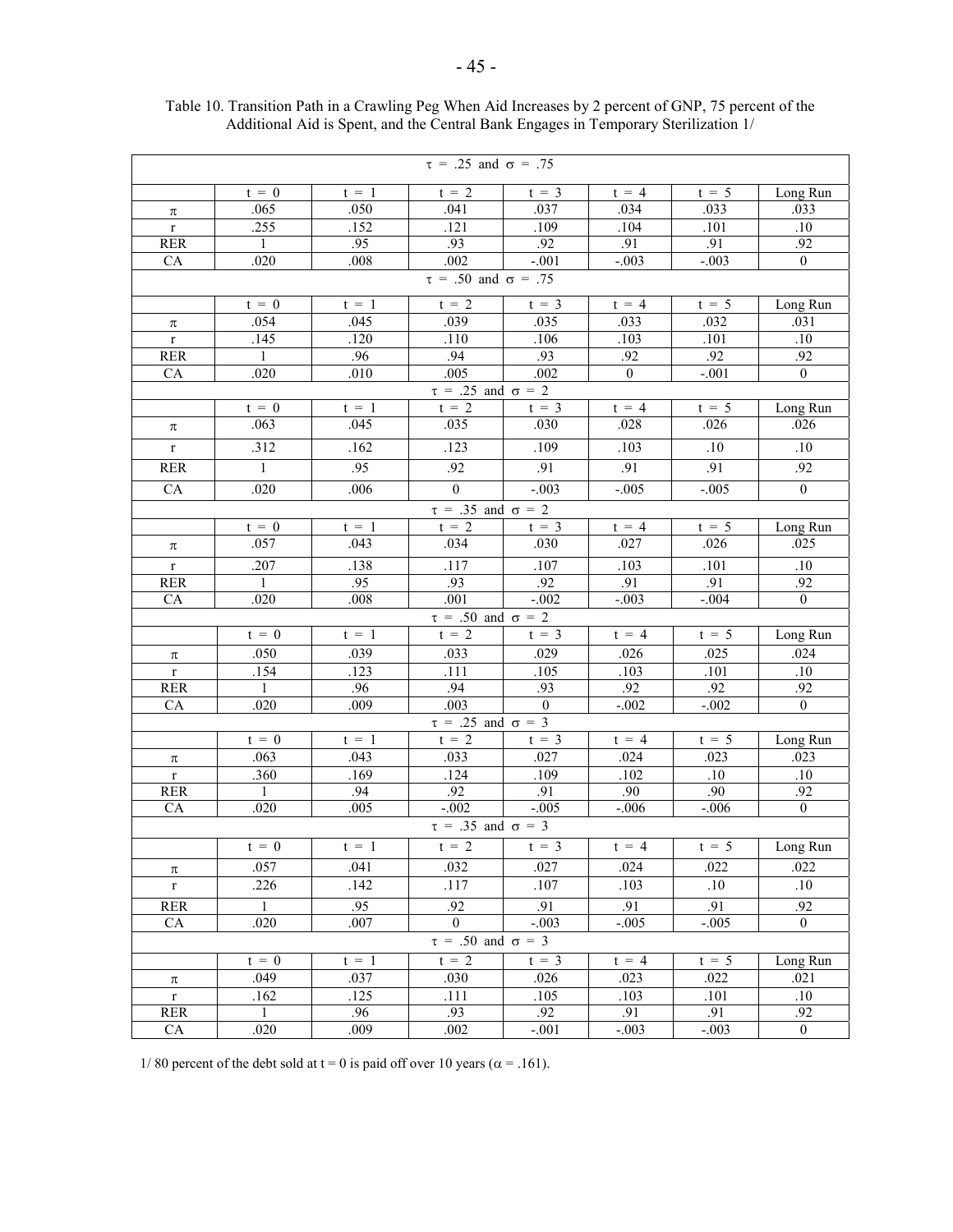| Path of F ( $F_o$ = .12) 1/ |                                                        |                |              |            |              |     |              |                |  |
|-----------------------------|--------------------------------------------------------|----------------|--------------|------------|--------------|-----|--------------|----------------|--|
| $\tau$                      | $t = 0$                                                |                | $t = 1$      |            | $t = 2$      |     | Long Run     | $\sigma$       |  |
| .25                         | .078(.103)                                             |                | .094(.108)   |            | .104(.110)   |     | .114         |                |  |
| .50                         | .086(.102)                                             |                | .099(.109)   |            | .108(.113)   |     | .120         | .75            |  |
| .25                         |                                                        | .044(.073)     | .058(.075)   |            | .067(.076)   |     | .077         |                |  |
| $\overline{.35}$            |                                                        | .047(.072)     |              | .060(.074) | .069(.076)   |     | .078         | $\sqrt{2}$     |  |
| .50                         |                                                        | .052(.070)     | .063(.074)   |            | .071(.077)   |     | .081         |                |  |
| .25                         |                                                        | .024(.052)     |              | .035(.052) | .043(.052)   |     | .051         |                |  |
| .35                         |                                                        | .027(.050)     |              | .037(.051) | .044(.051)   |     | .052         | $\overline{3}$ |  |
| .50                         | .031(.047)                                             |                |              | .040(.050) | .046(.051)   |     | .054         |                |  |
|                             | Value of b after bond sales at $t = 0$ ( $b_0 = .09$ ) |                |              |            |              |     |              |                |  |
| $\tau$                      |                                                        | $\sigma = .75$ |              |            | $\sigma = 2$ |     | $\sigma = 3$ |                |  |
| .25                         |                                                        | .130           |              |            | .146         |     | .155         |                |  |
| .35                         |                                                        | $\blacksquare$ |              |            | .140         |     | .148         |                |  |
| .50<br>$\overline{.}119$    |                                                        |                |              | .138       |              |     |              |                |  |
| Offset Coefficient 2/       |                                                        |                |              |            |              |     |              |                |  |
| $\sigma = .75$<br>$\tau$    |                                                        |                | $\sigma = 2$ |            | $\sigma = 3$ |     |              |                |  |
| .25<br>.60                  |                                                        |                | .52          |            | .43          |     |              |                |  |
| $\overline{.35}$            |                                                        | $\frac{1}{2}$  |              |            | .50          | .40 |              |                |  |
| .50                         |                                                        | .55            |              | .44        |              | .33 |              |                |  |

Table 11. Initial Bond Sales and the Path of Capital Flows When the Central Bank Engages in Temporary **Sterilization** 

1/ The number in parentheses is the value of F when there is no temporary sterilization.

2/ The offset coefficient is calculated as  $[F(0)_{ns} - F(0)]/[b(0) - b_0]$ , where  $F(0)$  and  $F(0)_{ns}$  are the post-jump values of foreign currency holdings at  $t = 0$  with and without sterilization.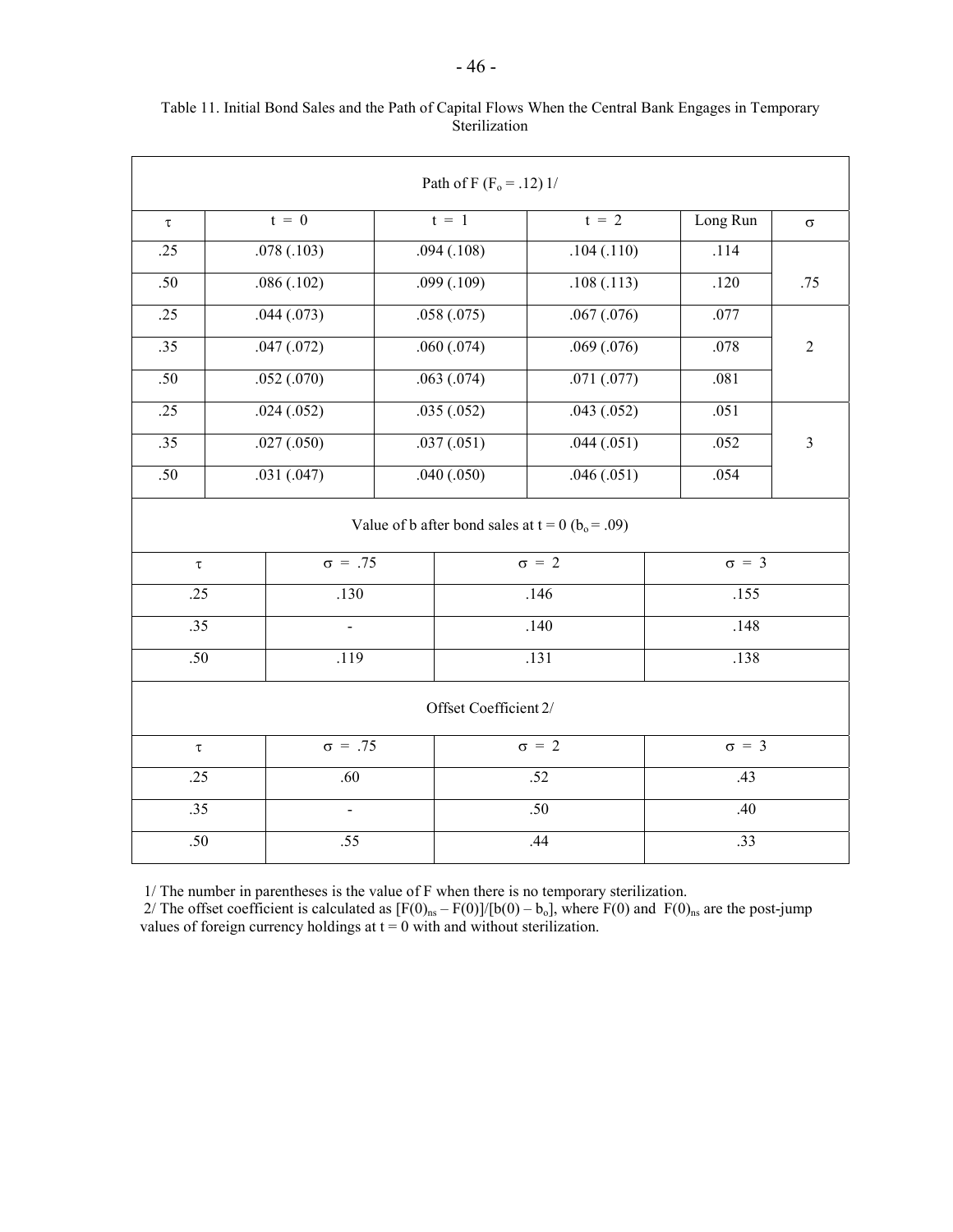| $\tau = .25$ and $\sigma = .75$ ( $\Omega = .15$ ) |                                                |                  |                                                    |                |                |                |                  |  |  |
|----------------------------------------------------|------------------------------------------------|------------------|----------------------------------------------------|----------------|----------------|----------------|------------------|--|--|
|                                                    | $t = 0$                                        | $t = 1$          | $t = 2$                                            | $t = 3$        | $t = 4$        | $t = 5$        | Long Run         |  |  |
| $\pi$                                              | .023                                           | .029             | .031                                               | .032           | .032           | .032           | .033             |  |  |
| $\mathbf r$                                        | .118                                           | .108             | .104                                               | .102           | .101           | .10            | .10              |  |  |
| <b>RER</b>                                         | .94                                            | .93              | .93                                                | .93            | .93            | .93            | .92              |  |  |
| ${\rm CA}$                                         | .005                                           | .003             | .001                                               | .001           | $\overline{0}$ | $\overline{0}$ | $\theta$         |  |  |
| $\overline{z}$                                     | .069(.067)                                     | .067             | .065                                               | .065           | .065           | .064           | .064(.081)       |  |  |
|                                                    |                                                |                  | $\tau = .50$ and $\sigma = .75$ ( $\Omega = .10$ ) |                |                |                |                  |  |  |
|                                                    | $t = 0$                                        | $t = 1$          | $t = 2$                                            | $t = 3$        | $t = 4$        | $t = 5$        | Long Run         |  |  |
| $\pi$                                              | .003                                           | .019             | .025                                               | .028           | .029           | .030           | .031             |  |  |
| $\mathbf r$                                        | .128                                           | .111             | .105                                               | .102           | .101           | .101           | .10              |  |  |
| <b>RER</b>                                         | .97                                            | .95              | .94                                                | .93            | .93            | .93            | .92              |  |  |
| CA                                                 | .012                                           | .006             | .003                                               | .002           | .001           | .001           | $\overline{0}$   |  |  |
| $\overline{Z}$                                     | .081(.068)                                     | 075              | .072                                               | .071           | .070           | .070           | .069(.095)       |  |  |
|                                                    | $\tau = .25$ and $\sigma = 2$ ( $\Omega = 1$ ) |                  |                                                    |                |                |                |                  |  |  |
|                                                    | $t = 0$                                        | $t = 1$          | $t = 2$                                            | $t = 3$        | $t = 4$        | $t = 5$        | Long Run         |  |  |
| $\pi$                                              | .028                                           | .027             | .026                                               | .026           | .026           | .026           | .026             |  |  |
| $\overline{\text{r}}$                              | .099                                           | .099             | $\overline{.10}$                                   | .10            | $.10$          | $.10\,$        | .10              |  |  |
| RER                                                | .92                                            | .92              | .92                                                | .92            | .92            | .92            | .92              |  |  |
| <b>CA</b>                                          | $\overline{0}$                                 | $\theta$         | $\theta$                                           | $\theta$       | $\overline{0}$ | $\overline{0}$ | $\theta$         |  |  |
| $\overline{Z}$                                     | .090(.097)                                     | $\overline{0}92$ | .092                                               | .092           | .093           | .093           | .093(.102)       |  |  |
|                                                    |                                                |                  | $\tau = .50$ and $\sigma = 2$ ( $\Omega = .25$ )   |                |                |                |                  |  |  |
|                                                    | $t = 0$                                        | $t = 1$          | $t = 2$                                            | $t = 3$        | $t = 4$        | $t = 5$        | Long Run         |  |  |
| π                                                  | .010                                           | .018             | .021                                               | .023           | .023           | .024           | .024             |  |  |
| $\mathbf r$                                        | .118                                           | .107             | .103                                               | .102           | .101           | .10            | .10              |  |  |
| <b>RER</b>                                         | .96                                            | .94              | .93                                                | .93            | .93            | .93            | .92              |  |  |
| CA                                                 | .008                                           | .004             | .002                                               | .001           | .001           | $\mathbf{0}$   | $\overline{0}$   |  |  |
| $\overline{Z}$                                     | .115(.10)                                      | .109             | .105                                               | .104           | .103           | .102           | .102(.120)       |  |  |
|                                                    |                                                |                  | $\tau = .25$ and $\sigma = 3$ ( $\Omega = 1$ )     |                |                |                |                  |  |  |
|                                                    | $t = 0$                                        | $t = 1$          | $t = 2$                                            | $t = 3$        | $t = 4$        | $t = 5$        | Long Run         |  |  |
| π                                                  | .033                                           | .028             | .025                                               | .024           | .023           | .023           | .023             |  |  |
| $\mathbf r$                                        | .093                                           | .096             | .098                                               | .099           | $.10\,$        | .10            | .10              |  |  |
| <b>RER</b>                                         | .91                                            | .92              | .92                                                | .92            | .92            | .92            | .92              |  |  |
| CA                                                 | $-.004$                                        | $-.002$          | $-.001$                                            | $\overline{0}$ | $\overline{0}$ | $\overline{0}$ | $\mathbf{0}$     |  |  |
| $\overline{Z}$                                     | .093(.118)                                     | .104             | .109                                               | .112           | .113           | .113           | .113(.116)       |  |  |
| $\tau = .50$ and $\sigma = 3$ ( $\Omega = .25$ )   |                                                |                  |                                                    |                |                |                |                  |  |  |
|                                                    | $t = 0$                                        | $t = 1$          | $t = 2$                                            | $t = 3$        | $t = 4$        | $t = 5$        | Long Run         |  |  |
| $\pi$                                              | .014                                           | .018             | .020                                               | .020           | .020           | .021           | .021             |  |  |
| $\mathbf{r}$                                       | .111                                           | .104             | .102                                               | .101           | .10            | .10            | .10              |  |  |
| <b>RER</b>                                         | .94                                            | .93              | .93                                                | .93            | .93            | .93            | .92              |  |  |
| CA                                                 | .005                                           | .003             | .001                                               | .001           | $\overline{0}$ | $\overline{0}$ | $\boldsymbol{0}$ |  |  |
| $\overline{Z}$                                     | .133(.123)                                     | .129             | .127                                               | .126           | .125           | .125           | .125(.138)       |  |  |

Table 12. Transition Path in a Dirty Float when Aid Increases by 2 percent of GNP and 75 percent of the Additional Aid is Spent 1/

1/ The row for Z shows the path of reserves. Z equals .05 initially. The number in parentheses is level of reserves in a crawling peg.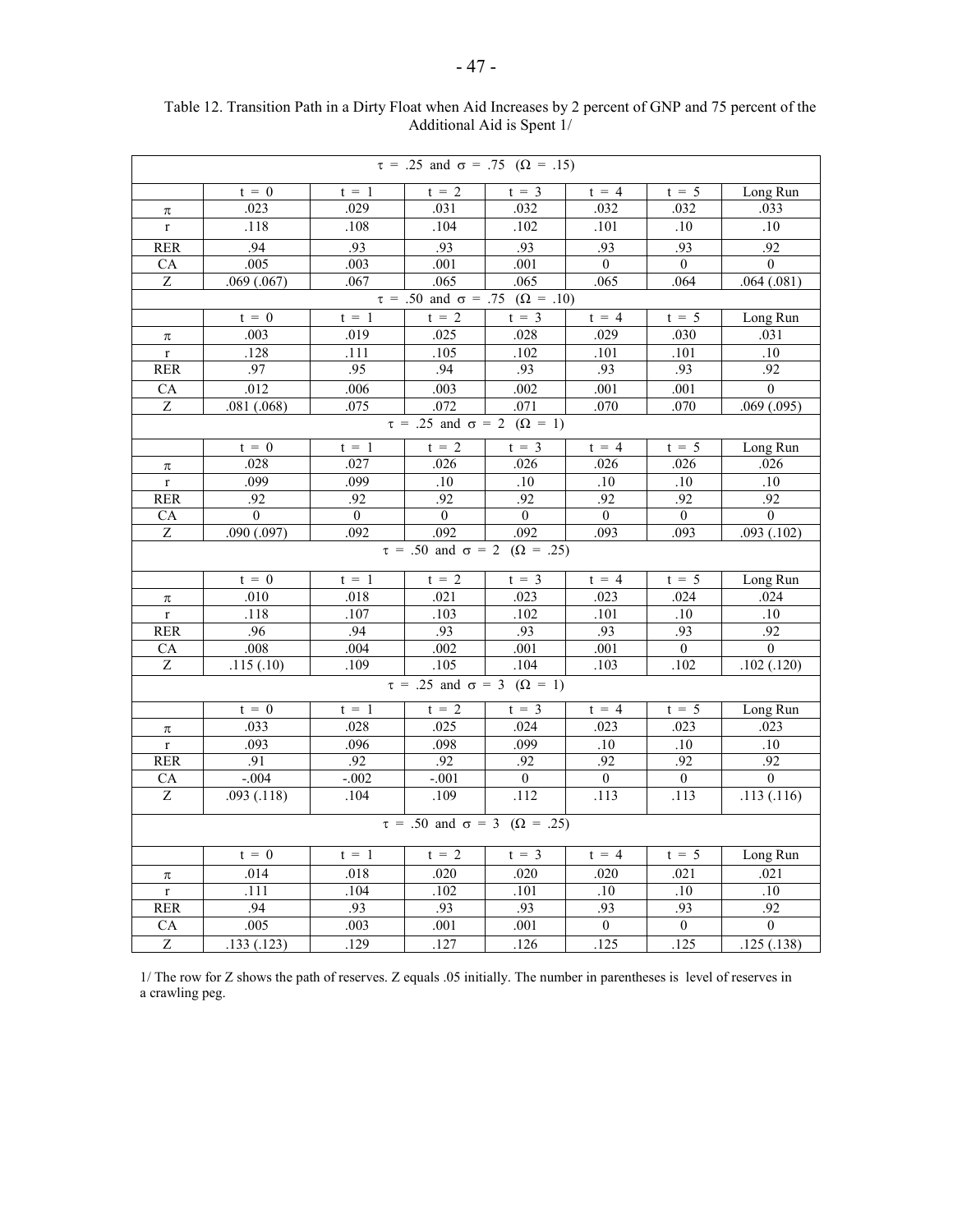|                               | $\tau = .25$ and $\sigma = .75$ |          |                               |          |                |                |                |  |  |
|-------------------------------|---------------------------------|----------|-------------------------------|----------|----------------|----------------|----------------|--|--|
|                               | $t = 0$                         | $t = 1$  | $t = 2$                       | $t = 3$  | $t = 4$        | $t = 5$        | Long Run       |  |  |
| $\pi$                         | .034                            | .034     | .033                          | .033     | .033           | .033           | .033           |  |  |
| $\overline{r}$                | .115                            | .107     | .104                          | .102     | .101           | .101           | .10            |  |  |
| <b>RER</b>                    | .94                             | .94      | .93                           | .93      | .93            | .93            | .92            |  |  |
| CA                            | .005                            | .003     | .002                          | .001     | $\overline{0}$ | $\overline{0}$ | $\overline{0}$ |  |  |
| $\overline{Z}$                | .066(.067)                      | .066     | .066                          | .066     | .066           | .066           | .066(.081)     |  |  |
|                               | $\tau = .50$ and $\sigma = .75$ |          |                               |          |                |                |                |  |  |
|                               | $t = 0$                         | $t = 1$  | $t = 2$                       | $t = 3$  | $t = 4$        | $t = 5$        | Long Run       |  |  |
| $\pi$                         | .021                            | .027     | .029                          | .030     | .030           | .030           | .031           |  |  |
| $\mathbf r$                   | .120                            | .104     | .105                          | .103     | .101           | .101           | .10            |  |  |
| <b>RER</b>                    | .97                             | .95      | .94                           | .93      | .93            | .93            | .92            |  |  |
| ${\rm CA}$                    | .012                            | .007     | .004                          | .002     | .001           | .001           | $\overline{0}$ |  |  |
| $\overline{z}$                | .072(.068)                      | .072     | .072                          | .072     | .072           | .072           | .072(.095)     |  |  |
|                               |                                 |          | $\tau = .25$ and $\sigma = 2$ |          |                |                |                |  |  |
|                               | $t = 0$                         | $t = 1$  | $t = 2$                       | $t = 3$  | $t = 4$        | $t = 5$        | Long Run       |  |  |
| $\pi$                         | .026                            | .026     | .026                          | .026     | .026           | .026           | .026           |  |  |
| $\mathbf r$                   | .099                            | .099     | .10                           | .10      | $.10\,$        | .10            | .10            |  |  |
| <b>RER</b>                    | .92                             | .92      | .92                           | .92      | .92            | .92            | .92            |  |  |
| CA                            | $\Omega$                        | $\theta$ | $\theta$                      | $\theta$ | $\mathbf{0}$   | $\overline{0}$ | $\theta$       |  |  |
| $\boldsymbol{Z}$              | .092(.097)                      | .092     | .092                          | .092     | .092           | .092           | .092(.102)     |  |  |
|                               |                                 |          | $\tau = .50$ and $\sigma = 2$ |          |                |                |                |  |  |
|                               | $t = 0$                         | $t = 1$  | $t = 2$                       | $t = 3$  | $t = 4$        | $t = 5$        | Long Run       |  |  |
| $\pi$                         | .024                            | .024     | .024                          | .024     | .024           | .024           | .024           |  |  |
| $\mathbf r$                   | .110                            | .106     | .103                          | .102     | .101           | .101           | $.10\,$        |  |  |
| <b>RER</b>                    | .95                             | .94      | .93                           | .93      | .93            | .93            | .92            |  |  |
| CA                            | .007                            | .004     | .003                          | .002     | .001           | .001           | $\overline{0}$ |  |  |
| Z                             | .104(.10)                       | .104     | .104                          | .104     | .104           | .104           | .104(.120)     |  |  |
|                               | $\tau = .25$ and $\sigma = 3$   |          |                               |          |                |                |                |  |  |
|                               | $t = 0$                         | $t = 1$  | $t = 2$                       | $t = 3$  | $t = 4$        | $t = 5$        | Long Run       |  |  |
| $\pi$                         | .019                            | .021     | .022                          | .022     | .022           | .023           | .023           |  |  |
| $\bar{\rm r}$                 | .091                            | .095     | .097                          | .098     | .099           | .099           | .10            |  |  |
| RER                           | .91                             | .92      | .92                           | .92      | .92            | .92            | .92            |  |  |
| <b>CA</b>                     | $-0.04$                         | $-.002$  | $-0.01$                       | $-.001$  | $\overline{0}$ | $\overline{0}$ | $\overline{0}$ |  |  |
| $\overline{Z}$                | .111(.118)                      | .111     | .111                          | .111     | .111           | .111           | .111(.116)     |  |  |
| $\tau = .50$ and $\sigma = 3$ |                                 |          |                               |          |                |                |                |  |  |
|                               | $t = 0$                         | $t = 1$  | $t = 2$                       | $t = 3$  | $t = 4$        | $t = 5$        | Long Run       |  |  |
| $\pi$                         | .021                            | .021     | .021                          | .021     | .021           | .021           | .021           |  |  |
| $\mathbf r$                   | .107                            | .104     | .102                          | .101     | .101           | .10            | $.10\,$        |  |  |
| <b>RER</b>                    | .94                             | .93      | .93                           | .93      | .93            | .93            | .92            |  |  |
| CA                            | .005                            | .003     | .002                          | .001     | .001           | $\overline{0}$ | $\overline{0}$ |  |  |
| $\overline{z}$                | .126(.123)                      | .126     | .126                          | .126     | .126           | .126           | .126(.138)     |  |  |

Table 13. Transition Path in a Dirty Float when  $\Omega = 0$ , Aid Increases by 2 percent of GNP, and 75 percent of the Additional Aid is Spent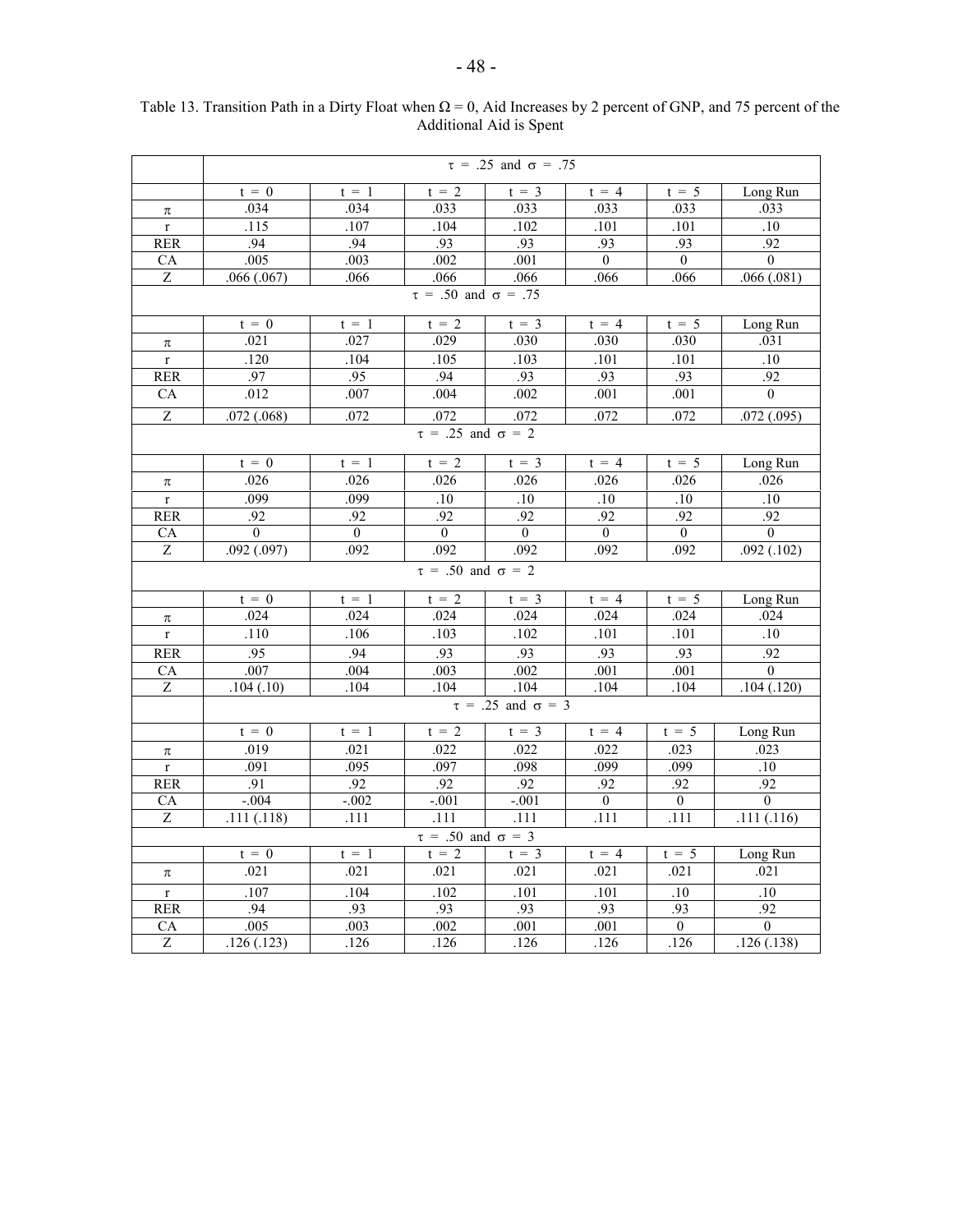| Summary Statistics, 1990-2000                                                              |                       |                          |                               |                               |  |  |  |
|--------------------------------------------------------------------------------------------|-----------------------|--------------------------|-------------------------------|-------------------------------|--|--|--|
|                                                                                            | Variable              | Obs                      | Mean                          | S.D.                          |  |  |  |
| Deficit before grants<br>Foreign financing<br>Domestic financing<br>[Deficit after grants] | <i>BD</i><br>FF<br>DF | 372<br>372<br>372<br>372 | 10.41<br>8.74<br>1.66<br>6.30 | 10.34<br>9.44<br>4.94<br>7.91 |  |  |  |

Aid Inflows and Budget Support, 39 Low-Income Countries

*Summary Statistics, 1990-2000*

*Year-to-year changes, 1991-2000*

| Fixed effects bivariate regressions of dependent | Sample distribution of<br>$\triangle$ DepVar/ $\triangle$ FF <sup>3</sup> |             |         |         |         |      |
|--------------------------------------------------|---------------------------------------------------------------------------|-------------|---------|---------|---------|------|
| Dependent<br>Variable                            | obs                                                                       | Coeff on FF | Std Err | p25     | p50     | p75  |
| All 39 countries, 1991-2000                      |                                                                           |             |         |         |         |      |
| BD                                               | 334                                                                       | 0.809       | 0.047   | 0.10    | 0.77    | 1.34 |
| DF                                               | 334                                                                       | $-0.191$    | 0.047   | $-0.90$ | $-0.23$ | 0.36 |
| sub-Saharan Africa (25 countries),               |                                                                           |             |         |         |         |      |
| 1991-2000                                        |                                                                           |             |         |         |         |      |
| <i>BD</i>                                        | 229                                                                       | 0.765       | 0.044   | $-0.04$ | 0.78    | 1.29 |
| DF                                               | 229                                                                       | $-0.235$    | 0.044   | $-1.04$ | $-0.22$ | 0.29 |
| sub-Saharan Africa, 1991-1995                    |                                                                           |             |         |         |         |      |
| BD                                               | 125                                                                       | 0.788       | 0.043   | $-0.28$ | 0.71    | 1.19 |
| DF                                               | 125                                                                       | $-0.212$    | 0.043   | $-1.28$ | $-0.29$ | 0.19 |
| sub-Saharan Africa, 1995-2000                    |                                                                           |             |         |         |         |      |
| BD                                               | 126                                                                       | 0.681       | 0.059   | $-0.16$ | 0.83    | 1.32 |
| DF                                               | 126                                                                       | $-0.319$    | 0.120   | $-1.16$ | $-0.16$ | 0.32 |

Data from Gupta, et al (2002).

**Notes:**

1.  $BD = FF + DF$ , where *FF* is foreign grants plus net loan disbursements.

2. These regressions take the form  $y(it) = a(i) + b \cdot FF(it)$ , for all countries *i* and periods *t* in the relevant sample, for  $y = BD$  or *DF*. The table reports the slope coefficients *b* and their estimated standard errors. Individual-country intercepts are estimated but not reported.

3. ∆z(*t*) = *z*(*t*) – *z*(*t*-1) for any variable *z*, so ∆*BD*(*it*) = ∆*DF*(*it*) + ∆*FF*(*it*).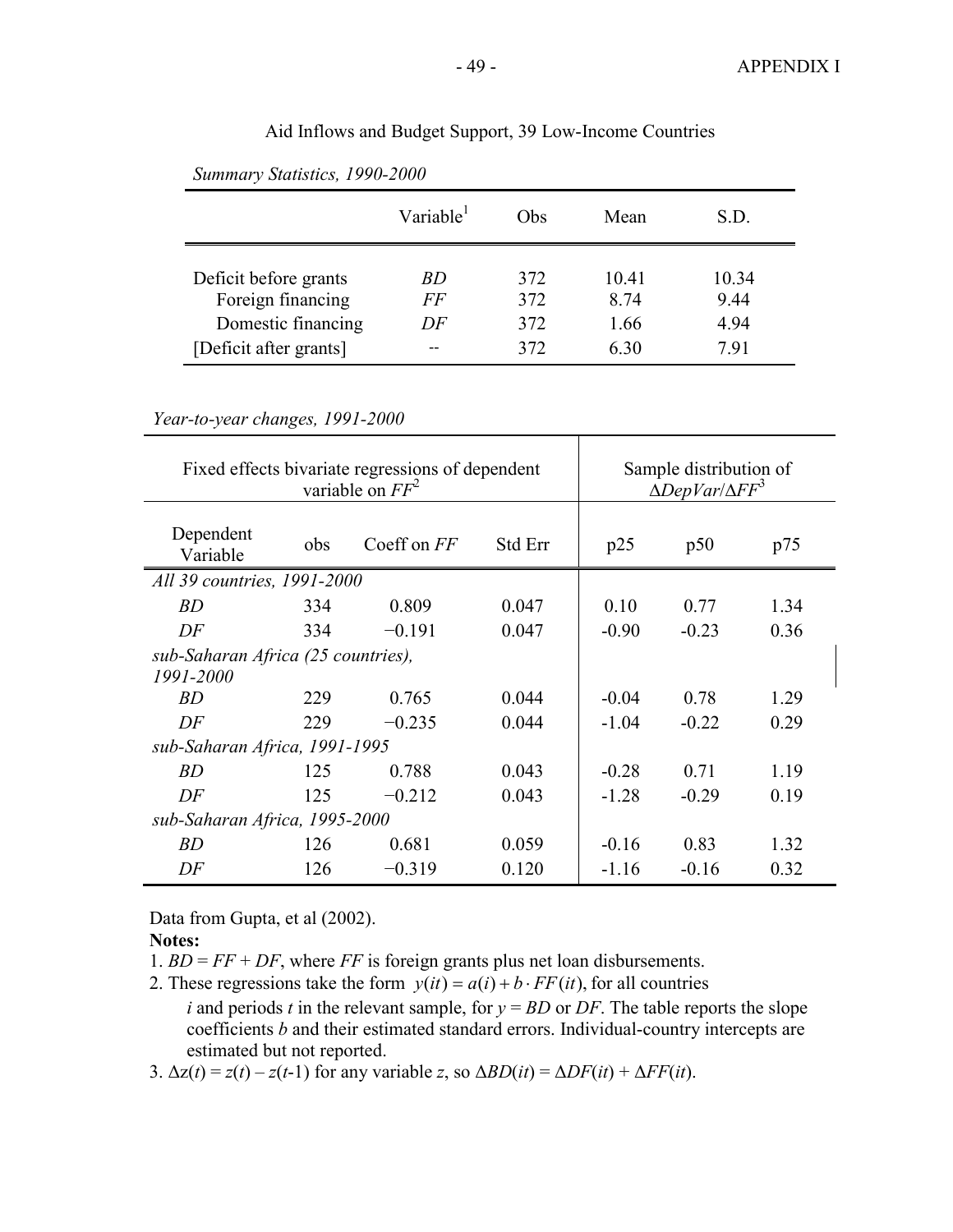#### **References**

- Adam, C.S., 1999, "Financial Liberalization and Currency Demand in Zambia," *Journal of African Economies,* No. 8 Vol. 3, pp. 268-306.
- Adam, C.S., and D.L. Bevan, 2001, "Fiscal Policy Design in Low Income Countries," WIDER Discussion Paper No. 167.
- $-$ , 2003, "Aid, Public Expenditure and Dutch Disease," Centre for the Study of African Economies Working Paper No. 2003/02.
- Agenor, P., and P. Montiel, 1999, Development Macroeconomics, 2<sup>nd</sup> edition (Princeton, New Jersey: Princeton University Press).
- Asea, P.K., and C.M. Reinhart, 1996, "Le Prix de l'Argent: How (Not) to Deal with Capital Inflows," *Journal of African Economies,* No. 5 Vol. 3, pp. 231-71.
- Balino, T., A. Bennett, and E. Borensztein, 1999, "Monetary Policy in Dollarized Economies," *IMF Occasional Paper*, No. 171, (Washington: International Monetary Fund).
- Bhinda, N., S. Griffiths-Jones, Jonathan Leape, and Matthew Martin, 1999, Private Capital Flows to Africa: Perception and Reality, (The Hague: Forum on Debt and Development).
- Blundell, R., 1988, "Consumer Behavior: Theory and Evidence—A Survey," *Economic Journal,* No. 98, pp.16-65.
- ———, and P. Pashardes, and G. Weber, 1993, "What do We Learn about Consumer Demand Patterns from Micro Data?" *American Economic Review*, No. 83, pp. 570-97.
- Buffie, E., 1995, "Public Investment, Private Investment, and Inflation," *Journal of Economic Dynamics and Control*, No.19, pp.1223-47.

———, 2003, "Tight Money, Interest Rates and Inflation in sub-Saharan Africa," *IMF Staff Papers* (Washington: International Monetary Fund).

- Bulir, A., and A. J. Hamann, 2001, "How Volatile and Unpredictable are Aid Flows and What are the Policy Implications?" IMF Working Paper No. 01/167 (Washington: International Monetary Fund).
- Burnside, C. and D. Fanizza, 2001, "Hiccups for HIPCs?" WIDER Discussion Paper No.2001/99 (United Nations University).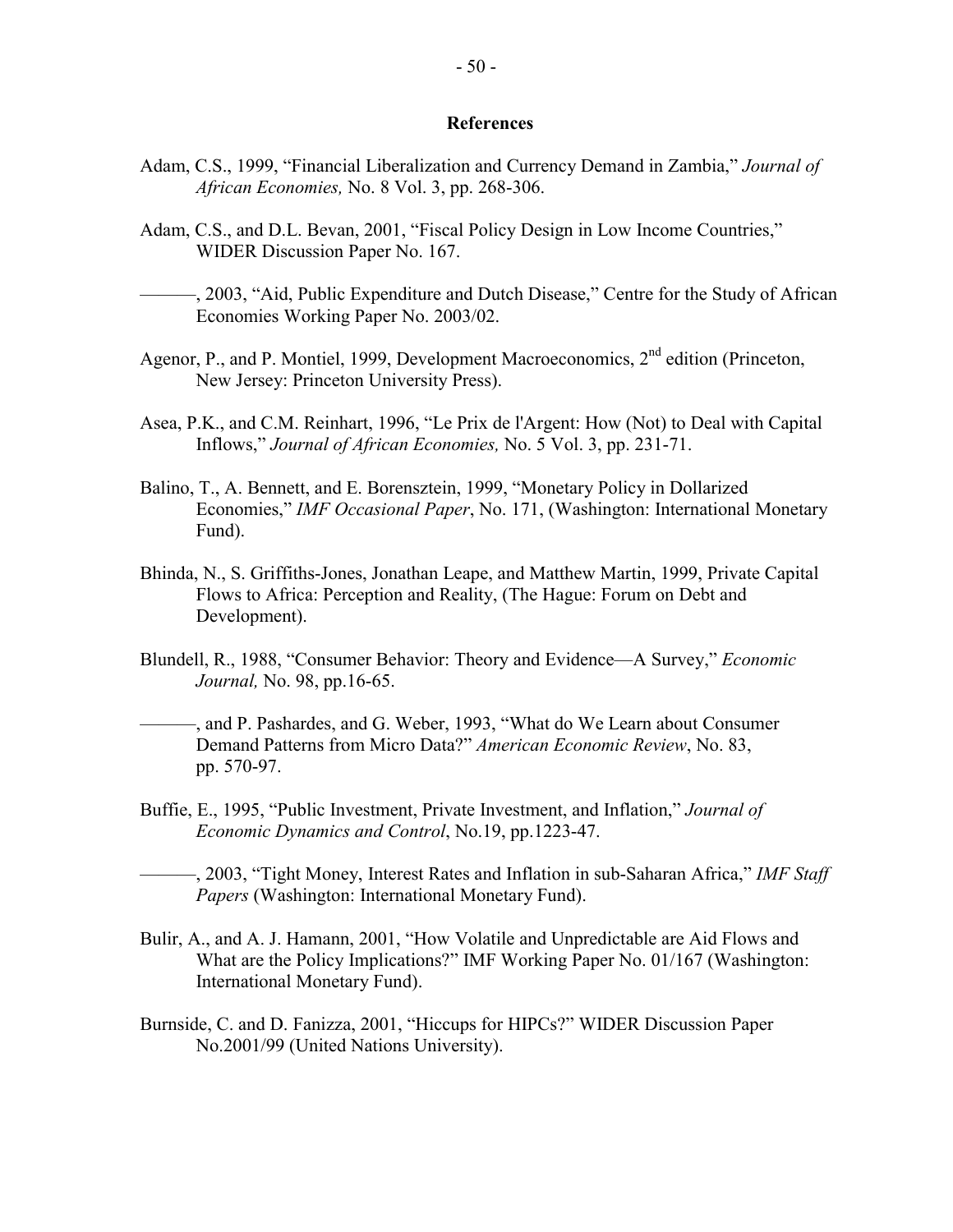- Calvo, G., 1983, "Staggered Prices in a Utility-Maximizing Framework," *Journal of Monetary Economics,* No.12 Vol. 3, pp. 983-98.
	- ———, 1991, "The Perils of Sterilization," *IMF Staff Papers* No. 38 Vol. 4, pp. 921-26 (Washington: International Monetary Fund).
- Calvo, G.L., Leiderman, and C. Reinhart, 1994, "The Capital Inflows Problem: Concepts and Issues," Contemporary Economic Policy, No. 12, pp. 54-66.
- Calvo, G. and C. Reinhart, 2000a, "Fear of Floating," *Quarterly Journal of Economics*  No. 117 Vol. 2, pp. 379-408.
- ———, 2000b, "Fixing for your Life," NBER Working Paper No. 8006 (Cambridge, Massachusetts: National Bureau of Economic Research).
- Calvo, G., C. Reinhart, and C. Végh, 1995, "Targeting the Real Exchange Rate: Theory and Evidence," *Journal of Development Economics,* No. 47, pp. 97-133.
- Calvo, G., and C. Végh, 1993, "Exchange-Rate-Based-Stabilization under Imperfect Credibility," In Open Economy Macroeconomics, eds., H. Frisch and A. Worgotter (New York: St. Martin's Press).
- Collier, P., A. Hoeffler, and C. Pattillo, 2002, "Africa's Exodus: Capital Flight and the Brain Drain as Portfolio Decisions," (unpublished).
- Deaton, A., and D. Muellbauer, 1980, Economics and Consumer Behavior, (New York: Cambridge University Press).
- Dodsworth, J., et al., 1996, "Vietnam: Transition to a Market Economy," *IMF Occasional Paper* No. 135.
- Fedderke, J-W., and W. Liu, 2002, "Modelling the Determinants of Capital Flows and Capital Flight: With an Application to South African Data from 1960-95," Economic Modelling, No. 19 Vol. 3, pp. 419-44.
- Fielding, D., 1994, "Money Demand in Four African Countries," *Journal of Economic Studies,* Vol. 21, pp. 3-37.
- Frankel, J., 1997, "Sterilization of Money Inflows: Difficult (Calvo) or Easy (Reisen)?" Estudios de Economía, No. 24, pp. 263-85.
- Gupta, S., Clements, B. J., Baldacci, E. and C. Mulas-Granados, 2002, "Expenditure Composition, Fiscal Adjustment and Growth in Low-Income Countries," IMF Working Paper No.02/77 (Washington: International Monetary Fund).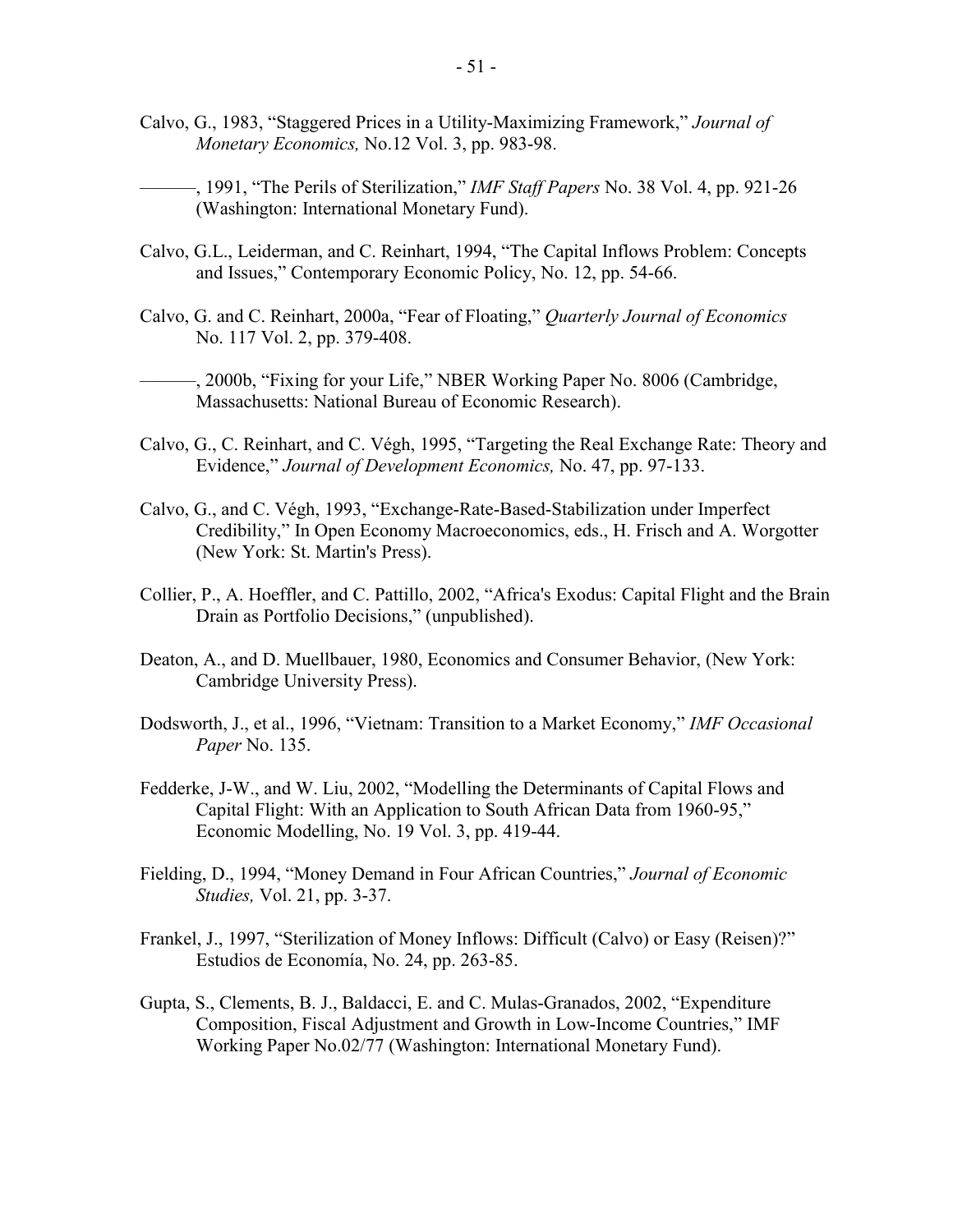- Giovannini, A., and B. Turtleboom, 1994, "Currency Substitution," In Handbook of International Macroeconomics, ed., F. van der Ploeg, (Cambridge, Massachusetts: Blackwell).
- Henstridge, N.M., 1999, "De-Monetisation, Inflation and Coffee: the Demand for Money in Uganda," *Journal of African Economies*, No. 8 Vol. 3, pp.345-85.
- Honohan, P., and S. O'Connell, 1997, "Contrasting Monetary Regimes in Africa," IMF Working Paper No.97/64, (Washington: International Monetary Fund).
- Kamin, S., and N. Ericsson, 1993, "Dollarization in Argentina," *International Finance Discussion Papers,* No. 460 (Board of Governors of the Federal Reserve System).
- Lluch, C., A. Powell, and R. Williams, 1977, Patterns in Household Demand and Saving (London: Oxford University Press).
- Leape, J., 1999, "Reality: The Impact of Capital Flows and Policy Responses," In Private Capital Flows to Africa: Perception and Reality, eds. N. Bhinda et al., (The Hague: Forum on Debt and Development).
- Marquez, J., 1987, "Money Demand in Open Economies," *Journal of International Money and Finance*, No. 6, pp.167-78.
- Nachega, J-C., 2001, "Financial Liberalization, Money Demand and Inflation in Uganda," IMF Working Paper No. 01/118, (Washington: International Monetary Fund).
- Novales, A., et al., 1999, "Solving Nonlinear Rational Expectations Models by Eigenvalue-Eigenvector Decompositions," In Computational Methods for the Study of Dynamic Economies, eds., R. Marimon and A. Scott, (New York: Oxford University Press).
- Ndikumana, L., and K. Boyce, 2003, "Public Debts and Private Assets: Explaining Capital Flight from sub-Saharan African Countries," World Development, No. 31 Vol. 1, pp.107-30.
- Ogaki, M., J. Ostry, and C. Reinhart, 1996, "Saving Behavior in Low- and Middle-Income Developing Countries," *IMF Staff Papers*, No. 43, pp. 38-71, (Washington: International Monetary Fund).
- Prati, A. R., R. Sahay, and T. Tressel, 2003, "Is There a Case for Sterilizing Foreign Aid Inflows?" (unpubished; Washington: International Monetary Fund).
- Ramirez-Rojas, C., 1985, "Currency Substitution in Argentina, Mexico and Uruguay," *IMF Staff Papers*, No. 32, pp. 629-67, (Washington: International Monetary Fund).
- Rodlauer, M., et al., 2000, "Philippines: Toward Sustainable and Rapid Growth," *IMF Occasional Paper*, No 187, (Washington: International Monetary Fund).